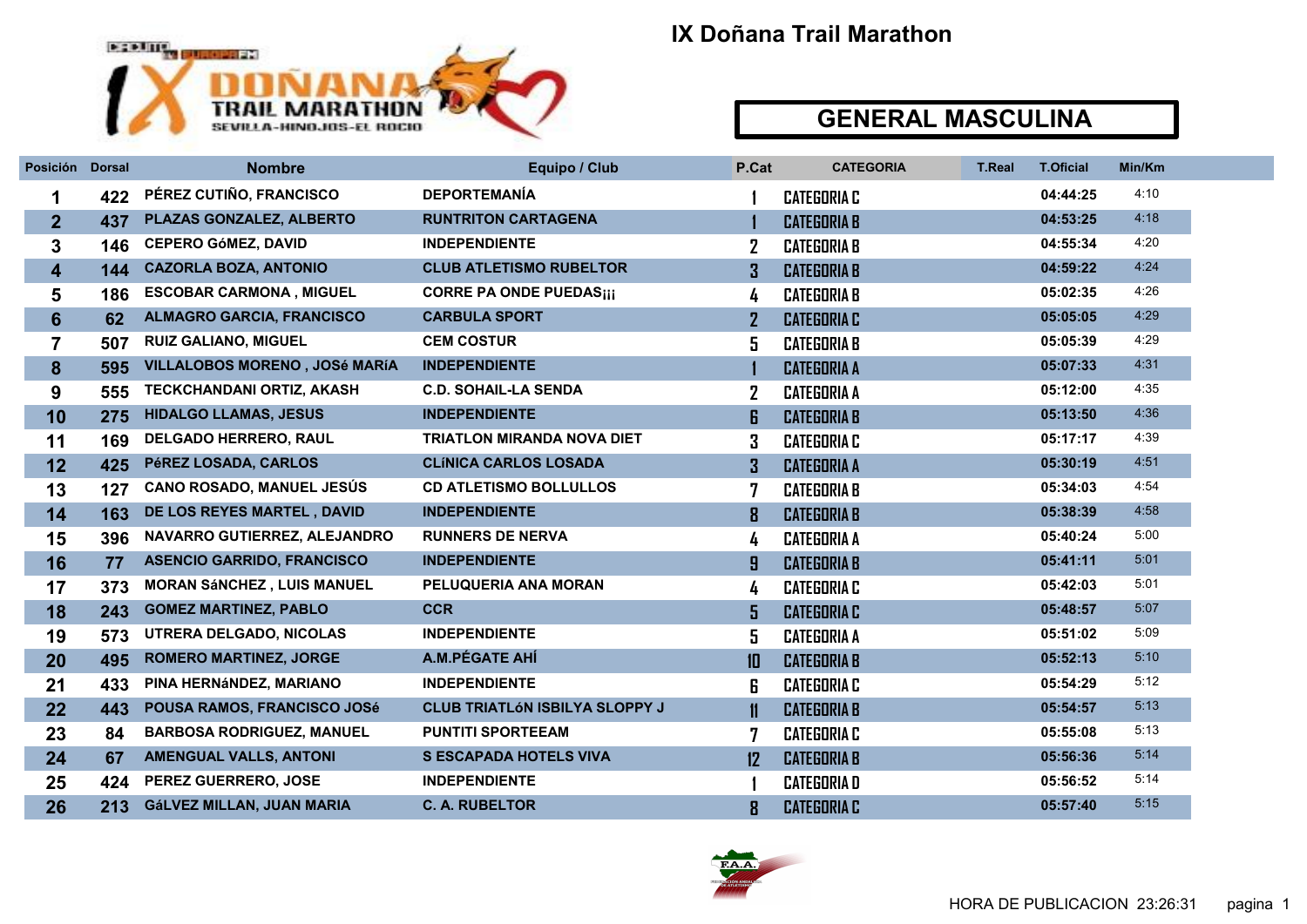

| Posición | <b>Dorsal</b> | <b>Nombre</b>                                  | Equipo / Club                         | P.Cat         | <b>CATEGORIA</b>         | <b>T.Real</b> | <b>T.Oficial</b> | Min/Km |
|----------|---------------|------------------------------------------------|---------------------------------------|---------------|--------------------------|---------------|------------------|--------|
| 27       | 545           | SIERRA BARRAGAN, JUAN JOSE                     | <b>INDEPENDIENTE</b>                  | 13            | <b>CATEGORIA B</b>       |               | 05:59:03         | 5:16   |
| 28       | 178           | <b>DIOSDADO MARTIN, PEDRO</b>                  | <b>INDEPENDIENTE</b>                  | 9             | <b>CATEGORIA C</b>       |               | 06:01:20         | 5:18   |
| 29       | 93            | <b>BERGILLOS JIMENEZ, RAFA</b>                 | <b>INDEPENDIENTE</b>                  | 14            | <b>CATEGORIA B</b>       |               | 06:02:24         | 5:19   |
| 30       | 461           | <b>RITE MERINO, IVAN</b>                       | <b>CC.MANILVA</b>                     | 6             | <b>CATEGORIA A</b>       |               | 06:02:48         | 5:20   |
| 31       | 528           | SÁNCHEZ FALCÓN, MIGUEL ÁNGEL                   | <b>INDEPENDIENTE</b>                  | 15            | <b>CATEGORIA B</b>       |               | 06:03:20         | 5:20   |
| 32       | 252           | <b>GONZÁLEZ VELÁZQUEZ, LUIS MIGUEL</b>         | <b>ATLETISMO BOLAñOS</b>              | 7             | <b>CATEGORIA A</b>       |               | 06:04:34         | 5:21   |
| 33       | 255           | <b>GRAGERA MORÁN, SEBASTIÁN</b>                | <b>INDEPENDIENTE</b>                  | 8             | <b>CATEGORIA A</b>       |               | 06:06:21         | 5:23   |
| 34       | 112           | <b>CABEZAS LOBATO, FRANCISCO</b>               | <b>INDEPENDIENTE</b>                  | 16            | <b>CATEGORIA B</b>       |               | 06:09:14         | 5:25   |
| 35       | 6150          | <b>NORDBLAD, ANDREAS</b>                       | <b>JOHANNA NILSSON</b>                | $\mathbf{Z}$  | IGUALDAD                 |               | 06:11:21         | 5:27   |
| 36       | 525           | SANCHEZ CORTABARRA, JOSE ANGEL RUNNING BENALUP |                                       | $\mathbf{17}$ | <b>CATEGORIA B</b>       |               | 06:12:36         | 5:28   |
| 37       | 538           | <b>SANDÍA SOTO, JUAN DIEGO</b>                 | <b>INDEPENDIENTE</b>                  | 18            | <b>CATEGORIA B</b>       |               | 06:15:11         | 5:31   |
| 38       | 210           | <b>GALLEGO MARTOS, RAUL</b>                    | <b>INDEPENDIENTE</b>                  | 19            | <b>CATEGORIA B</b>       |               | 06:15:25         | 5:31   |
| 39       | 63            | ALMANSA CHACÓN, JUAN DIEGO                     | <b>CD SIERRA CARBONERAS</b>           | 20            | <b>CATEGORIA B</b>       |               | 06:16:04         | 5:31   |
| 40       | 287           | JOYA CARRASQUILLA, ANTONIO                     | <b>CLUB ATLETISMO GILENA</b>          | 21            | <b>CATEGORIA B</b>       |               | 06:16:46         | 5:32   |
| 41       | 552           | <b>SUÁREZ PEÑAFUERTE, ANGEL MARCO</b>          | <b>INDEPENDIENTE</b>                  | 22            | <b>CATEGORIA B</b>       |               | 06:17:08         | 5:32   |
| 42       | 566           | <b>TRIGO ROSA, ANTONIO</b>                     | <b>INDEPENDIENTE</b>                  | 10            | <b>CATEGORIA C</b>       |               | 06:17:37         | 5:33   |
| 43       | 567           | TRIGO ROSA, FRANCISCO                          | <b>ATLETAS POPULARES DE SALVATIER</b> | 23            | <b>CATEGORIA B</b>       |               | 06:17:38         | 5:33   |
| 44       | 290           | <b>LADERAS MAROTO, ABEL</b>                    | <b>EXTENUACIÓN VALDEPEñAS</b>         | $\mathbf{11}$ | <b>CATEGORIA C</b>       |               | 06:18:02         | 5:33   |
| 45       | 242           | GÓMEZ GÓMEZ, ÁNGEL DAVID                       | <b>INDEPENDIENTE</b>                  | 24            | <b>CATEGORIA B</b>       |               | 06:18:21         | 5:33   |
| 46       | 160           | <b>CUELLAR SANTIAGO, MIGUEL ANGEL</b>          | <b>INDEPENDIENTE</b>                  | 25            | <b>CATEGORIA B</b>       |               | 06:18:46         | 5:34   |
| 47       | 6513          | <b>FUENTES BARRIENTOS, MANUEL</b>              | <b>CD SAN URBANO</b>                  |               | <b>EQUIPOS MASCULINO</b> |               | 06:18:48         | 5:34   |
| 48       | 6510          | <b>RODRIGUEZ RUIZ, MANUEL JESUS</b>            | <b>CD SAN URBANO</b>                  | $\mathbf{Z}$  | <b>EQUIPOS MASCULINO</b> |               | 06:18:48         | 5:34   |
| 49       | 6512          | MOHAMED ABDERRAHAMAN, MUSTAFA CD SAN URBANO    |                                       | 3             | <b>EQUIPOS MASCULINO</b> |               | 06:18:49         | 5:34   |
| 50       | 6511          | RODRIGUEZ ZAMORA, JORGE LUIS                   | <b>CD SAN URBANO</b>                  | 4             | <b>EQUIPOS MASCULINO</b> |               | 06:18:49         | 5:34   |
| 51       | 139           | <b>CASTILLA SANTOS, ISMAEL</b>                 | <b>TEBA-RUNNING</b>                   | 9             | <b>CATEGORIA A</b>       |               | 06:19:19         | 5:34   |
| 52       | 418           | PAZ PEREZ, JUAN ANTONIO                        | <b>CAMINA, CORRE O REVIENTA</b>       | 26            | <b>CATEGORIA B</b>       |               | 06:19:49         | 5:35   |
| 53       | 540           | SANTOS CAAMAÑO, JESÚS Mª                       | <b>INDEPENDIENTE</b>                  | 27            | <b>CATEGORIA B</b>       |               | 06:20:21         | 5:35   |

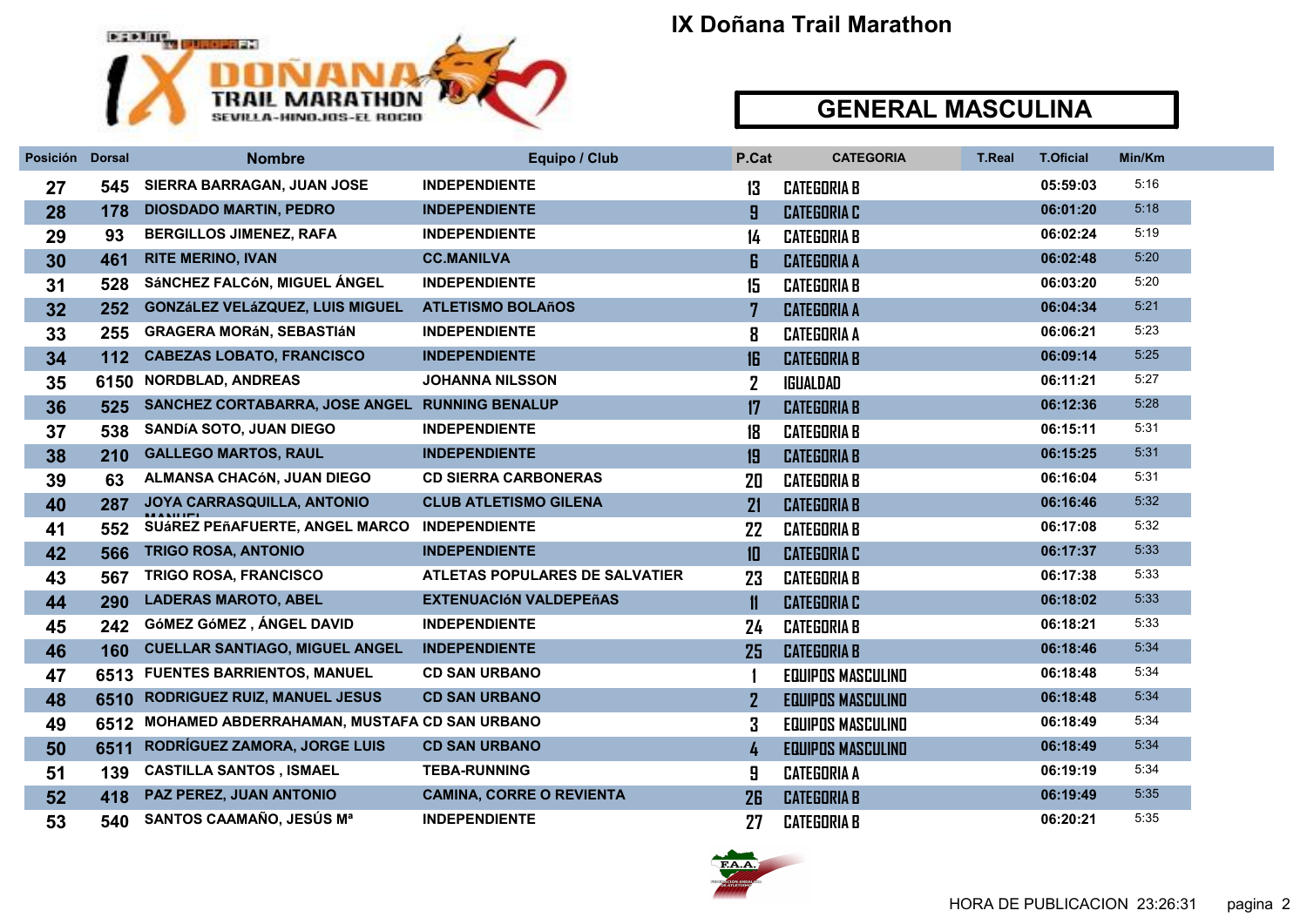

| Posición | <b>Dorsal</b> | <b>Nombre</b>                                                  | Equipo / Club                         | P.Cat          | <b>CATEGORIA</b>   | <b>T.Real</b> | <b>T.Oficial</b> | Min/Km |
|----------|---------------|----------------------------------------------------------------|---------------------------------------|----------------|--------------------|---------------|------------------|--------|
| 54       | 532           | SÁNCHEZ PAEZ, JOSE ANGEL                                       | <b>INDEPENDIENTE</b>                  | 10             | <b>CATEGORIA A</b> |               | 06:20:35         | 5:35   |
| 55       | 390           | <b>MUñOZ RIVERO, BORJA</b>                                     | <b>DEPORTEMANIA</b>                   | $\mathbf{11}$  | <b>CATEGORIA A</b> |               | 06:21:03         | 5:36   |
| 56       | 481           | RODRIGUEZ HERRERA, ANTONIO JOSE CLUB ATLETISMO GAÏA - RETT TRA |                                       | 28             | <b>CATEGORIA B</b> |               | 06:21:09         | 5:36   |
| 57       | 361           | <b>MONCADA MORILLA, JUAN</b>                                   | PEñA CICLISTA & RUNNING ALCALA        | $\overline{2}$ | <b>CATEGORIAD</b>  |               | 06:26:11         | 5:40   |
| 58       | 326           | <b>MARÍN RAMÍREZ, JUAN JESÚS</b>                               | PEñA CICLISTA & RUNNING ALCALA        | 29             | <b>CATEGORIA B</b> |               | 06:26:18         | 5:40   |
| 59       | 371           | <b>MORALES PAYER, OSCAR</b>                                    | <b>INDEPENDIENTE</b>                  | 12             | <b>CATEGORIA C</b> |               | 06:27:49         | 5:42   |
| 60       | 376           | <b>MORENO DUEñAS, RAFAEL</b>                                   | <b>INDEPENDIENTE</b>                  | 30             | <b>CATEGORIA B</b> |               | 06:29:50         | 5:43   |
| 61       | 542           | <b>SEGURA RECHE, JUAN FRANCISCO</b>                            | <b>INDEPENDIENTE</b>                  | 31             | <b>CATEGORIA B</b> |               | 06:30:53         | 5.44   |
| 62       | 512           | <b>RUIZ VAZQUEZ, FRAN</b>                                      | М                                     | 32             | <b>CATEGORIA B</b> |               | 06:31:05         | 5:45   |
| 63       | 359           | <b>MOLINA TRIGUERO, DIEGO</b>                                  | <b>A.D.MARATON JEREZ</b>              | 33             | <b>CATEGORIA B</b> |               | 06:31:40         | 5:45   |
| 64       | 258           | <b>GUARNIZO JIMENEZ, HUMBERTO</b>                              | <b>INDEPENDIENTE</b>                  | 12             | <b>CATEGORIA A</b> |               | 06:32:10         | 5:46   |
| 65       | 184           | <b>DURÁN HIDALGO, PEDRO</b>                                    | <b>LEBRIRUNNING</b>                   | 34             | <b>CATEGORIA B</b> |               | 06:33:26         | 5:47   |
| 66       | 235           | <b>GARCÍA TIERNES, JOSé ÁNGEL</b>                              | A.D. GUADALQUIVIR                     | 35             | <b>CATEGORIA B</b> |               | 06:37:12         | 5:50   |
| 67       | 450           | <b>RAMIREZ BAZAN, GABRIEL JESUS</b>                            | <b>INDEPENDIENTE</b>                  | 13             | <b>CATEGORIA C</b> |               | 06:37:14         | 5:50   |
| 68       | 110           | <b>CABEZAS ARANDA, ANTONIO JOAQUÍN INDEPENDIENTE</b>           |                                       | 14             | <b>CATEGORIA C</b> |               | 06:37:32         | 5:50   |
| 69       | 316           | LUQUE RODRÍGUEZ, JOSé BERNARDO                                 | <b>INDEPENDIENTE</b>                  | 15             | <b>CATEGORIA C</b> |               | 06:37:33         | 5:50   |
| 70       | 451           | <b>RAMIREZ DE LOS SANTOS, JUAN</b>                             | <b>C.D DOGFACE</b>                    | 36             | <b>CATEGORIA B</b> |               | 06:37:42         | 5:50   |
| 71       | 403           | <b>NUÑEZ RODRIGUEZ, MANUEL JESUS</b>                           | <b>CORREPAONDEPUEDAS!!!</b>           | 13             | <b>CATEGORIA A</b> |               | 06:38:09         | 5:51   |
| 72       | 558           | TOLEDO ARANDA, DANIEL FAUSTINO                                 | <b>INDEPENDIENTE</b>                  | 16             | <b>CATEGORIA C</b> |               | 06:38:35         | 5:51   |
| 73       | 522           | <b>SAMPALO ESTRADE, PABLO JESÚS</b>                            | <b>INDEPENDIENTE</b>                  | 14             | <b>CATEGORIA A</b> |               | 06:39:17         | 5:52   |
| 74       | 589           | <b>VELAZQUEZ LA ORDEN, DAVID</b>                               | <b>DEPORTIVO CHARQUITO</b>            | 37             | <b>CATEGORIA B</b> |               | 06:40:01         | 5:52   |
| 75       | 194           | FERNÁNDEZ GARRIDO, RAÚL                                        | <b>INDEPENDIENTE</b>                  | 15             | <b>CATEGORIA A</b> |               | 06:40:07         | 5:53   |
| 76       | 379           | MOSCOSO NIETO, FRANCISCO JAVIER A.D.MARATON JEREZ              |                                       | 17             | <b>CATEGORIA C</b> |               | 06:41:40         | 5:54   |
| 77       | 489           | ROMAN CABRERA, JUAN PABLO                                      | <b>CLUB TRIATLON HOTEL MARIA LUIS</b> | 38             | <b>CATEGORIA B</b> |               | 06:41:44         | 5:54   |
| 78       | 577           | <b>VALLEJO PEREZ, JUAN</b>                                     | <b>INDEPENDIENTE</b>                  | 39             | <b>CATEGORIA B</b> |               | 06:42:03         | 5:54   |
| 79       | 141           | <b>CASTILLO CAMPON, JUAN</b>                                   | <b>CD ATLETISMO BOLLULLOS</b>         | 18             | <b>CATEGORIA C</b> |               | 06:43:40         | 5:56   |
| 80       | 432           | PICON REGIDOR, CRISTOBAL JOSE                                  | <b>TRAIL-RUN LUCENA DEL PUERTO</b>    | 19             | <b>CATEGORIA C</b> |               | 06:47:14         | 5:59   |

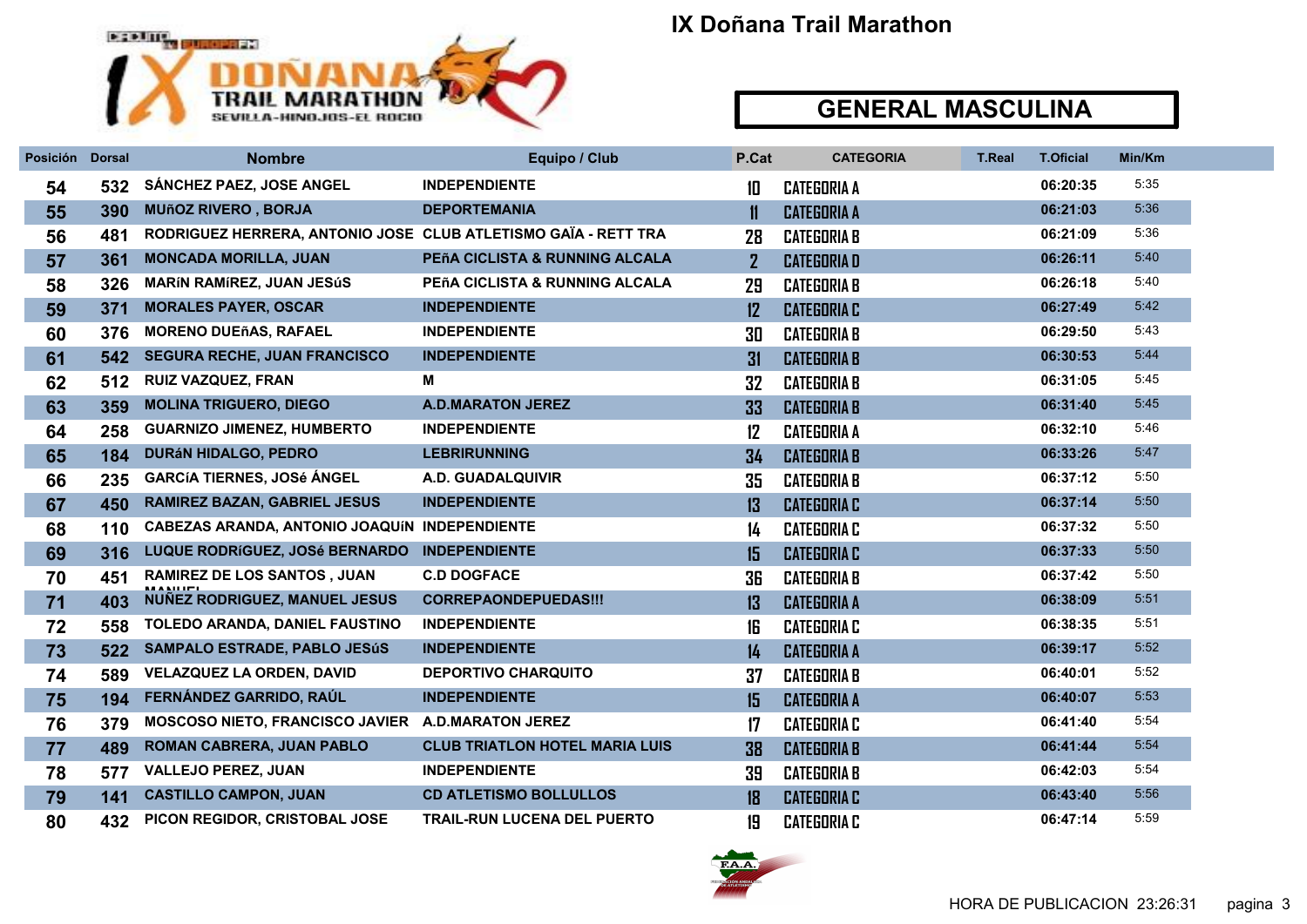

| Posición | <b>Dorsal</b> | <b>Nombre</b>                                        | Equipo / Club                         | P.Cat        | <b>CATEGORIA</b>   | <b>T.Real</b> | <b>T.Oficial</b> | Min/Km |
|----------|---------------|------------------------------------------------------|---------------------------------------|--------------|--------------------|---------------|------------------|--------|
| 81       | 345           | <b>MARTIN-LALIENA GUTIERREZ, DAVID</b>               | <b>WERUN</b>                          | 40           | <b>CATEGORIA B</b> |               | 06:47:55         | 5:59   |
| 82       | 179           | <b>DOBLADO ALVAREZ, DAVID</b>                        | <b>CLUB ATLETISMO MARATÓN MARCHEN</b> | 41           | <b>CATEGORIA B</b> |               | 06:48:10         | 6:00   |
| 83       | 234           | <b>GARCIA SERRANO, JOSE LUIS</b>                     | <b>CLUB ATLETISMO MARATÓN MARCHEN</b> | 20           | <b>CATEGORIA C</b> |               | 06:48:11         | 6:00   |
| 84       | 192           | <b>FALCON MURUBE, JOSE MARIA</b>                     | <b>CLUB TRIATLON LOS PALACIOS</b>     | 16           | <b>CATEGORIA A</b> |               | 06:49:21         | 6:01   |
| 85       | 181           | DOMINGUEZ ESCOBAR, JOS? ANTONIO CORREPAONDEPUEDAS!!! |                                       | 42           | <b>CATEGORIA B</b> |               | 06:50:19         | 6:02   |
| 86       | 488           | ROLDÁN VIDAL, JOSé LUIS                              | <b>INDEPENDIENTE</b>                  | $\mathbf{3}$ | <b>CATEGORIAD</b>  |               | 06:50:38         | 6:02   |
| 87       | 91            | <b>BENITO FERRERAS, JOSE LUIS</b>                    | <b>INDEPENDIENTE</b>                  | 4            | <b>CATEGORIA D</b> |               | 06:50:39         | 6:02   |
| 88       | 262           | <b>GUERRA VIZUETE, JOSé MANUEL</b>                   | <b>CLUB CARBULA SPORT</b>             | 21           | <b>CATEGORIA C</b> |               | 06:50:43         | 6:02   |
| 89       | 102           | <b>BORDAS GUIJARRO, JAVIER</b>                       | <b>INDEPENDIENTE</b>                  | 43           | <b>CATEGORIA B</b> |               | 06:51:33         | 6:03   |
| 90       | 215           | <b>GANIVET MATEO, JOSé LUIS</b>                      | <b>AGQ LABS TEAM</b>                  | 44           | <b>CATEGORIA B</b> |               | 06:53:13         | 6:04   |
| 91       | 193           | FERNÁNDEZ BAREA, FRANCISCO JAVIERNDEPENDIENTE        |                                       | 17           | <b>CATEGORIA A</b> |               | 06:53:23         | 6:04   |
| 92       | 350           | <b>MATOS CABRERA, JOSE MANUEL</b>                    | <b>INDEPENDIENTE</b>                  | 18           | <b>CATEGORIA A</b> |               | 06:53:23         | 6:04   |
| 93       | 145           | <b>CEJUDO BAENA, JOAQUIN</b>                         | <b>CLUB DEPORTEANDO POR UTRERA</b>    | 45           | <b>CATEGORIA B</b> |               | 06:53:49         | 6:05   |
| 94       | 274           | <b>HIDALGO GALISTEO, VICENTE</b>                     | <b>MARATHON MARCHENA</b>              | 5            | <b>CATEGORIAD</b>  |               | 06:56:49         | 6:07   |
| 95       | 454           | RAMÍREZ SÁNCHEZ, JOSé LUIS                           | <b>MARATÓN MARCHENA</b>               | 46           | <b>CATEGORIA B</b> |               | 06:56:50         | 6:07   |
| 96       | 205           | <b>FLORES TREJO, BENITO</b>                          | <b>ALMENDRALEJO</b>                   | 22           | <b>CATEGORIA C</b> |               | 06:57:30         | 6:08   |
| 97       | 457           | <b>RAYA CRESPO, ANDRéS</b>                           | <b>INDEPENDIENTE</b>                  | 47           | <b>CATEGORIA B</b> |               | 06:57:30         | 6:08   |
| 98       | 327           | <b>MARISCAL COLON, JUAN ANTONIO</b>                  | <b>INDEPENDIENTE</b>                  | 48           | <b>CATEGORIA B</b> |               | 06:58:44         | 6:09   |
| 99       | 483           | <b>ROJAS ACOSTA, SAMUEL</b>                          | <b>RUNNERS BARREñOS</b>               | 19           | <b>CATEGORIA A</b> |               | 07:01:26         | 6:11   |
| 100      | 536           | <b>SANCHEZ SANCHEZ, RUFINO</b>                       | <b>ALHAMA COYM</b>                    | 6            | <b>CATEGORIAD</b>  |               | 07:01:53         | 6:12   |
| 101      | 501           | ROSADO VáZQUEZ, EUGENIO                              | <b>C.D.PAPARUNNERS</b>                | 23           | <b>CATEGORIA C</b> |               | 07:01:55         | 6:12   |
| 102      | 195           | FERNANDEZ GONZALEZ, FRAN                             | <b>INDEPENDIENTE</b>                  | 49           | <b>CATEGORIA B</b> |               | 07:02:13         | 6:12   |
| 103      | 246           | <b>GONZÁLEZ CASTILLA, SERGIO</b>                     | <b>INDEPENDIENTE</b>                  | 20           | <b>CATEGORIA A</b> |               | 07:02:42         | 6:12   |
| 104      | 449           | <b>RAMIREZ, PEDRO</b>                                | <b>INDEPENDIENTE</b>                  | 21           | <b>CATEGORIA A</b> |               | 07:03:07         | 6:13   |
| 105      | 70            | <b>ANDRADE MACHO, JUAN</b>                           | <b>INDEPENDIENTE</b>                  | 24           | <b>CATEGORIA C</b> |               | 07:03:15         | 6:13   |
| 106      | 54            | <b>AFUERA GALLEGO, RAUL</b>                          | <b>CARBULA SPORT</b>                  | 50           | <b>CATEGORIA B</b> |               | 07:03:29         | 6:13   |
| 107      | 467           | ROCA CERVIÑO, ARTURO                                 | <b>CD ATLETISMO BOLLULLOS</b>         | 25           | <b>CATEGORIA C</b> |               | 07:03:44         | 6:13   |

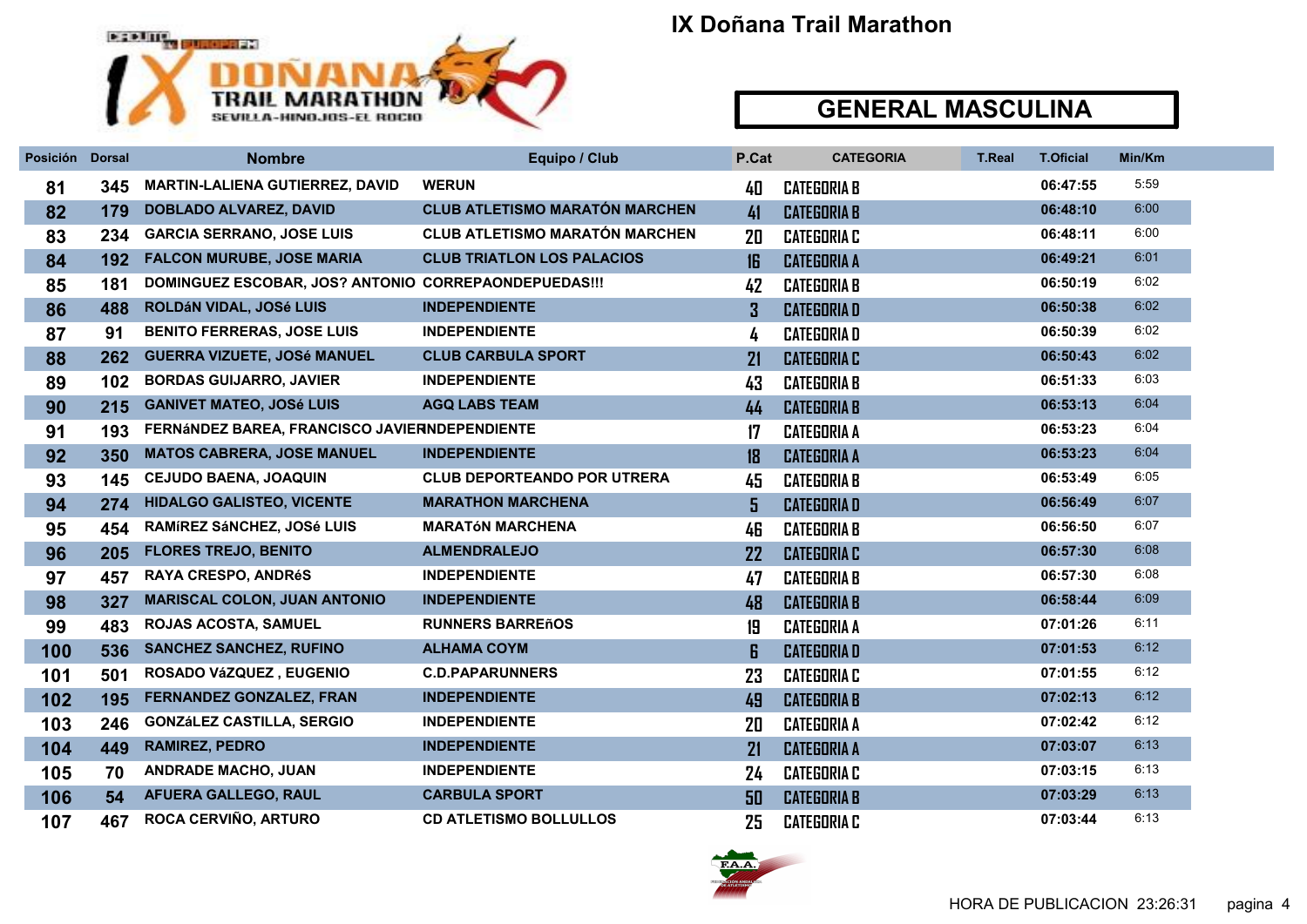

| Posición Dorsal |      | <b>Nombre</b>                                       | Equipo / Club             | P.Cat         | <b>CATEGORIA</b>         | <b>T.Real</b> | <b>T.Oficial</b> | Min/Km |
|-----------------|------|-----------------------------------------------------|---------------------------|---------------|--------------------------|---------------|------------------|--------|
| 108             | 293  | <b>LEBRATO MARTINEZ, FRANCISCO</b>                  | <b>INDEPENDIENTE</b>      | 7             | <b>CATEGORIA D</b>       |               | 07:03:56         | 6:14   |
| 109             | 261  | <b>GUERRA VILLANUA, VICENTE</b>                     | <b>C.A.RUBELTOR</b>       | 26            | <b>CATEGORIA C</b>       |               | 07:04:38         | 6:14   |
| 110             | 150  | <b>COBANO CASADO, FRANCISCO JESUS INDEPENDIENTE</b> |                           | 51            | <b>CATEGORIA B</b>       |               | 07:05:23         | 6:15   |
| 111             | 416  | PARRADO ROMAN, JOSé MARIA                           | <b>AD GUADALQUIVIR</b>    | 27            | <b>CATEGORIA C</b>       |               | 07:05:48         | 6:15   |
| 112             | 6503 | <b>LAMAS SÁNCHEZ, NOLAN</b>                         | <b>GACA XI</b>            | 22            | <b>CATEGORIA A</b>       |               | 07:05:55         | 6:15   |
| 113             | 6501 | LEÑADOR GOMEZ, FRANCISCO MANUELGACA XI              |                           | 28            | <b>CATEGORIA C</b>       |               | 07:05:56         | 6:15   |
| 114             | 209  | <b>GALLARDO CASTILLO, RAFAEL</b>                    | <b>CD POSEIDON</b>        | 52            | <b>CATEGORIA B</b>       |               | 07:05:59         | 6:15   |
| 115             | 155  | <b>CORDERO BARRERA, DIEGO</b>                       | <b>LINCE BONARES</b>      | 29            | <b>CATEGORIA C</b>       |               | 07:06:05         | 6:15   |
| 116             | 520  | <b>SALOM PIQUERES, JOSÉ MARIA</b>                   | <b>INDEPENDIENTE</b>      | 8             | <b>CATEGORIAD</b>        |               | 07:06:26         | 6:16   |
| 117             | 580  | VáZQUEZ DOMíNGUEZ, DAVID                            | <b>CLUB CARBULA SPORT</b> | 53            | <b>CATEGORIA B</b>       |               | 07:06:54         | 6:16   |
| 118             | 6543 | <b>OLIVERO, JESUS</b>                               | <b>A.D.MARATON JEREZ</b>  | 5             | <b>EQUIPOS MASCULINO</b> |               | 07:07:14         | 6:16   |
| 119             | 6540 | <b>GUERRERO, DAVID</b>                              | <b>A.D.MARATON JEREZ</b>  | $\mathbf{g}$  | <b>EQUIPOS MASCULINO</b> |               | 07:07:16         | 6:17   |
| 120             | 6541 | SÁNCHEZ DE LA CRUZ, DAVID                           | <b>A.D.MARATON JEREZ</b>  | 7             | EQUIPOS MASCULINO        |               | 07:07:16         | 6:17   |
| 121             |      | 6542 JURADO FEO, ROBERTO CARLOS                     | <b>A.D.MARATON JEREZ</b>  | 8             | <b>EQUIPOS MASCULINO</b> |               | 07:07:17         | 6:17   |
| 122             | 513  | <b>RUZ JIMENEZ, ALFONSO</b>                         | <b>E.P.A. MIGUEL RIOS</b> | 54            | <b>CATEGORIA B</b>       |               | 07:08:44         | 6:18   |
| 123             | 175  | <b>DIAZ RIVERO, JOSE MIGUEL</b>                     | <b>CDA CORRALES</b>       | 55            | <b>CATEGORIA B</b>       |               | 07:09:30         | 6:18   |
| 124             | 111  | <b>CABEZAS CARMONA, MIGUEL ANGEL</b>                | <b>AMIGOS DEL CANAL</b>   | 30            | <b>CATEGORIA C</b>       |               | 07:11:09         | 6:20   |
| 125             | 311  | <b>LUCAS LLEONART, RUBEN</b>                        | <b>GR 33</b>              | 56            | <b>CATEGORIA B</b>       |               | 07:11:09         | 6:20   |
| 126             | 104  | <b>BORRERO CÁCERES, JOSE ANTONIO</b>                | <b>CDA CORRALES</b>       | 57            | <b>CATEGORIA B</b>       |               | 07:12:25         | 6:21   |
| 127             | 237  | GIL CALMAESTRA, ÁLVARO                              | <b>INDEPENDIENTE</b>      | 23            | <b>CATEGORIA A</b>       |               | 07:12:41         | 6:21   |
| 128             | 6462 | <b>GALAN, JAVIER</b>                                | <b>C.D.A. CORRALES</b>    | 9             | <b>EQUIPOS MASCULINO</b> |               | 07:13:17         | 6:22   |
| 129             |      | 6463 GARCIA LARA, ANDRES                            | <b>C.D.A. CORRALES</b>    | 10            | <b>EQUIPOS MASCULINO</b> |               | 07:13:18         | 6:22   |
| 130             |      | 6461 PéREZ BOGADO, ALEJANDRO                        | <b>C.D.A. CORRALES</b>    | $\mathbf{11}$ | <b>EQUIPOS MASCULINO</b> |               | 07:13:19         | 6:22   |
| 131             | 6460 | <b>CORDERO VILLA, SIMON</b>                         | <b>C.D.A. CORRALES</b>    | 12            | <b>EQUIPOS MASCULINO</b> |               | 07:13:20         | 6:22   |
| 132             | 57   | <b>ALBA MORENO, JOSE</b>                            | <b>INDEPENDIENTE</b>      | 58            | <b>CATEGORIA B</b>       |               | 07:14:14         | 6:23   |
| 133             | 116  | <b>CADIET, PIERRE</b>                               | <b>INDEPENDIENTE</b>      | 59            | <b>CATEGORIA B</b>       |               | 07:14:47         | 6:23   |
| 134             | 55   | AGUILERA CANDON, FRANCISCO JOSE INDEPENDIENTE       |                           | 24            | <b>CATEGORIA A</b>       |               | 07:15:26         | 6:24   |

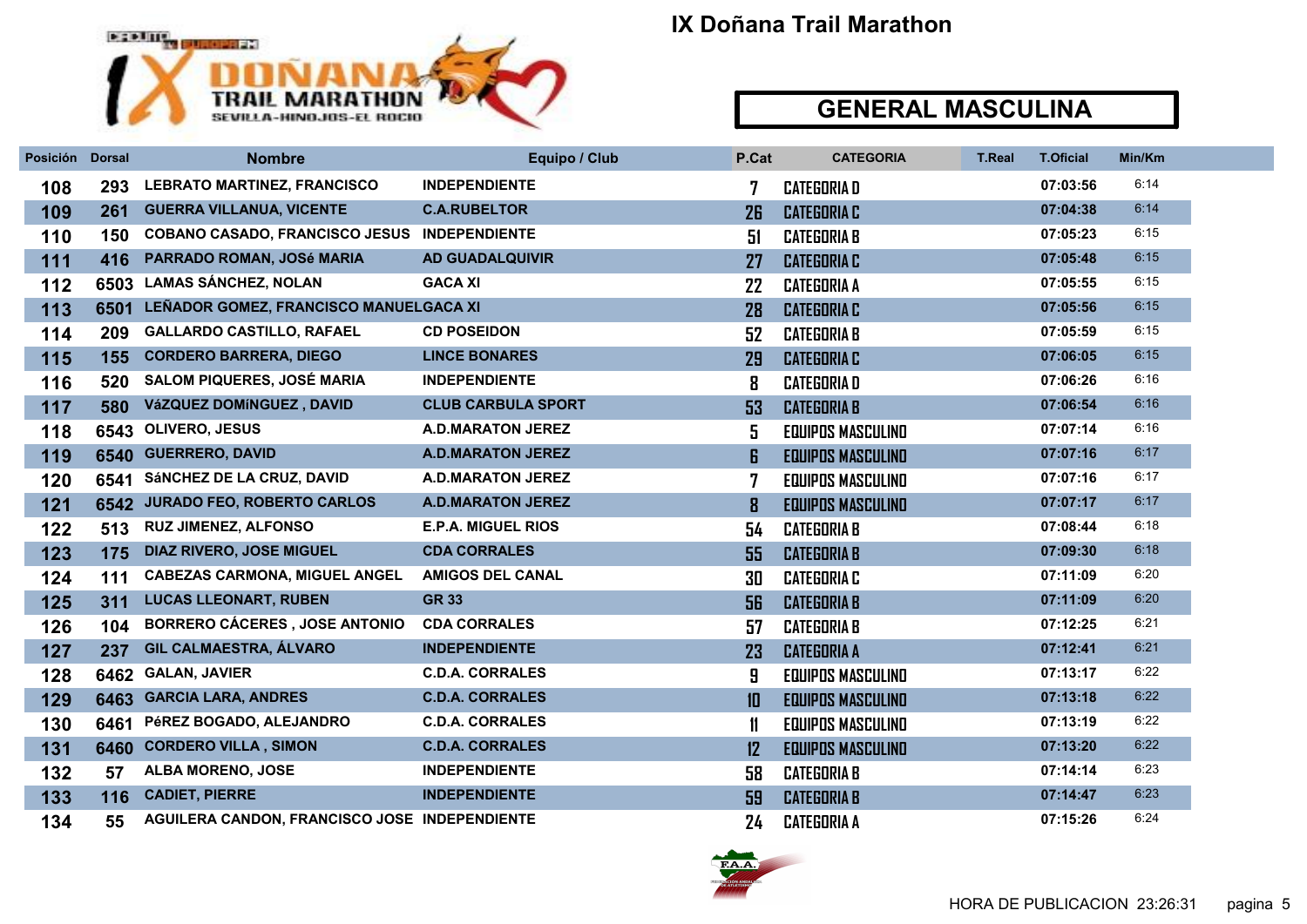

| Posición Dorsal |     | <b>Nombre</b>                                        | Equipo / Club                         | P.Cat | <b>CATEGORIA</b>   | <b>T.Real</b> | <b>T.Oficial</b> | Min/Km |
|-----------------|-----|------------------------------------------------------|---------------------------------------|-------|--------------------|---------------|------------------|--------|
| 135             | 474 | RODRÍGUEZ PéREZ, GONZALO                             | ULTRAFONDO LOS ALCORES                | 60    | <b>CATEGORIA B</b> |               | 07:16:23         | 6:25   |
| 136             | 301 | <b>LOPEZ HUERTAS, JUAN</b>                           | <b>INDEPENDIENTE</b>                  | 25    | <b>CATEGORIA A</b> |               | 07:16:31         | 6:25   |
| 137             | 549 | SUÁREZ BÁRCENA RAMÍRE?, JUAN                         | <b>INDEPENDIENTE</b>                  | 31    | <b>CATEGORIA C</b> |               | 07:16:33         | 6:25   |
| 138             | 108 | <b>BURGOS RODRIGUEZ, JAVIER</b>                      | <b>INDEPENDIENTE</b>                  | 61    | <b>CATEGORIA B</b> |               | 07:17:35         | 6:26   |
| 139             | 470 | <b>RODRIGUEZ DIAZ, MARIANO</b>                       | <b>PUNTITI SPORT TEAM</b>             | 32    | <b>CATEGORIA C</b> |               | 07:19:34         | 6:27   |
| 140             | 294 | <b>LINARES CASAS, ALEJANDRO</b>                      | <b>INDEPENDIENTE</b>                  | 62    | <b>CATEGORIA B</b> |               | 07:20:47         | 6:28   |
| 141             | 59  | <b>ALEDO MARTINEZ, HILARIO</b>                       | <b>ALHAMA COYM</b>                    | 9     | <b>CATEGORIAD</b>  |               | 07:20:59         | 6:29   |
| 142             | 269 | <b>HEREDIA HELICED, MANUEL JESUS</b>                 | <b>INDEPENDIENTE</b>                  | 33    | <b>CATEGORIA C</b> |               | 07:21:15         | 6:29   |
| 143             | 506 | <b>RUIZ AMIGO, CARLOS</b>                            | <b>INDEPENDIENTE</b>                  | 34    | <b>CATEGORIA C</b> |               | 07:21:34         | 6:29   |
| 144             | 154 | <b>CONTRERAS GONZALEZ, JOSE</b>                      | <b>C.A.LINCES BONARES</b>             | 35    | <b>CATEGORIA C</b> |               | 07:21:45         | 6:29   |
| 145             | 477 | <b>RODRIGUEZ LAGUNA, PEDRO</b>                       | <b>DEPORTEANDO POR UTRERA</b>         | 36    | <b>CATEGORIA C</b> |               | 07:23:12         | 6:31   |
| 146             | 389 | <b>MUñOZ RINCóN, LUIS MIGUEL</b>                     | <b>INDEPENDIENTE</b>                  | 63    | <b>CATEGORIA B</b> |               | 07:23:44         | 6:31   |
| 147             | 276 | <b>HIJANO LAPEIRA, JOSé</b>                          | <b>ATLETISMO RUBELTOR</b>             | 64    | <b>CATEGORIA B</b> |               | 07:24:11         | 6:31   |
| 148             | 444 | PRIETO ANDRADE, MANUEL DAVID                         | <b>PUNTITI SPORT TEAM</b>             | 26    | <b>CATEGORIA A</b> |               | 07:24:14         | 6:31   |
| 149             | 537 | SÁNCHEZ SOBRINO, JUAN MANUEL                         | <b>INDEPENDIENTE</b>                  | 27    | <b>CATEGORIA A</b> |               | 07:24:18         | 6:32   |
| 150             | 484 | <b>ROJAS PRIETO, JOSE MARIA</b>                      | <b>PACO PRIETO</b>                    | 65    | <b>CATEGORIA B</b> |               | 07:24:35         | 6:32   |
| 151             | 123 | <b>CAMPOS GARCIA, JOSé MANUEL</b>                    | <b>CORIPE TRAIL C.D</b>               | 66    | <b>CATEGORIA B</b> |               | 07:24:37         | 6:32   |
| 152             | 238 | <b>GIORGI, ANDREA</b>                                | <b>INDEPENDIENTE</b>                  | 67    | <b>CATEGORIA B</b> |               | 07:27:04         | 6:34   |
| 153             | 166 | DE VALDIVIA REDONDO, CARLOS                          | <b>INDEPENDIENTE</b>                  | 37    | <b>CATEGORIA C</b> |               | 07:27:48         | 6:35   |
| 154             | 500 | <b>ROSA RODRÍGUEZ, PABLO</b>                         | <b>INDEPENDIENTE</b>                  | 68    | <b>CATEGORIA B</b> |               | 07:29:37         | 6:36   |
| 155             | 568 | TRILLO ROGEL, JUAN ANTONIO                           | <b>HOTEL BAHÍA DE ALCUDIA ENJOY B</b> | 38    | <b>CATEGORIA C</b> |               | 07:31:20         | 6:38   |
| 156             | 233 | <b>GARCÍA SANTIAGO, JAVIER</b>                       | <b>INDEPENDIENTE</b>                  | 28    | <b>CATEGORIA A</b> |               | 07:31:40         | 6:38   |
| 157             |     | 6170 LOPEZ GARCIA, FRANCISCO JAVIER                  | <b>C.INMACULADA ARDILA GALLARDO</b>   | 4     | <b>IGUALDAD</b>    |               | 07:32:32         | 6:39   |
| 158             | 514 | SÁEZ SÁNCHEZ, MANUEL MARÍA                           | <b>INDEPENDIENTE</b>                  | 39    | <b>CATEGORIA C</b> |               | 07:32:43         | 6:39   |
| 159             | 308 | <b>LOSADA MARISCAL, FRANCISCO</b><br>1 A 3 7 1 1 1 1 | <b>INDEPENDIENTE</b>                  | 29    | <b>CATEGORIA A</b> |               | 07:33:24         | 6:40   |
| 160             | 87  | BECERRA GUERRERO, ISRAEL JESUS CD SIERRA CARBONERAS  |                                       | 69    | <b>CATEGORIA B</b> |               | 07:33:25         | 6:40   |
| 161             |     | 6160 POZO GARCÍA, SEBASTIÁN                          | ANGELA RODRÍGUEZ CID                  | 6     | <b>IGUALDAD</b>    |               | 07:33:32         | 6:40   |

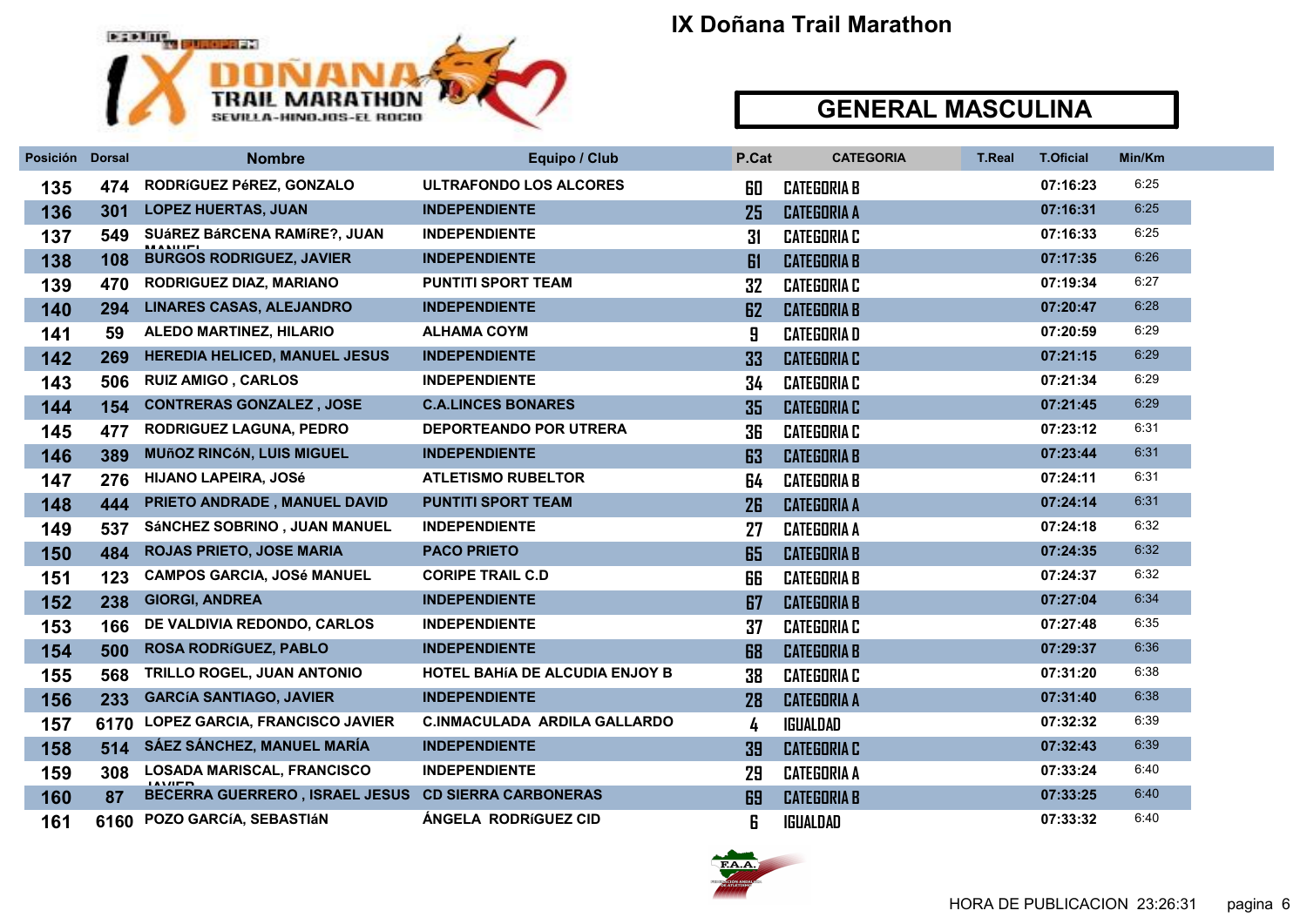

| Posición | <b>Dorsal</b> | <b>Nombre</b>                                 | Equipo / Club                     | P.Cat | <b>CATEGORIA</b>   | <b>T.Real</b> | <b>T.Oficial</b> | Min/Km |
|----------|---------------|-----------------------------------------------|-----------------------------------|-------|--------------------|---------------|------------------|--------|
| 162      | 565           | <b>TRENADO AMO, DAVID</b>                     | <b>INDEPENDIENTE</b>              | 70    | <b>CATEGORIA B</b> |               | 07:33:54         | 6:40   |
| 163      | 88            | <b>BELLIDO BERNAL, JOSE DOMINGO</b>           | <b>C.A. LEBRIJA</b>               | 71    | <b>CATEGORIA B</b> |               | 07:34:42         | 6:41   |
| 164      | 510           | <b>RUIZ MÉNDEZ, JORGE</b>                     | <b>CD CORRIENDO CON MIGA</b>      | 72    | <b>CATEGORIA B</b> |               | 07:34:52         | 6:41   |
| 165      | 569           | TRINIDAD AVILA, ANTONIO MANUEL                | <b>C.MARATON BARBATE</b>          | 40    | <b>CATEGORIA C</b> |               | 07:35:51         | 6:42   |
| 166      | 317           | <b>MACHADO GONZáLEZ, ENRIQUE</b>              | <b>INDEPENDIENTE</b>              | 41    | <b>CATEGORIA C</b> |               | 07:36:57         | 6:43   |
| 167      | 472           | RODRIGUEZ GARCÍA, MIGUEL                      | AP PEñA DEL AGUILA                | 73    | <b>CATEGORIA B</b> |               | 07:36:57         | 6:43   |
| 168      | 453           | <b>RAMÍREZ OLLER, BERNARDO</b>                | <b>CAPA</b>                       | 74    | <b>CATEGORIA B</b> |               | 07:37:27         | 6:43   |
| 169      | 158           | <b>CRESPO GOMEZ, DAVID</b>                    | <b>CORRECAMINOS CARBAJOSA</b>     | 75    | <b>CATEGORIA B</b> |               | 07:37:34         | 6:43   |
| 170      | 180           | DOMÍNGUEZ DE LOS SANTOS, MANUEL INDEPENDIENTE |                                   | 76    | <b>CATEGORIA B</b> |               | 07:38:44         | 6:44   |
| 171      | 306           | <b>LOPEZ RUIZ, SERGIO ALBERTO</b>             | <b>CD.HISPATRAIL.</b>             | 42    | <b>CATEGORIA C</b> |               | 07:40:49         | 6:46   |
| 172      | 124           | <b>CANDIL VISIGA, JORGE LUIS</b>              | <b>VILLANUEVA TRAIL RUNNING</b>   | 30    | <b>CATEGORIA A</b> |               | 07:40:59         | 6:46   |
| 173      | 122           | <b>CAMILO FUENTE, FRANCISCO</b>               | <b>VILLANUEVA TRAIL RUNNING</b>   | 43    | <b>CATEGORIA C</b> |               | 07:41:00         | 6:46   |
| 174      | 103           | <b>BORREGO DELGADO, JOSE ANTONIO</b>          | <b>VILLANUEVA TRAIL RUNNING</b>   | 31    | <b>CATEGORIA A</b> |               | 07:41:00         | 6:46   |
| 175      | 324           | <b>MARIN CHILLARON, JOSE LUIS</b>             | <b>CORRICOLLANO</b>               | 77    | <b>CATEGORIA B</b> |               | 07:41:11         | 6:46   |
| 176      | 419           | PEñA GONZáLEZ, FRANCISCO JOSé                 | <b>ESPARTINAS RUNNERS</b>         | 44    | <b>CATEGORIA C</b> |               | 07:41:55         | 6:47   |
| 177      | 562           | <b>TORRES LÓPEZ, JESUS</b>                    | <b>CRUZCAMPO TEAM</b>             | 45    | <b>CATEGORIA C</b> |               | 07:42:00         | 6:47   |
| 178      | 60            | <b>ALFONSO GARCÍA, ELOY</b>                   | <b>C.D.A. CORRALES</b>            | 32    | <b>CATEGORIA A</b> |               | 07:42:57         | 6:48   |
| 179      | 299           | <b>LOPA MARQUEZ, SEBASTIÁN</b>                | <b>INDEPENDIENTE</b>              | 33    | <b>CATEGORIA A</b> |               | 07:42:58         | 6:48   |
| 180      | 445           | PRIETO GONZÁLEZ, ALBERTO                      | <b>C. D. CORRALES</b>             | 78    | <b>CATEGORIA B</b> |               | 07:42:58         | 6:48   |
| 181      | 147           | <b>CEREZO CEREZO, ANGELO</b>                  | <b>C.D.A. CORRALES</b>            | 79    | <b>CATEGORIA B</b> |               | 07:43:02         | 6:48   |
| 182      | 114           | <b>CACERES SANCHEZ, DAVID</b>                 | <b>CLUB ATLETISMO SANTA MARTA</b> | 80    | <b>CATEGORIA B</b> |               | 07:43:09         | 6:48   |
| 183      | 482           | RODRÍGUEZ URBINA, MANUEL                      | <b>TEMPLARIOS</b>                 | 46    | <b>CATEGORIA C</b> |               | 07:44:59         | 6:50   |
| 184      | 592           | <b>VIDAL GALAN, CARLOS</b>                    | <b>REVISA AUTOMOCION</b>          | 34    | <b>CATEGORIA A</b> |               | 07:45:19         | 6:50   |
| 185      | 464           | <b>RIVERO RODRIGUEZ, DAMIAN</b>               | <b>A.D GUADALQUIVIR</b>           | 35    | <b>CATEGORIA A</b> |               | 07:45:20         | 6:50   |
| 186      | 559           | <b>TOME LOBATO, IVAN</b>                      | <b>INDEPENDIENTE</b>              | 81    | <b>CATEGORIA B</b> |               | 07:46:13         | 6:51   |
| 187      | 89            | <b>BENITEZ LUCENA, MIGUEL ANGEL</b>           | <b>C. D. SIERRA CARBONERA</b>     | 47    | <b>CATEGORIA C</b> |               | 07:46:17         | 6:51   |
| 188      | 486           | <b>ROLDÁN BEAS, JAVIER</b>                    | <b>INDEPENDIENTE</b>              | 48    | <b>CATEGORIA C</b> |               | 07:46:23         | 6:51   |

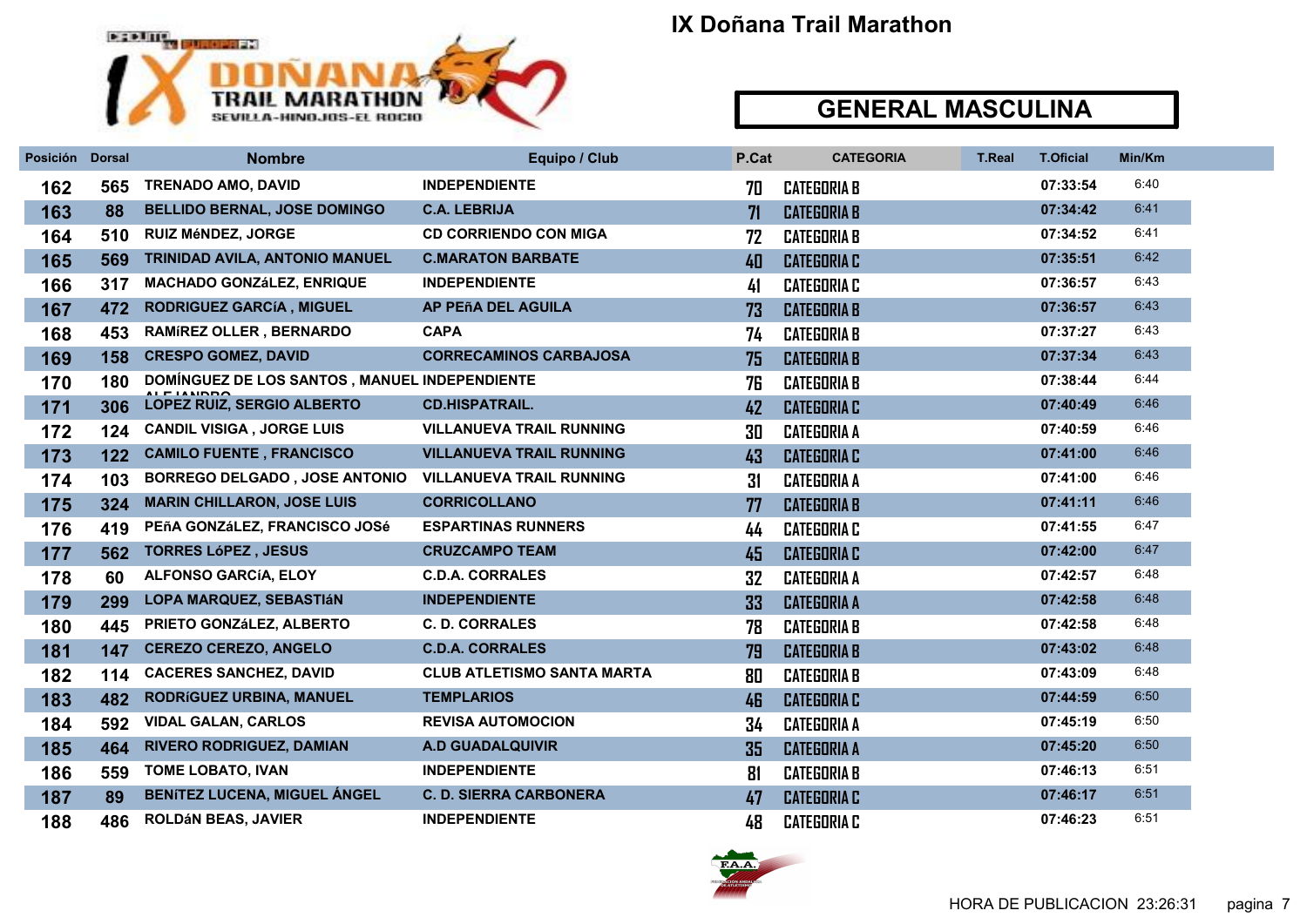

| Posición Dorsal |     | <b>Nombre</b>                                  | Equipo / Club                         | P.Cat          | <b>CATEGORIA</b>         | <b>T.Real</b> | <b>T.Oficial</b> | Min/Km |
|-----------------|-----|------------------------------------------------|---------------------------------------|----------------|--------------------------|---------------|------------------|--------|
| 189             | 485 | <b>ROLDAN BEAS, RICARDO</b>                    | <b>INDEPENDIENTE</b>                  | 82             | <b>CATEGORIA B</b>       |               | 07:46:24         | 6:51   |
| 190             | 297 | <b>LOBO, CRISTOBAL</b>                         | <b>TRI-SPORT</b>                      | 36             | <b>CATEGORIA A</b>       |               | 07:46:25         | 6:51   |
| 191             | 527 | <b>SANCHEZ EXPOSITO, JOSE TOMAS</b>            | <b>INDEPENDIENTE</b>                  | 49             | <b>CATEGORIA C</b>       |               | 07:46:25         | 6:51   |
| 192             | 183 | <b>DORANTES GIL, ISMAEL</b>                    | <b>INDEPENDIENTE</b>                  | 50             | <b>CATEGORIA C</b>       |               | 07:46:25         | 6:51   |
| 193             | 172 | <b>DIAZ GALERA, JUAN CARLOS</b>                | <b>INDEPENDIENTE</b>                  | 37             | <b>CATEGORIA A</b>       |               | 07:46:26         | 6:51   |
| 194             | 455 | <b>RAMIREZ TORO, IVAN</b>                      | <b>C.D. EL CUERVO</b>                 | 83             | <b>CATEGORIA B</b>       |               | 07:47:09         | 6:52   |
| 195             |     | 6410 VENEGAS RODRIGEZ, SATU                    | <b>SUPERSÓNICOS</b>                   | 13             | <b>EQUIPOS MASCULINO</b> |               | 07:47:51         | 6:52   |
| 196             |     | 6411 SÁNCHEZ AUNION, JOSE ANTONIO              | <b>SUPERSÓNICOS</b>                   | 14             | <b>EQUIPOS MASCULINO</b> |               | 07:47:54         | 6:52   |
| 197             |     | 6413 SANCHEZ AUNIÓN, SERGIO                    | <b>SUPERSÓNICOS</b>                   | 15             | <b>EQUIPOS MASCULINO</b> |               | 07:47:54         | 6:52   |
| 198             |     | 6412 FERREIRA GORDILLO, LUIS                   | <b>SUPERSÓNICOS</b>                   | 16             | <b>EQUIPOS MASCULINO</b> |               | 07:47:55         | 6:52   |
| 199             | 202 | FLORES DOMINGUEZ-RODIÑO, JAIME                 | <b>TRIATLON ISBILYA SLOOPY JOES</b>   | 84             | <b>CATEGORIA B</b>       |               | 07:48:06         | 6:53   |
| 200             | 442 | POSTIGO CORTES, RAFAEL                         | <b>RUN4GOD RD</b>                     | 51             | <b>CATEGORIA C</b>       |               | 07:48:19         | 6:53   |
| 201             | 291 | <b>LARA GONZáLEZ, ANTONIO</b>                  | <b>INDEPENDIENTE</b>                  | 10             | <b>CATEGORIA D</b>       |               | 07:48:19         | 6:53   |
| 202             | 343 | <b>MARTINEZ SANCHEZ, JULIAN</b>                | A.D.PITIRUNNING                       | 85             | <b>CATEGORIA B</b>       |               | 07:49:49         | 6:54   |
| 203             | 410 | OROZCO OROZCO, JUANMA                          | <b>INDEPENDIENTE</b>                  | 52             | <b>CATEGORIA C</b>       |               | 07:50:15         | 6:54   |
| 204             | 68  | <b>ANAYA, MANUEL</b>                           | <b>INDEPENDIENTE</b>                  | 86             | <b>CATEGORIA B</b>       |               | 07:50:19         | 6:54   |
| 205             | 554 | TAUDIN BUSTELO, FRANCISCO JAVIER INDEPENDIENTE |                                       | 53             | <b>CATEGORIA C</b>       |               | 07:52:06         | 6:56   |
| 206             | 388 | <b>MUñOZ MUñOZ, ALEJANDRO</b>                  | <b>INDEPENDIENTE</b>                  | 54             | <b>CATEGORIA C</b>       |               | 07:52:08         | 6.56   |
| 207             | 414 | PAREJO GARCÍA, RAFAEL                          | <b>INDEPENDIENTE</b>                  | 55             | <b>CATEGORIA C</b>       |               | 07:52:09         | 6:56   |
| 208             | 182 | <b>DOMÍNGUEZ PEREIRA, FRANCISCO</b>            | <b>ER TROTE KOCHINERO</b>             | 56             | <b>CATEGORIA C</b>       |               | 07:52:09         | 6:56   |
| 209             | 203 | <b>FLORES GOMEZ, ROBERTO CARLOS</b>            | A 8000 METROS                         | 38             | <b>CATEGORIA A</b>       |               | 07:52:11         | 6:56   |
| 210             | 131 | <b>CARRIÓN DÁVILA, JOSÉ ANTONIO</b>            | <b>C.D. LOS INFORMALES DE ALCONCH</b> | 87             | <b>CATEGORIA B</b>       |               | 07:52:14         | 6:56   |
| 211             | 385 | MUÑOZ GONZÁLEZ, DAVID                          | <b>CDA. LOS 100 METROS</b>            | 57             | <b>CATEGORIA C</b>       |               | 07:53:24         | 6:57   |
| 212             | 523 | <b>SAMPALO TORRES, TOMÁS PABLO</b>             | <b>GRUPETA KOFRADE</b>                | 58             | <b>CATEGORIA C</b>       |               | 07:53:34         | 6:57   |
| 213             | 402 | <b>NIETO MIRA, ISRAEL</b>                      | <b>CT ISBILYA SLOOPY JOES</b>         | 88             | <b>CATEGORIA B</b>       |               | 07:53:39         | 6:57   |
| 214             | 610 | <b>ESTEVEZ DOMINGUEZ, GABRIEL</b>              | <b>JACINTA MAQUEDA DERBECOURT</b>     | $\overline{7}$ | <b>IGUALDAD</b>          |               | 07:54:37         | 6:58   |
| 215             | 395 | NARANJO PÉREZ, JOSE MARIA                      | <b>RDF ECIJA TRAIL</b>                | 89             | <b>CATEGORIA B</b>       |               | 07:55:08         | 6:59   |

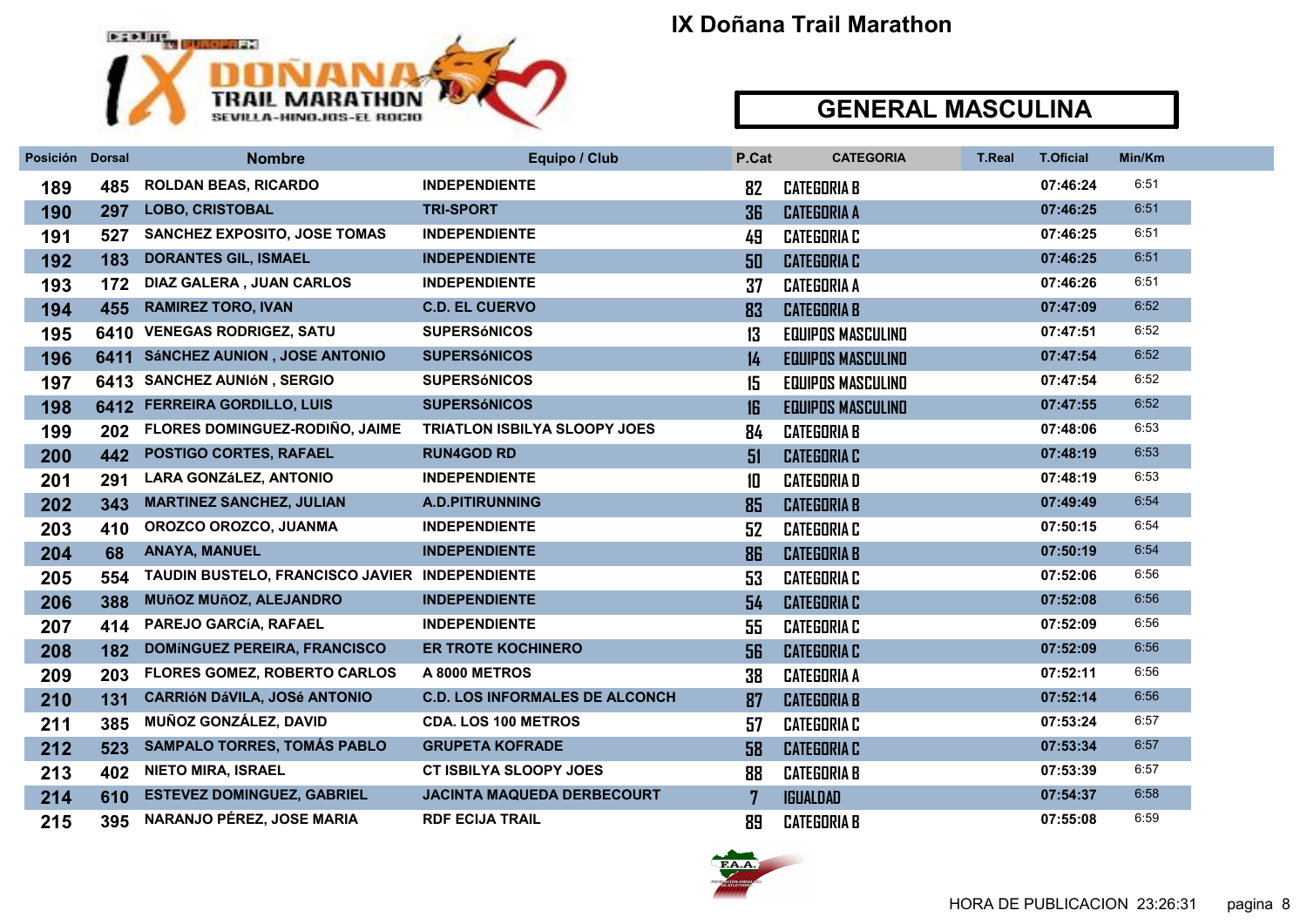

| Posición Dorsal |      | <b>Nombre</b>                                 | Equipo / Club                         | P.Cat | <b>CATEGORIA</b>         | <b>T.Real</b> | <b>T.Oficial</b> | Min/Km |
|-----------------|------|-----------------------------------------------|---------------------------------------|-------|--------------------------|---------------|------------------|--------|
| 216             | 125  | <b>CANO BENITEZ, JACOB</b>                    | <b>CA ASTIGI</b>                      | 90    | <b>CATEGORIA B</b>       |               | 07:55:11         | 6:59   |
| 217             | 98   | <b>BLANCO MARIN, JAIME</b>                    | <b>INDEPENDIENTE</b>                  | 39    | <b>CATEGORIA A</b>       |               | 07:59:35         | 7:03   |
| 218             | 78   | ÁVILA ROMáN, JOSé MARÍA                       | <b>INDEPENDIENTE</b>                  | 91    | <b>CATEGORIA B</b>       |               | 08:00:17         | 7:03   |
| 219             | 364  | <b>MONTERO CERVANTES, ENRIQUE</b>             | <b>CLUB ATLETISMO SALTERAS</b>        | 59    | <b>CATEGORIA C</b>       |               | 08:01:13         | 7:04   |
| 220             | 593  | <b>VIDAL TORMO, MARIO</b>                     | <b>INDEPENDIENTE</b>                  | 60    | <b>CATEGORIA C</b>       |               | 08:01:15         | 7:04   |
| 221             | 590  | <b>VÉLEZ POLONIO, RAMON</b>                   | <b>CLUB MONTAÑA TRALHILEROS</b>       | 61    | <b>CATEGORIA C</b>       |               | 08:01:15         | 7:04   |
| 222             | 360  | <b>MOLINERO PéREZ, DAVID</b>                  | <b>INDEPENDIENTE</b>                  | 40    | <b>CATEGORIA A</b>       |               | 08:01:54         | 7:05   |
| 223             | 530  | SANCHEZ FERNANDEZ, JOSE DOMINGO TREPAMUNDO    |                                       | 62    | <b>CATEGORIA C</b>       |               | 08:03:15         | 7:06   |
| 224             | 459  | <b>REULA GOMEZ, RAFAEL</b>                    | <b>CARMONA PAEZ</b>                   | 63    | <b>CATEGORIA C</b>       |               | 08:03:36         | 7:06   |
| 225             | 572  | URBANO MELLADO, FRANCISCO JAVIERINDEPENDIENTE |                                       | 92    | <b>CATEGORIA B</b>       |               | 08:03:50         | 7:06   |
| 226             | 521  | <b>SALOM PIQUERES, JESUS</b>                  | <b>AACB</b>                           | 11    | <b>CATEGORIAD</b>        |               | 08:05:28         | 7:08   |
| 227             | 212  | GáLVEZ, CRISTóBAL                             | <b>C.A. CUATRO CAMINOS</b>            | 93    | <b>CATEGORIA B</b>       |               | 08:06:02         | 7:08   |
| 228             | 325  | <b>MARÍN DOMINGUEZ, ISRAEL</b>                | <b>TURDETANIA TEAM</b>                | 41    | <b>CATEGORIA A</b>       |               | 08:06:08         | 7:08   |
| 229             | 265  | <b>GUILLAUME ORTIZ, ALFREDO</b>               | <b>CLUB CARBULA SPORT</b>             | 94    | <b>CATEGORIA B</b>       |               | 08:07:04         | 7:09   |
| 230             | 380  | <b>MOYA CALVO, MANUEL JESUS</b>               | <b>CLUB ATLETISMO CIUDAD DE ARCOS</b> | 64    | <b>CATEGORIA C</b>       |               | 08:07:04         | 7:09   |
| 231             | 529  | <b>SANCHEZ FARIñA, PEDRO</b>                  | <b>CARBULA SPORT</b>                  | 65    | <b>CATEGORIA C</b>       |               | 08:07:05         | 7:09   |
| 232             | 6050 | <b>CAÑETE DIAZ, PEPE</b>                      | <b>JULIA CAñETE DÍAZ</b>              | 66    | <b>CATEGORIA C</b>       |               | 08:07:06         | 7:09   |
| 233             | 509  | <b>RUIZ MATEOS, JOSE MARIA</b>                | <b>HOMBRES DE PACO</b>                | 95    | <b>CATEGORIA B</b>       |               | 08:09:16         | 7:11   |
| 234             | 53   | <b>ACOSTA SUAREZ, ALBERTO</b>                 | <b>CDA CORRALES</b>                   | 67    | <b>CATEGORIA C</b>       |               | 08:10:24         | 7:12   |
| 235             | 224  | <b>GARCIA GONZALEZ, FRANCISCO</b>             | <b>INDEPENDIENTE</b>                  | 68    | <b>CATEGORIA C</b>       |               | 08:10:35         | 7:12   |
| 236             | 273  | <b>HERVAS, JOSE MANUEL</b>                    | <b>CLUB LA PANDERA</b>                | 69    | <b>CATEGORIA C</b>       |               | 08:10:39         | 7:12   |
| 237             | 320  | <b>MAESTRE CASTILLO, FRANCISCO</b>            | <b>INDEPENDIENTE</b>                  | 12    | <b>CATEGORIAD</b>        |               | 08:10:57         | 7:13   |
| 238             | 200  | FITO GARCÍA, DANIEL                           | <b>C.D. TRI SPORTS MIRAFLORES</b>     | 70    | <b>CATEGORIA C</b>       |               | 08:11:11         | 7:13   |
| 239             | 362  | <b>MONGELOS DIEZ, MIGUEL</b>                  | <b>INDEPENDIENTE</b>                  | 71    | <b>CATEGORIA C</b>       |               | 08:12:02         | 7:14   |
| 240             | 564  | <b>TOVARUELA GARRIDO, JOSé LUIS</b>           | <b>INDEPENDIENTE</b>                  | 72    | <b>CATEGORIA C</b>       |               | 08:12:35         | 7:14   |
| 241             | 6530 | <b>REY HERENCIA, JESÚS ALFONSO</b>            | <b>SANLUSPORT</b>                     | 17    | <b>EQUIPOS MASCULINO</b> |               | 08:12:51         | 7:14   |
| 242             |      | 6531 AVILES GÓMEZ, RUBEN                      | <b>SANLUSPORT</b>                     | 18    | <b>EQUIPOS MASCULINO</b> |               | 08:12:52         | 7:14   |

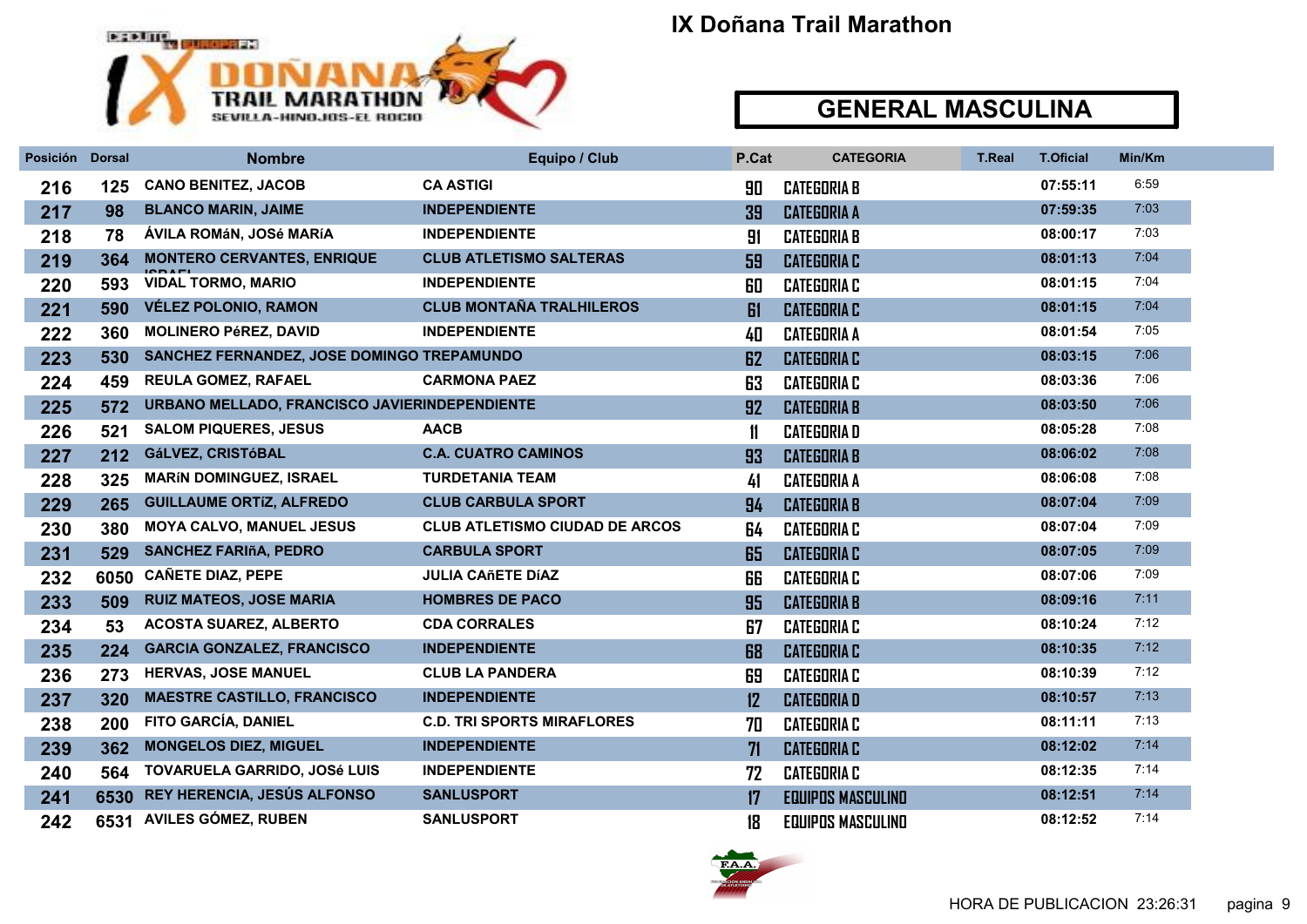

| Posición Dorsal |      | <b>Nombre</b>                         | Equipo / Club                         | P.Cat | <b>CATEGORIA</b>         | <b>T.Real</b> | <b>T.Oficial</b> | Min/Km |
|-----------------|------|---------------------------------------|---------------------------------------|-------|--------------------------|---------------|------------------|--------|
| 243             | 6532 | <b>BERNAL GIL, ALBERTO</b>            | <b>SANLUSPORT</b>                     | 19    | <b>EQUIPOS MASCULINO</b> |               | 08:12:53         | 7:14   |
| 244             |      | 6533 CORDERO GARRUCHO, RAFAEL         | <b>SANLUSPORT</b>                     | 20    | <b>EQUIPOS MASCULINO</b> |               | 08:12:54         | 7:14   |
| 245             | 191  | <b>FABRE RUIZ, DANIEL</b>             | <b>INDEPENDIENTE</b>                  | 73    | <b>CATEGORIA C</b>       |               | 08:13:29         | 7:15   |
| 246             |      | 6040 SEDEñO PEINADO, JOSé ANTONIO     | <b>ISA QUERO LEIVA</b>                | 10    | <b>IGUALDAD</b>          |               | 08:13:46         | 7:15   |
| 247             | 220  | <b>GARCIA FERNANDEZ, MIGUEL ANGEL</b> | <b>EVT GUARDIA CIVIL</b>              | 74    | <b>CATEGORIA C</b>       |               | 08:14:00         | 7:15   |
| 248             | 583  | VáZQUEZ MARTÍN, JESúS                 | <b>PUNTITI SPORT TEAM</b>             | 75    | <b>CATEGORIA C</b>       |               | 08:14:16         | 7:16   |
| 249             | 405  | OLIVENZA GUTIERREZ, JUAN              | <b>INDEPENDIENTE</b>                  | 76    | <b>CATEGORIA C</b>       |               | 08:16:44         | 7:18   |
| 250             | 81   | <b>AZNAR CASTILLO, CARLOS</b>         | <b>INDEPENDIENTE</b>                  | 96    | <b>CATEGORIA B</b>       |               | 08:16:48         | 7:18   |
| 251             | 223  | <b>GARCIA GARCIA, IGNACIO</b>         | <b>INDEPENDIENTE</b>                  | 97    | <b>CATEGORIA B</b>       |               | 08:16:55         | 7:18   |
| 252             | 173  | DIAZ JORGE SORIANO, JUAN ROMAN        | <b>INDEPENDIENTE</b>                  | 98    | <b>CATEGORIA B</b>       |               | 08:17:22         | 7:18   |
| 253             | 302  | <b>LOPEZ JIMENEZ, MANUEL JESUS</b>    | <b>C.D. TRI SPORTS MIRAFLORES</b>     | 99    | <b>CATEGORIA B</b>       |               | 08:17:33         | 7:19   |
| 254             | 462  | <b>RIVAS MARQUEZ, DAVID</b>           | <b>AMIGOS DEL CANAL</b>               | 42    | <b>CATEGORIA A</b>       |               | 08:17:54         | 7:19   |
| 255             | 351  | <b>MATUTE LORA, JOSE MANUEL</b>       | <b>CLUB AT. EL VISO DEL ALCOR- RE</b> | 77    | <b>CATEGORIA C</b>       |               | 08:18:15         | 7:19   |
| 256             | 372  | <b>MORALES SERRANO, JOSE LUIS</b>     | <b>RETT TRAIL RUNN</b>                | 100   | <b>CATEGORIA B</b>       |               | 08:18:20         | 7:19   |
| 257             | 6090 | ROELA LOZANO, FRANCISCO JOSE          | <b>ELISA VAZQUEZ MAESTRE</b>          | 12    | IGUALDAD                 |               | 08:19:19         | 7:20   |
| 258             | 421  | PéREZ AVILES, CARLOS                  | <b>AMIGOS DEL CANAL</b>               | 13    | <b>CATEGORIAD</b>        |               | 08:19:39         | 7:20   |
| 259             | 313  | <b>LUQUE AMADOR, MANUEL</b>           | <b>AMIGOS DEL CANAL</b>               | 101   | <b>CATEGORIA B</b>       |               | 08:20:04         | 7:21   |
| 260             | 263  | <b>GUERRERO LOPEZ, MIGUEL ANGEL</b>   | <b>AMIGOS DEL CANAL</b>               | 78    | <b>CATEGORIA C</b>       |               | 08:20:14         | 7:21   |
| 261             | 584  | VAZQUEZ RAMOS, JUAN ANTONIO           | м                                     | 102   | <b>CATEGORIA B</b>       |               | 08:20:21         | 7:21   |
| 262             | 594  | <b>VIEDMA MOLINA, GABRIEL</b>         | <b>INDEPENDIENTE</b>                  | 14    | <b>CATEGORIAD</b>        |               | 08:21:28         | 7:22   |
| 263             | 185  | EPALZA RUIZ DE ALDA, PABLO            | <b>INDEPENDIENTE</b>                  | 79    | <b>CATEGORIA C</b>       |               | 08:21:29         | 7:22   |
| 264             | 340  | <b>MARTÍNEZ ESCUDERO, JAVIER</b>      | <b>INDEPENDIENTE</b>                  | 80    | <b>CATEGORIA C</b>       |               | 08:21:30         | 7:22   |
| 265             | 337  | <b>MARTÍNEZ APESTEGUÍA, JORGE</b>     | <b>INDEPENDIENTE</b>                  | 81    | <b>CATEGORIA C</b>       |               | 08:21:31         | 7:22   |
| 266             | 277  | <b>IERONCIG VARGAS, DANIEL</b>        | <b>CD LOS JARTIBLES</b>               | 82    | <b>CATEGORIA C</b>       |               | 08:21:32         | 7:22   |
| 267             | 358  | <b>MOLIA SANCHEZ, PEDRO ALEJANDRO</b> | <b>TURDETANIA</b>                     | 83    | <b>CATEGORIA C</b>       |               | 08:21:34         | 7:22   |
| 268             | 409  | ORIHUELA NARVAEZ, JOSé ANTONIO        | <b>LINCE BONARES</b>                  | 103   | <b>CATEGORIA B</b>       |               | 08:21:37         | 7:22   |
| 269             | 366  | <b>MORA FRANCO, SEBASTIÁN</b>         | <b>LINCE BONARES</b>                  | 104   | <b>CATEGORIA B</b>       |               | 08:21:38         | 7:22   |

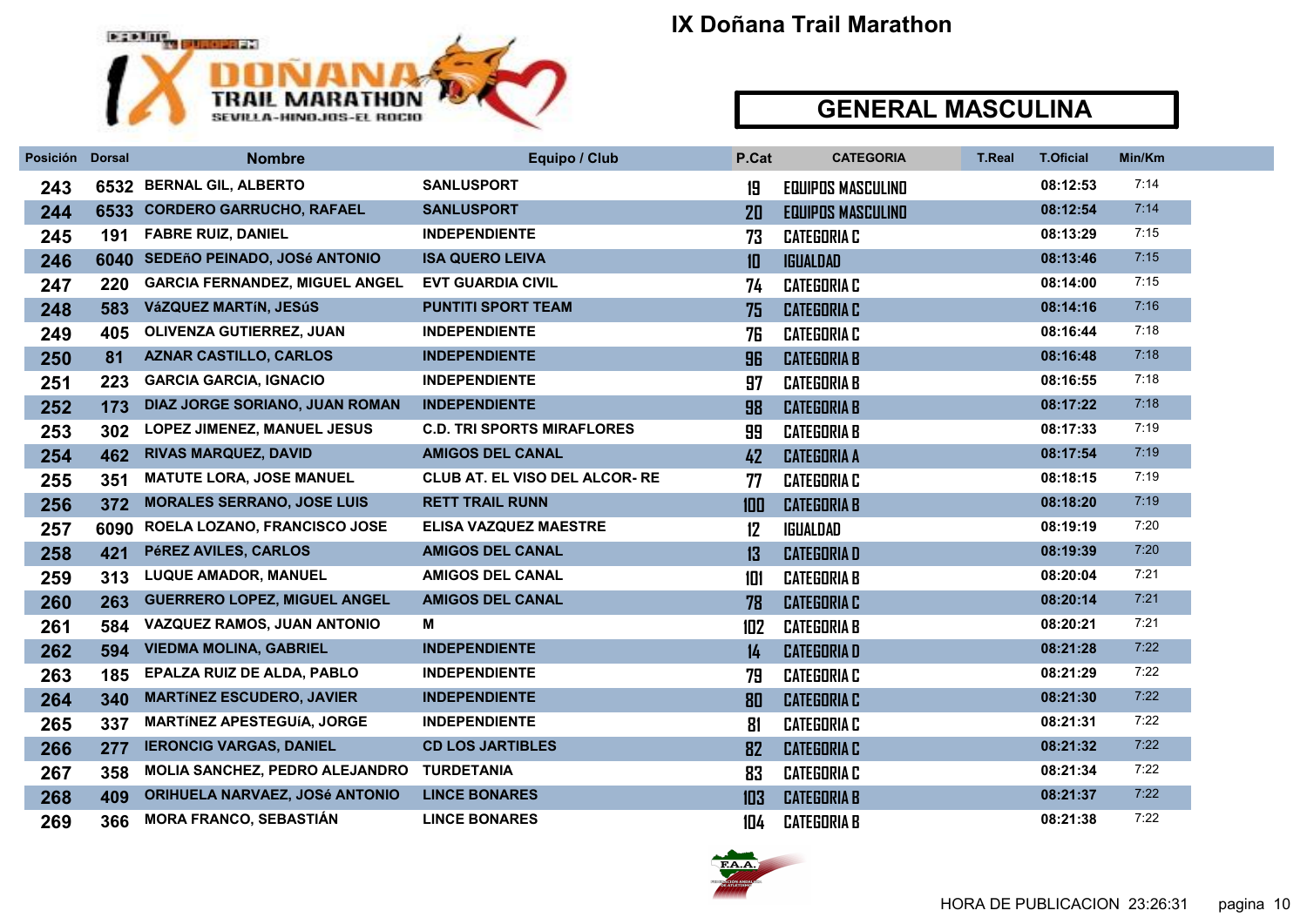

| Posición | <b>Dorsal</b> | <b>Nombre</b>                        | Equipo / Club                       | P.Cat | <b>CATEGORIA</b>         | <b>T.Real</b> | <b>T.Oficial</b> | Min/Km |
|----------|---------------|--------------------------------------|-------------------------------------|-------|--------------------------|---------------|------------------|--------|
|          | 6481          | <b>SANCHEZ MARCOS, JOSE MANUEL</b>   | <b>CAZAHITOS</b>                    |       | <b>EQUIPOS MASCULINO</b> |               | 08:21:53         | 7:22   |
|          | 6482          | <b>BARBERO GARCIA, MANUEL ANGEL</b>  | <b>CAZAHITOS</b>                    |       | <b>EQUIPOS MASCULINO</b> |               | 08:21:59         | 7:22   |
| 270      | 502           | ROUSSEAU, SAMUEL                     | <b>INDEPENDIENTE</b>                | 105   | <b>CATEGORIA B</b>       |               | 08:23:46         | 7:24   |
| 271      | 563           | <b>TORRES LOZANO, ANTONIO</b>        | <b>INDEPENDIENTE</b>                | 106   | <b>CATEGORIA B</b>       |               | 08:24:17         | 7:24   |
| 272      | 550           | <b>SUAREZ CANO, ANTONIO</b>          | <b>INDEPENDIENTE</b>                | 107   | <b>CATEGORIA B</b>       |               | 08:24:17         | 7:24   |
| 273      | 305           | LÓPEZ RODRIGUEZ, JOSé FRANCISCO      | <b>INDEPENDIENTE</b>                | 108   | <b>CATEGORIA B</b>       |               | 08:24:18         | 7:24   |
| 274      | 338           | <b>MARTINEZ ARACIL, JOSE</b>         | <b>INDEPENDIENTE</b>                | 15    | <b>CATEGORIAD</b>        |               | 08:27:12         | 7:27   |
| 275      | 413           | <b>PAREDES APARICIO, JAVIER</b>      | <b>JABALCUZ TRAIL JAEN</b>          | 84    | <b>CATEGORIA C</b>       |               | 08:27:42         | 7:27   |
| 276      | 377           | <b>MORENO GARCÍA, JUAN MANUEL</b>    | <b>INDEPENDIENTE</b>                | 85    | <b>CATEGORIA C</b>       |               | 08:28:55         | 7:29   |
| 277      | 505           | <b>RUBIO MEDINA, ALBERTO</b>         | <b>INDEPENDIENTE</b>                | 43    | <b>CATEGORIA A</b>       |               | 08:28:58         | 7:29   |
| 278      | 58            | <b>ALCAIDE MARQUEZ, RAFAEL</b>       | <b>SETA TEAM</b>                    | 109   | <b>CATEGORIA B</b>       |               | 08:28:59         | 7:29   |
| 279      | 126           | <b>CANO MONTES, MANUEL</b>           | <b>INDEPENDIENTE</b>                | 86    | <b>CATEGORIA C</b>       |               | 08:29:00         | 7:29   |
| 280      | 94            | <b>BERMUDEZ, ANTONIO</b>             | <b>TRIATLON ISBILYA SLOOPY JOES</b> | 110   | <b>CATEGORIA B</b>       |               | 08:29:53         | 7:29   |
| 281      | 130           | <b>CARRILLO MOLINA, JOSE ANTONIO</b> | <b>C.D. MANDRIL XTREME</b>          | 87    | <b>CATEGORIA C</b>       |               | 08:30:05         | 7:30   |
| 282      | 229           | <b>GARCÍA OLIVA, RICARDO</b>         | <b>INDEPENDIENTE</b>                | 88    | <b>CATEGORIA C</b>       |               | 08:30:59         | 7:30   |
| 283      | 171           | DÍAZ CASTEJON, JUAN MARIA            | <b>RDF ECIJA TRAIL</b>              | 111   | <b>CATEGORIA B</b>       |               | 08:31:05         | 7:30   |
| 284      | 132           | <b>CASADO GUTIERREZ, ALEJANDRO</b>   | <b>C.D. CHARQUITO</b>               | 112   | <b>CATEGORIA B</b>       |               | 08:32:29         | 7:32   |
| 285      | 236           | <b>GARRIDO MATA, ALBERTO</b>         | <b>INDEPENDIENTE</b>                | 89    | <b>CATEGORIA C</b>       |               | 08:33:24         | 7:33   |
| 286      | 92            | <b>BENITO GONZALEZ, DIEGO</b>        | <b>VELUX SPAIN</b>                  | 113   | <b>CATEGORIA B</b>       |               | 08:33:35         | 7:33   |
| 287      | 6472          | PECO CHACÓN, ÁNGEL ALBERTO           | <b>ATLETISMO BOLAÑOS</b>            | 22    | <b>EQUIPOS MASCULINO</b> |               | 08:35:42         | 7:35   |
| 288      | 6473          | SOBRINO PORRERO, JOSE JAVIER         | <b>ATLETISMO BOLAÑOS</b>            | 24    | <b>EQUIPOS MASCULINO</b> |               | 08:35:43         | 7:35   |
| 289      | 61            | ALGUACIL VALLADARES, JUAN            | <b>TURDETANIA TEAM</b>              | 44    | <b>CATEGORIA A</b>       |               | 08:37:12         | 7:36   |
| 290      | 487           | ROLDAN GONZALEZ, ANTONIO             | <b>BNK RUNERS</b>                   | 45    | <b>CATEGORIA A</b>       |               | 08:38:03         | 7:37   |
| 291      | 266           | <b>GUISADO PRADAS, JOSé MANUEL</b>   | <b>INDEPENDIENTE</b>                | 90    | <b>CATEGORIA C</b>       |               | 08:38:20         | 7:37   |
| 292      | 490           | <b>ROMERO AMARILLO, MANUEL</b>       | <b>INDEPENDIENTE</b>                | 114   | <b>CATEGORIA B</b>       |               | 08:39:01         | 7:37   |
| 293      | 578           | <b>VAQUERO GALVEZ, LORENZO</b>       | <b>INDEPENDIENTE</b>                | 46    | <b>CATEGORIA A</b>       |               | 08:39:01         | 7:37   |
| 294      | 391           | <b>MUÑOZ ROMERO, JUAN JESUS</b>      | <b>TALAI</b>                        | 47    | <b>CATEGORIA A</b>       |               | 08:39:55         | 7:38   |

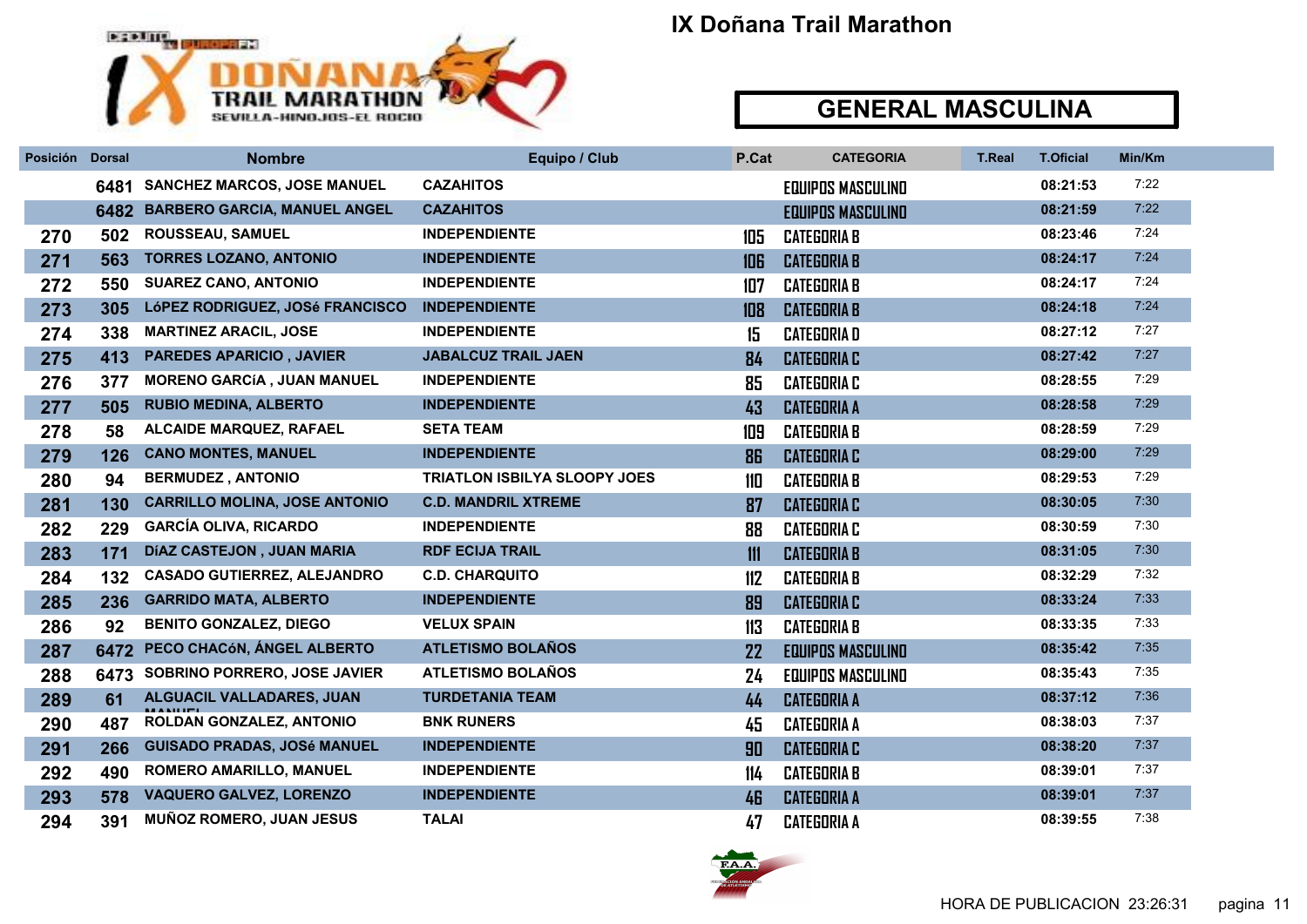

| Posición Dorsal |      | <b>Nombre</b>                      | Equipo / Club                   | P.Cat | <b>CATEGORIA</b>         | <b>T.Real</b> | <b>T.Oficial</b> | Min/Km |
|-----------------|------|------------------------------------|---------------------------------|-------|--------------------------|---------------|------------------|--------|
| 295             | 128  | <b>CARMONA SANCHEZ, FRANCISCO</b>  | <b>TALAI</b>                    | 115   | <b>CATEGORIA B</b>       |               | 08:39:59         | 7:38   |
| 296             | 381  | <b>MUñOZ CLAVERO, ANTONIO</b>      | <b>CD SOHAIL LA SENDA</b>       | 116   | <b>CATEGORIA B</b>       |               | 08:40:09         | 7:38   |
| 297             | 97   | <b>BLANCO LOPEZ, JOSé ANTONIO</b>  | <b>CAMINA CORRE O REVIENTA</b>  | 117   | <b>CATEGORIA B</b>       |               | 08:40:10         | 7:38   |
| 298             | 161  | DE LA CRUZ LOPEZ, RAFAEL           | <b>INDEPENDIENTE</b>            | 91    | <b>CATEGORIA C</b>       |               | 08:40:16         | 7:39   |
| 299             | 315  | <b>LUQUE OSUNA, FRANCISCO</b>      | <b>INDEPENDIENTE</b>            | 92    | <b>CATEGORIA C</b>       |               | 08:40:17         | 7:39   |
| 300             | 79   | AYALA JIMÉNEZ, JOSÉ ÁNGEL          | <b>INDEPENDIENTE</b>            | 118   | <b>CATEGORIA B</b>       |               | 08:40:57         | 7:39   |
| 301             | 553  | <b>TALENS MORILLAS, ARTURO</b>     | <b>LPP SPORT</b>                | 119   | <b>CATEGORIA B</b>       |               | 08:41:14         | 7:39   |
| 302             | 547  | <b>SOLDADO GÓMEZ, DANIEL</b>       | <b>INDEPENDIENTE</b>            | 93    | <b>CATEGORIA C</b>       |               | 08:41:20         | 7:40   |
| 303             | 579  | VAQUERO PACHECO, MIGUEL ÁNGEL      | <b>INDEPENDIENTE</b>            | 94    | <b>CATEGORIA C</b>       |               | 08:42:13         | 7:40   |
| 304             | 492  | <b>ROMERO HARO, ANTONIO</b>        | <b>CARBULA SPORT</b>            | 16    | <b>CATEGORIAD</b>        |               | 08:42:32         | 7.41   |
| 305             | 51   | <b>ACOSTA DEL RIO, SALVADOR</b>    | <b>INDEPENDIENTE</b>            | 120   | <b>CATEGORIA B</b>       |               | 08:44:19         | 7:42   |
| 306             | 75   | <b>ARRABAL HIGUERA, JUAN</b>       | <b>INDEPENDIENTE</b>            | 121   | <b>CATEGORIA B</b>       |               | 08:44:25         | 7:42   |
| 307             | 436  | PIÑA GANDUL, RAFAEL                | <b>LOS VENTURIS</b>             | 95    | <b>CATEGORIA C</b>       |               | 08:45:24         | 7:43   |
| 308             | 543  | <b>SERENA, RUBÉN</b>               | <b>INDEPENDIENTE</b>            | 48    | <b>CATEGORIA A</b>       |               | 08:46:04         | 7.44   |
| 309             | 466  | ROÁS MARTÍN, PEDRO LUIS            | <b>INDEPENDIENTE</b>            | 96    | <b>CATEGORIA C</b>       |               | 08:46:05         | 7:44   |
| 310             | 295  | <b>LIñAN BAENA, ROBERTO</b>        | <b>CAMBIO DE MARCHA</b>         | 122   | <b>CATEGORIA B</b>       |               | 08:46:08         | 7.44   |
| 311             |      | 6450 CASADO JIMéNEZ, MIGUEL        | <b>TROTASIERRA HORNACHUELOS</b> | 25    | <b>EQUIPOS MASCULINO</b> |               | 08:46:16         | 7:44   |
| 312             |      | 6452 CARRILLO GARCIA, LUIS MANUEL  | <b>TROTASIERRA HORNACHUELOS</b> | 26    | <b>EQUIPOS MASCULINO</b> |               | 08:46:16         | 7:44   |
| 313             |      | 6453 BALLESTEROS SANCHEZ, ANTONIO  | <b>TROTASIERRA HORNACHUELOS</b> | 27    | <b>EQUIPOS MASCULINO</b> |               | 08:46:16         | 7:44   |
| 314             | 6451 | <b>SÁNCHEZ LUQUE, RAFAEL</b>       | <b>TROTASIERRA HORNACHUELOS</b> | 28    | <b>EQUIPOS MASCULINO</b> |               | 08:46:18         | 7.44   |
| 315             | 420  | <b>PERETOKIN, SERGIY</b>           | <b>INDEPENDIENTE</b>            | 17    | <b>CATEGORIAD</b>        |               | 08:47:02         | 7:45   |
| 316             | 136  | <b>CASTAñO ARRIBAS, DAVID</b>      | <b>INDEPENDIENTE</b>            | 123   | <b>CATEGORIA B</b>       |               | 08:47:34         | 7:45   |
| 317             | 398  | <b>NAVARRO OLMEDO, JOSE MANUEL</b> | <b>INDEPENDIENTE</b>            | 124   | <b>CATEGORIA B</b>       |               | 08:47:36         | 7:45   |
| 318             | 392  | <b>MUÑOZ TRAPERO, MIGUEL ANGEL</b> | <b>KILOMETRO CERO ALMAGRO</b>   | 97    | <b>CATEGORIA C</b>       |               | 08:48:24         | 7:46   |
|                 | 6430 | <b>GONZALEZ HERNANDEZ, ANTONIO</b> | <b>LA NEGRILLA</b>              |       | <b>EQUIPOS MASCULINO</b> |               | 08:49:18         | 7:47   |
|                 |      | 6431 NAVARRO SANCHEZ, MANUEL       | <b>LA NEGRILLA</b>              |       | <b>EQUIPOS MASCULINO</b> |               | 08:49:19         | 7.47   |
|                 |      | 6432 PUNTA BENITEZ, JOSE MIGUEL    | <b>LA NEGRILLA</b>              |       | <b>EQUIPOS MASCULINO</b> |               | 08:49:20         | 7:47   |

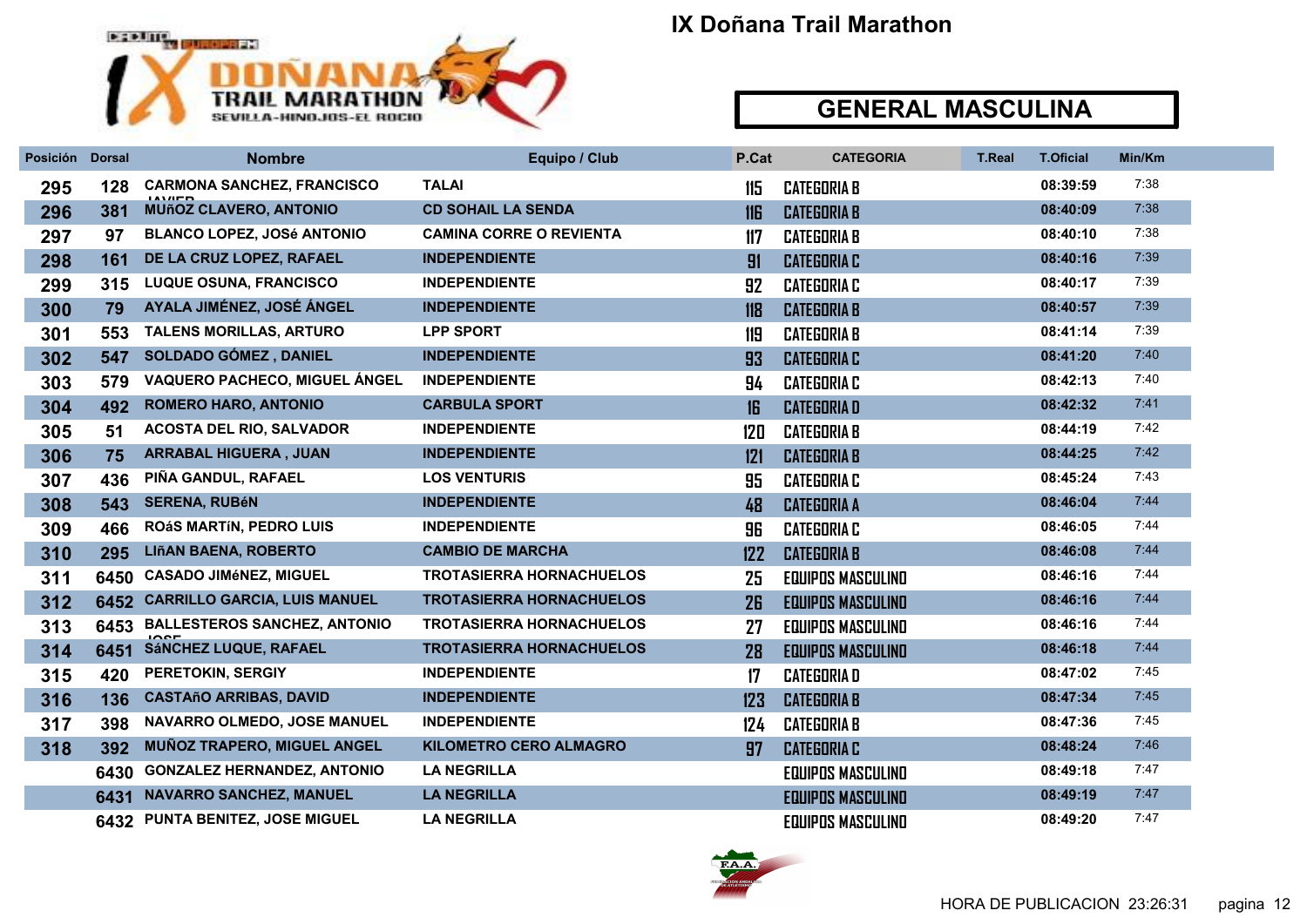

| Posición Dorsal |     | <b>Nombre</b>                                  | Equipo / Club                        | P.Cat | <b>CATEGORIA</b>   | <b>T.Real</b> | <b>T.Oficial</b> | Min/Km |
|-----------------|-----|------------------------------------------------|--------------------------------------|-------|--------------------|---------------|------------------|--------|
| 319             | 268 | <b>GUTIÉRREZ TALAVERA, JOSE LUIS</b>           | <b>INDEPENDIENTE</b>                 | 125   | <b>CATEGORIA B</b> |               | 08:50:29         | 7:48   |
| 320             | 138 | <b>CASTELLANOS, BENITO</b>                     | <b>CAMBIO DE MARCHA</b>              | 126   | <b>CATEGORIA B</b> |               | 08:51:48         | 7:49   |
| 321             | 440 | PORTERO SALINAS, RAFAEL                        | <b>CD OMEYAS TRAIL</b>               | 98    | <b>CATEGORIA C</b> |               | 08:51:50         | 7:49   |
| 322             | 476 | RODRIGUEZ JIMENEZ, JUAN ANTONIO                | <b>INDEPENDIENTE</b>                 | 127   | <b>CATEGORIA B</b> |               | 08:52:24         | 7:49   |
| 323             | 239 | <b>GIRÓN CRUZ, ALEJANDRO</b>                   | <b>DEPORTIVO CHARQUITO</b>           | 128   | <b>CATEGORIA B</b> |               | 08:53:08         | 7:50   |
| 324             | 157 | <b>CRESPO GARCIA, DANIEL</b>                   | <b>LAS LIEBRES CARPE?AS</b>          | 49    | <b>CATEGORIA A</b> |               | 08:55:51         | 7:52   |
| 325             | 312 | LUCAS PABLO, ALFREDO                           | <b>BENICASSIM RUNNERS</b>            | 18    | <b>CATEGORIA D</b> |               | 08:56:18         | 7:53   |
| 326             | 479 | RODRÍGUEZ MORALES, RAFA                        | <b>INDEPENDIENTE</b>                 | 129   | <b>CATEGORIA B</b> |               | 08:58:12         | 7:54   |
| 327             | 471 | <b>RODRIGUEZ GARCIA, MANUEL LUIS</b>           | <b>INDEPENDIENTE</b>                 | 19    | <b>CATEGORIAD</b>  |               | 08:58:50         | 7:55   |
| 328             | 346 | <b>MASERO GAñAN, FRANCISCO JAVIER</b>          | <b>INDEPENDIENTE</b>                 | 130   | <b>CATEGORIA B</b> |               | 08:59:14         | 7:55   |
| 329             | 115 | <b>CADENA ROMERO, ANGEL</b>                    | <b>AD GUADALQUIVIR</b>               | 131   | <b>CATEGORIA B</b> |               | 08:59:21         | 7:55   |
| 330             | 544 | <b>SERRANO BLAS, JUAN JOSé</b>                 | <b>INDEPENDIENTE</b>                 | 132   | <b>CATEGORIA B</b> |               | 09:00:26         | 7:56   |
| 331             | 310 | LOZANO POZUELO, JUAN ANTONIO                   | <b>PUNTITI SPORT TEAM</b>            | 133   | <b>CATEGORIA B</b> |               | 09:01:52         | 7:58   |
| 332             | 367 | <b>MORA HUELVA, JOSé ANTONIO</b>               | <b>CLUB PUNTITI SPORT TEAM</b>       | 134   | <b>CATEGORIA B</b> |               | 09:01:53         | 7:58   |
| 333             | 321 | MAIRENA GARCIA DE LA TORRE, JOSE INDEPENDIENTE |                                      | 135   | <b>CATEGORIA B</b> |               | 09:04:08         | 8:00   |
| 334             | 74  | <b>ARJONA PRIETO, LUIS MANUEL</b>              | <b>8 PICOS TRAIL PUENTE GENIL</b>    | 136   | <b>CATEGORIA B</b> |               | 09:04:35         | 8:00   |
| 335             | 349 | <b>MATEO RODRÍGUEZ, JOSé MANUEL</b>            | <b>CLUB ATLETISMO BELLAVISTA CAB</b> | 99    | <b>CATEGORIA C</b> |               | 09:04:51         | 8:00   |
| 336             | 382 | <b>MUñOZ DOMÍNGUEZ, JUAN MANUEL</b>            | <b>CLUB ATLETISMO BELLAVISTA</b>     | 100   | <b>CATEGORIA C</b> |               | 09:04:53         | 8:00   |
| 337             | 468 | <b>RODAS LUQUE, JAIME</b>                      | <b>AMIGOS DEL CANAL</b>              | 101   | <b>CATEGORIA C</b> |               | 09:04:54         | 8:00   |
| 338             | 533 | <b>SÁNCHEZ PEREZ, JULIAN</b>                   | <b>AMIGOS DEL CANAL</b>              | 20    | <b>CATEGORIAD</b>  |               | 09:04:59         | 8:00   |
| 339             | 458 | <b>RENOVELL CAMACHO, JOSE</b>                  | <b>INDEPENDIENTE</b>                 | 137   | <b>CATEGORIA B</b> |               | 09:06:33         | 8:02   |
| 340             | 463 | <b>RIVAS RANGEL, ANTONIO</b>                   | <b>INDEPENDIENTE</b>                 | 102   | <b>CATEGORIA C</b> |               | 09:06:35         | 8:02   |
| 341             | 73  | <b>ARENAS VIVERO, JOSE ABRAHAM</b>             | <b>RUNERS VIñEROS</b>                | 138   | <b>CATEGORIA B</b> |               | 09:06:48         | 8:02   |
| 342             | 384 | <b>MUñOZ GARCIA, DIEGO</b>                     | <b>BAYANA</b>                        | 103   | <b>CATEGORIA C</b> |               | 09:08:08         | 8:03   |
| 343             | 64  | ALMIRÓN BAEZA, RAFAEL                          | <b>INDEPENDIENTE</b>                 | 139   | <b>CATEGORIA B</b> |               | 09:10:41         | 8:05   |
| 344             | 90  | <b>BENITO DE LA PEñA, ANGEL</b>                | <b>CALVOS KLEIN</b>                  | 21    | <b>CATEGORIAD</b>  |               | 09:11:07         | 8:06   |
| 345             | 216 | <b>GARCIA, GONÇALO GARCIA</b>                  | <b>INDEPENDIENTE</b>                 | 22    | <b>CATEGORIAD</b>  |               | 09:11:09         | 8:06   |

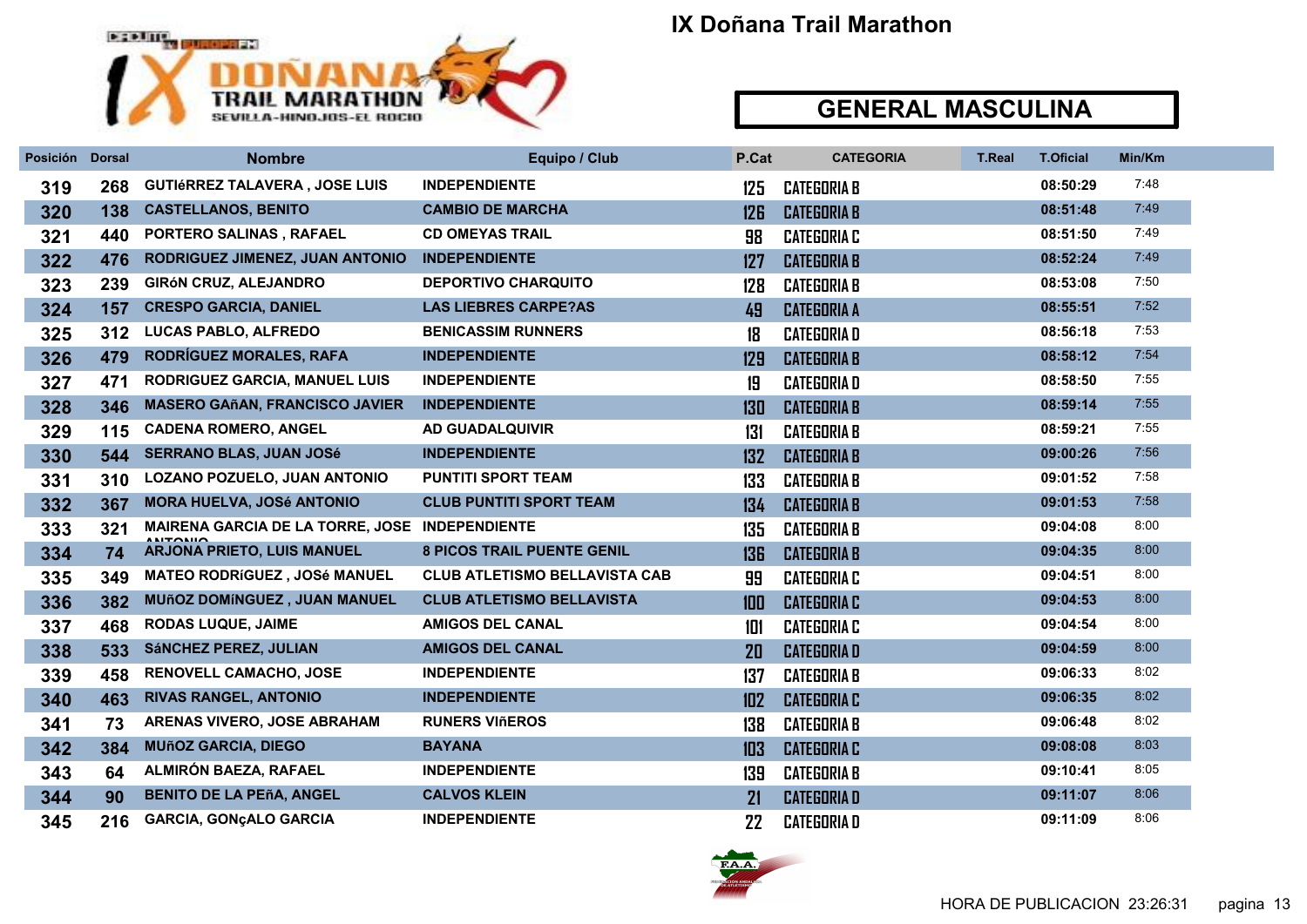

| Posición Dorsal |      | <b>Nombre</b>                       | Equipo / Club                 | P.Cat | <b>CATEGORIA</b>         | <b>T.Real</b> | <b>T.Oficial</b> | Min/Km |
|-----------------|------|-------------------------------------|-------------------------------|-------|--------------------------|---------------|------------------|--------|
| 346             | 251  | <b>GONZÁLEZ MORENO, DAVID</b>       | <b>CALVOS KLEIN</b>           | 104   | <b>CATEGORIA C</b>       |               | 09:11:12         | 8:06   |
| 347             | 121  | <b>CáLIZ VALDERAS, JAVIER</b>       | <b>C. D. BULEVAR</b>          | 140   | <b>CATEGORIA B</b>       |               | 09:12:22         | 8:07   |
| 348             | 109  | <b>CABELLO MARTIN, JULIO</b>        | <b>RUNNING TEAM ALGECIRAS</b> | 105   | <b>CATEGORIA C</b>       |               | 09:13:06         | 8:08   |
| 349             | 333  | <b>MARTÍN DOMÍNGUEZ, JUAN PEDRO</b> | <b>RUNNING TEAM ALGECIRAS</b> | 141   | <b>CATEGORIA B</b>       |               | 09:13:07         | 8:08   |
| 350             | 208  | <b>GALÁN CÁCERES, ÍñIGO</b>         | <b>GALGOS DE TOMARES</b>      | 106   | <b>CATEGORIA C</b>       |               | 09:14:31         | 8:09   |
| 351             | 469  | RODRIGUEZ DIAZ, JOSE MANUEL         | <b>DC LUANCO</b>              | 107   | <b>CATEGORIA C</b>       |               | 09:14:32         | 8:09   |
| 352             | 288  | <b>JURADO JAEN, PEDRO JESUS</b>     | <b>INDEPENDIENTE</b>          | 142   | <b>CATEGORIA B</b>       |               | 09:14:53         | 8:09   |
| 353             | 69   | ANDRADE CABRERA, DIEGO JUAN         | <b>C.D. CREDUS</b>            | 143   | <b>CATEGORIA B</b>       |               | 09:15:41         | 8:10   |
| 354             | 494  | ROMERO MáRQUEZ, MIGUEL ÁNGEL        | <b>CARBULA SPORT</b>          | 144   | <b>CATEGORIA B</b>       |               | 09:18:46         | 8:13   |
| 355             | 211  | <b>GALLEGO REQUENA, RAFAEL</b>      | <b>CLUB CARBULA SPORT</b>     | 145   | <b>CATEGORIA B</b>       |               | 09:18:49         | 8:13   |
| 356             | 447  | PUCH HINOJOSA, RAFAEL               | <b>INDEPENDIENTE</b>          | 146   | <b>CATEGORIA B</b>       |               | 09:19:08         | 8:13   |
| 357             | 66   | <b>AMADOR FERNÁNDEZ, ANTONIO</b>    | <b>INDEPENDIENTE</b>          | 50    | <b>CATEGORIA A</b>       |               | 09:19:18         | 8:13   |
| 358             | 598  | ZAMORA PEREZ, JUAN FERNANDO         | <b>ALMARGEN</b>               | 108   | <b>CATEGORIA C</b>       |               | 09:20:23         | 8:14   |
| 359             | 82   | <b>BACA LAIN, JUAN JOSE</b>         | <b>CD ALMARGEN UD</b>         | 109   | <b>CATEGORIA C</b>       |               | 09:20:24         | 8:14   |
| 360             | 399  | NAVARRO SALGUERO, RAFAEL            | <b>ALMARGEN UD</b>            | 147   | <b>CATEGORIA B</b>       |               | 09:20:24         | 8:14   |
| 361             | 427  | PEREZ MATILLAS, GABRIEL             | <b>EXCURSIONISTES-CAT</b>     | 23    | <b>CATEGORIAD</b>        |               | 09:22:44         | 8:16   |
| 362             | 480  | RODRÍGUEZ NÚÑEZ, JUAN               | <b>C.D.TUSSAM</b>             | 148   | <b>CATEGORIA B</b>       |               | 09:24:35         | 8:18   |
| 363             | 6490 | <b>DIAZ, JOSE LUIS</b>              | <b>INDEPENDIENTE</b>          | 110   | <b>CATEGORIA C</b>       |               | 09:28:52         | 8:21   |
| 364             | 428  | <b>PEREZ PEREZ, MARCOS</b>          | м                             | 149   | <b>CATEGORIA B</b>       |               | 09:29:11         | 8:22   |
| 365             | 260  | <b>GUERRA PRADAS, JUAN CARLOS</b>   | <b>AMIGOS DEL CANAL</b>       | 24    | <b>CATEGORIA D</b>       |               | 09:29:50         | 8:22   |
| 366             | 441  | <b>SANTOS ROMERO, FRANCISCO</b>     | <b>INDEPENDIENTE</b>          | 111   | <b>CATEGORIA C</b>       |               | 09:30:06         | 8:23   |
|                 |      | 6480 ROMAN RODRIGUEZ, JUAN          | <b>CAZAHITOS</b>              |       | <b>EQUIPOS MASCULINO</b> |               | 09:30:36         | 8:23   |
| 367             | 272  | <b>HERRERA SEMPERE, JOSE LUIS</b>   | <b>INDEPENDIENTE</b>          | 150   | <b>CATEGORIA B</b>       |               | 09:31:29         | 8:24   |
| 368             | 271  | <b>HERRERA FALERO, JOSE LUIS</b>    | <b>INDEPENDIENTE</b>          | 25    | <b>CATEGORIAD</b>        |               | 09:31:30         | 8:24   |
| 369             | 446  | PRIORE MOLERO, CLAUDIO              | <b>INDEPENDIENTE</b>          | 112   | <b>CATEGORIA C</b>       |               | 09:32:19         | 8:24   |
| 370             | 285  | JIMENEZ ROBLES, ANTONIO JESUS       | <b>INDEPENDIENTE</b>          | 51    | <b>CATEGORIA A</b>       |               | 09:32:34         | 8:25   |
| 371             | 323  | <b>MARÇAL ROIG, MANEL</b>           | <b>SENGLARS ESQUADRA</b>      | 26    | <b>CATEGORIAD</b>        |               | 09:32:45         | 8:25   |

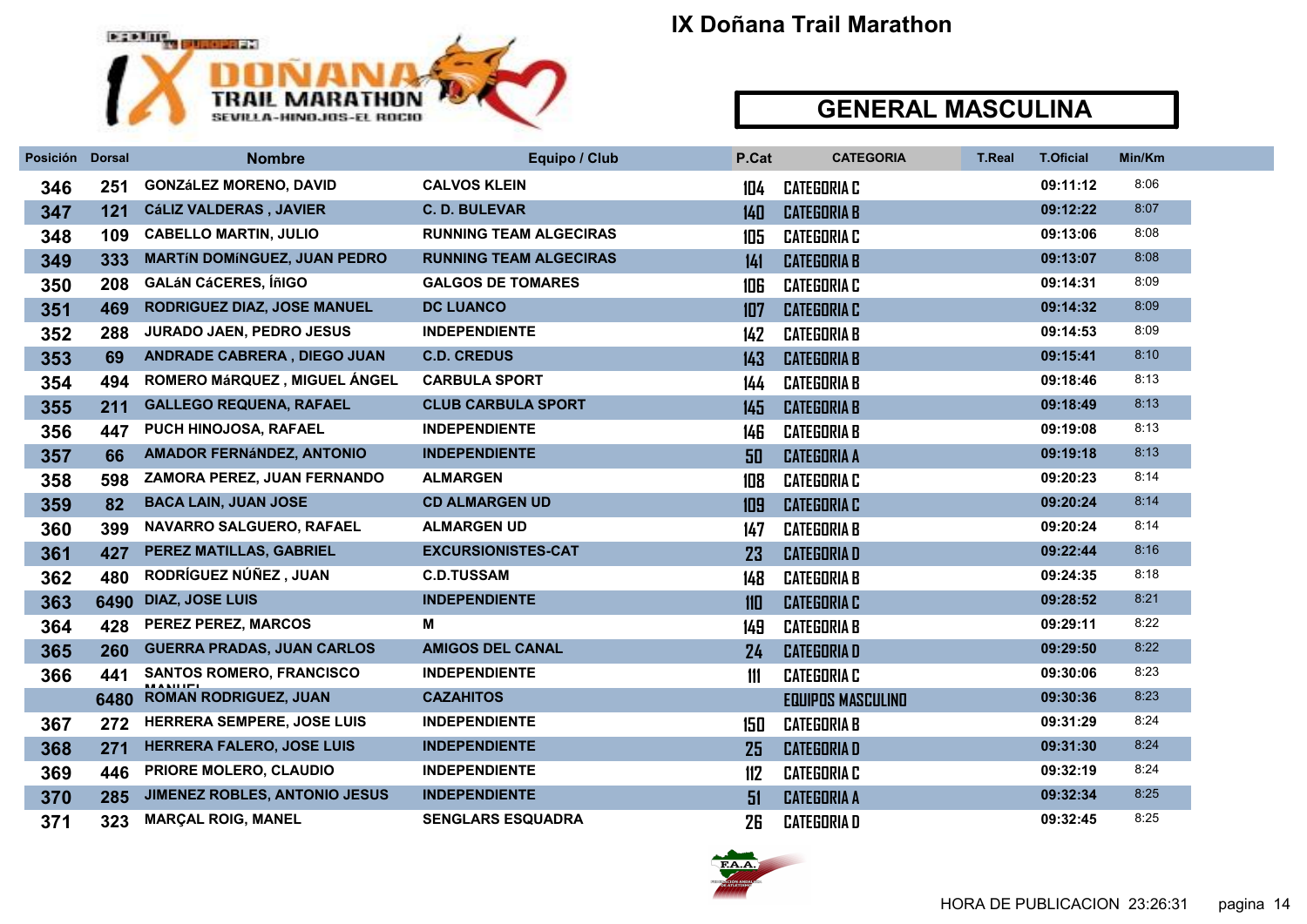

| Posición Dorsal |     | <b>Nombre</b>                        | Equipo / Club                         | P.Cat | <b>CATEGORIA</b>   | <b>T.Real</b> | <b>T.Oficial</b> | Min/Km |
|-----------------|-----|--------------------------------------|---------------------------------------|-------|--------------------|---------------|------------------|--------|
| 372             | 517 | <b>SALAS CAMPOS, JUAN</b>            | <b>C.D. PUNTITI SPORT TEAM</b>        | 113   | <b>CATEGORIA C</b> |               | 09:32:51         | 8:25   |
| 373             | 49  | <b>ABAD GIMENO, PEDRO</b>            | <b>INDEPENDIENTE</b>                  | 27    | <b>CATEGORIAD</b>  |               | 09:36:51         | 8:28   |
| 374             | 174 | DÍAZ RANDO, FRANCISCO JAVIER         | <b>ATLETISMO CARTAMA</b>              | 151   | <b>CATEGORIA B</b> |               | 09:37:53         | 8:29   |
| 375             | 303 | <b>LOPEZ MATEOS, FRANCISCO</b>       | YUNQUERA PINSAPO                      | 114   | <b>CATEGORIA C</b> |               | 09:38:23         | 8:30   |
| 376             | 226 | <b>GARCIA HIDALGO, JOSE ANDRES</b>   | <b>INDEPENDIENTE</b>                  | 152   | <b>CATEGORIA B</b> |               | 09:38:29         | 8:30   |
| 377             | 249 | <b>GONZáLEZ GONZáLEZ, LUIS</b>       | <b>INDEPENDIENTE</b>                  | 115   | <b>CATEGORIA C</b> |               | 09:38:33         | 8:30   |
| 378             | 240 | <b>GÓMEZ BARROSO, MIGUEL</b>         | <b>ATLETISMO SAN PABLO</b>            | 52    | <b>CATEGORIA A</b> |               | 09:38:38         | 8:30   |
| 379             | 434 | <b>PINO MUñOZ, ANGEL</b>             | <b>C.D. LOS PANCHOS MULTIAVENTURA</b> | 116   | <b>CATEGORIA C</b> |               | 09:39:14         | 8:31   |
| 380             | 334 | <b>MARTIN GARCIA, JESúS</b>          | <b>INDEPENDIENTE</b>                  | 117   | <b>CATEGORIA C</b> |               | 09:39:25         | 8:31   |
| 381             | 267 | <b>GUTIERREZ POZO, JUANMA</b>        | <b>INDEPENDIENTE</b>                  | 153   | <b>CATEGORIA B</b> |               | 09:40:01         | 8:31   |
| 382             | 607 | <b>GARCÍA MARIANO, ANDRÉS</b>        | ESTEFANÍA MUÑOZ SÁNCHEZ               | 13    | <b>IGUALDAD</b>    |               | 09:44:42         | 8:35   |
| 383             | 228 | <b>GARCÍA MARIANO, JOSE MANUEL</b>   | <b>PUNTITISPORT</b>                   | 118   | <b>CATEGORIA C</b> |               | 09:44:44         | 8:35   |
| 384             | 148 | <b>CERVANTES MARTIN, FRANCISCO</b>   | <b>TORTUGAS TRAIL HUELVA</b>          | 154   | <b>CATEGORIA B</b> |               | 09:46:35         | 8:37   |
| 385             | 264 | <b>GUERRERO MART?NEZ, JAVIER</b>     | <b>INDEPENDIENTE</b>                  | 119   | <b>CATEGORIA C</b> |               | 09:51:07         | 8:41   |
| 386             | 196 | <b>FERNANDEZ LUQUE, LUIS</b>         | <b>INDEPENDIENTE</b>                  | 155   | <b>CATEGORIA B</b> |               | 09:51:09         | 8:41   |
| 387             | 519 | <b>SALCEDO SANCHEZ-BARBUDO, LUIS</b> | <b>INDEPENDIENTE</b>                  | 120   | <b>CATEGORIA C</b> |               | 09:51:16         | 8:41   |
| 388             | 279 | <b>INIESTA COTO, JOSE</b>            | <b>PALACIEGO</b>                      | 156   | <b>CATEGORIA B</b> |               | 09:51:41         | 8:42   |
| 389             | 117 | <b>CALANCHA HORMIGO, MANUEL</b>      | <b>INDEPENDIENTE</b>                  | 121   | <b>CATEGORIA C</b> |               | 09:51:42         | 8:42   |
| 390             | 438 | <b>PONCE DÍAZ, ISRAEL</b>            | <b>CD ATLETISMO CORRALES</b>          | 157   | <b>CATEGORIA B</b> |               | 09:51:47         | 8:42   |
| 391             | 411 | <b>ORTA LóPEZ, JOSé MANUEL</b>       | M                                     | 53    | <b>CATEGORIA A</b> |               | 09:51:47         | 8:42   |
| 392             | 511 | <b>RUIZ NOGAL, LUIS</b>              | <b>INDEPENDIENTE</b>                  | 28    | <b>CATEGORIAD</b>  |               | 09:53:08         | 8:43   |
| 393             | 164 | DE MIGUEL PERALES, CARLOS            | <b>GAZTAMBIDE</b>                     | 29    | <b>CATEGORIAD</b>  |               | 09:53:13         | 8:43   |
| 394             | 355 | <b>MENDEZ FORNIES, RUBEN</b>         | <b>INDEPENDIENTE</b>                  | 54    | <b>CATEGORIA A</b> |               | 09:53:36         | 8:43   |
| 395             | 286 | <b>JIMENEZGOMEZ, JOSE</b>            | <b>BICHA TRAIL/MOUNTAING</b>          | 30    | <b>CATEGORIAD</b>  |               | 09:53:40         | 8:43   |
| 396             | 120 | <b>CALERO LAGARES, JUAN LUIS</b>     | <b>INDEPENDIENTE</b>                  | 158   | <b>CATEGORIA B</b> |               | 09:54:49         | 8:44   |
| 397             | 429 | PEREZ RODRIGUEZ, FAUSTINO            | <b>LOS VENTURIS</b>                   | 31    | <b>CATEGORIAD</b>  |               | 09:57:01         | 8:46   |
| 398             |     | 6080 TAVERA SáNCHEZ, JORGE           | SILVIA MAHILLO GONZÁLEZ               | 16    | <b>IGUALDAD</b>    |               | 09:57:50         | 8:47   |

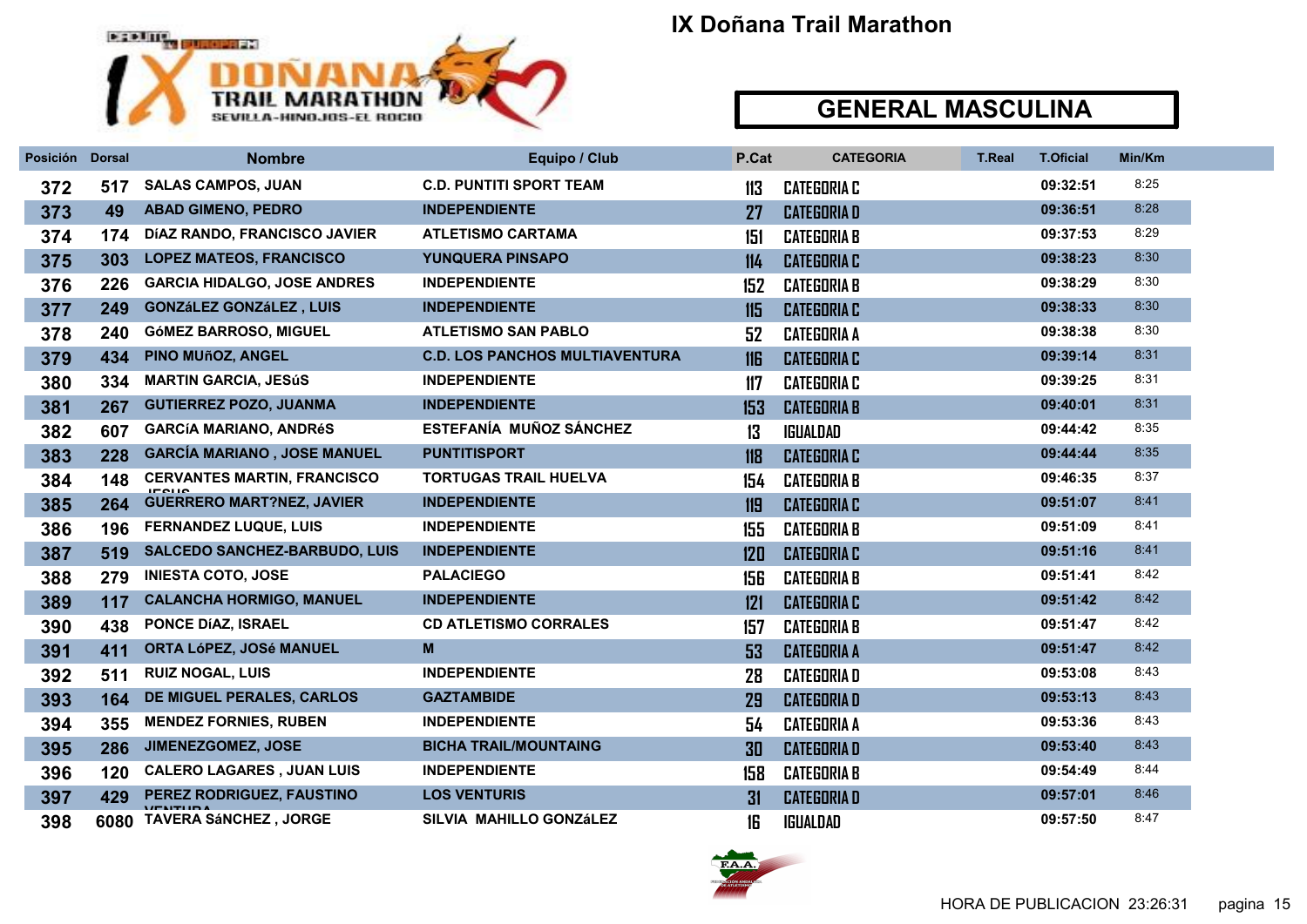

| Posición Dorsal |      | <b>Nombre</b>                                  | Equipo / Club                    | P.Cat           | <b>CATEGORIA</b>         | <b>T.Real</b> | <b>T.Oficial</b> | Min/Km |
|-----------------|------|------------------------------------------------|----------------------------------|-----------------|--------------------------|---------------|------------------|--------|
| 399             | 244  | <b>GONZALEZ, JESUS M</b>                       | <b>XRT-RUNNERS</b>               | 32              | <b>CATEGORIA D</b>       |               | 09:58:39         | 8:48   |
| 400             | 430  | PEREZ RODRIGUEZ, JOSE                          | <b>XRT-RUNNERS</b>               | 122             | <b>CATEGORIA C</b>       |               | 09:58:44         | 8:48   |
| 401             | 508  | <b>RUIZ MARQUEZ, JESUS</b>                     | <b>INDEPENDIENTE</b>             | 159             | <b>CATEGORIA B</b>       |               | 10:00:23         | 8:49   |
| 402             | 283  | <b>JARANA MARTIN, ANTONIO</b>                  | <b>INDEPENDIENTE</b>             | 33              | <b>CATEGORIAD</b>        |               | 10:01:48         | 8:51   |
| 403             | 95   | <b>BERNAL CABALLERO, FRANCISCO</b>             | <b>INDEPENDIENTE</b>             | 123             | <b>CATEGORIA C</b>       |               | 10:01:53         | 8:51   |
|                 | 6442 | <b>GONZáLEZ FORNS, FELIPE</b>                  | <b>INDEPENDIENTE</b>             |                 | <b>EQUIPOS MASCULINO</b> |               | 10:01:58         | 8:51   |
| 404             | 134  | <b>CASARES ORDIALES, ANTONIO MARIA</b>         | <b>INDEPENDIENTE</b>             | 124             | <b>CATEGORIA C</b>       |               | 10:05:05         | 8:53   |
| 405             | 76   | ARREBOLA LOPEZ, FRANCISCO                      | <b>FAR</b>                       | 160             | <b>CATEGORIA B</b>       |               | 10:08:26         | 8:56   |
| 406             | 86   | <b>BASCON DIAZ, VIDAL</b>                      | <b>MIGUEL R?OS</b>               | 125             | <b>CATEGORIA C</b>       |               | 10:08:35         | 8:56   |
| 407             | 259  | <b>GUERRA GONZALEZ, JOSé EUGENIO</b>           | <b>INDEPENDIENTE</b>             | 12 <sub>B</sub> | <b>CATEGORIA C</b>       |               | 10:08:40         | 8:57   |
|                 | 6441 | <b>MANZANERA LOZANO, DIEGO</b>                 | <b>INDEPENDIENTE</b>             |                 | <b>EQUIPOS MASCULINO</b> |               | 10:13:01         | 9:00   |
|                 | 6440 | <b>PADILLA SORIANO, DIEGO</b>                  | <b>INDEPENDIENTE</b>             |                 | <b>EQUIPOS MASCULINO</b> |               | 10:13:06         | 9:00   |
| 408             | 614  | GÓMEZ CASADO, MANUEL                           | <b>CAROLINA MUROS GARCIA</b>     | 18              | <b>IGUALDAD</b>          |               | 10:13:19         | 9:01   |
| 409             | 394  | <b>MURILLO VEGA, OLIVER</b>                    | <b>DRAGAN?S TEAM</b>             | 161             | <b>CATEGORIA B</b>       |               | 10:13:25         | 9:01   |
| 410             | 153  | <b>CONDE ROMERO, JUAN</b>                      | <b>INDEPENDIENTE</b>             | 127             | <b>CATEGORIA C</b>       |               | 10:13:25         | 9:01   |
| 411             | 119  | <b>CALDERON SANCHEZ, GUSTAVO</b>               | <b>DRAGAN?S TEAM</b>             | 128             | <b>CATEGORIA C</b>       |               | 10:13:27         | 9:01   |
| 412             | 386  | <b>MUÑOZ LAGUNA, ROBERTO</b>                   | <b>INDEPENDIENTE</b>             | 129             | <b>CATEGORIA C</b>       |               | 10:13:28         | 9:01   |
| 413             | 586  | <b>VELA CASTILLO, JOSé ANTONIO</b>             | <b>INDEPENDIENTE</b>             | 162             | <b>CATEGORIA B</b>       |               | 10:13:29         | 9:01   |
| 414             | 50   | <b>ABASCAL NAVARRO, DOMINGO</b>                | <b>INDEPENDIENTE</b>             | 130             | <b>CATEGORIA C</b>       |               | 10:13:43         | 9:01   |
| 415             | 322  | <b>MANRIQUE SANCHO, JORGE</b>                  | <b>INDEPENDIENTE</b>             | 131             | <b>CATEGORIA C</b>       |               | 10:13:44         | 9:01   |
| 416             | 152  | <b>CONDE ROMERO, ANTONIO</b>                   | <b>CLUB ISLAPOL</b>              | 132             | <b>CATEGORIA C</b>       |               | 10:13:50         | 9:01   |
| 417             | 232  | <b>GARCÍA RUIZ, JOSÉ LUIS</b>                  | <b>C.A. MONTELLANO</b>           | 133             | <b>CATEGORIA C</b>       |               | 10:14:04         | 9:01   |
| 418             | 560  | TORRES ALCANTARA, JOSé RAMON                   | <b>INDEPENDIENTE</b>             | 163             | <b>CATEGORIA B</b>       |               | 10:18:26         | 9:05   |
| 419             | 570  | <b>TRUJILLO ESCALER, ANDRES</b>                | <b>JIMERA TRAIL</b>              | 55              | <b>CATEGORIA A</b>       |               | 10:24:06         | 9:10   |
| 420             | 167  | DEL CASTILLO TORRECILLA, JOAQUIN INDEPENDIENTE |                                  | 134             | <b>CATEGORIA C</b>       |               | 10:25:31         | 9:11   |
| 421             | 491  | ROMERO FERNÁNDEZ, TOMÁS                        | <b>CLUB ANDULEñOS CALAñAS</b>    | 164             | <b>CATEGORIA B</b>       |               | 10:39:08         | 9:23   |
| 422             | 329  | MÁRQUEZ PLUMA, JOSÉ MARÍA                      | <b>CLUB MOSQUETEROS LA ZARZA</b> | 56              | <b>CATEGORIA A</b>       |               | 10:39:11         | 9:23   |

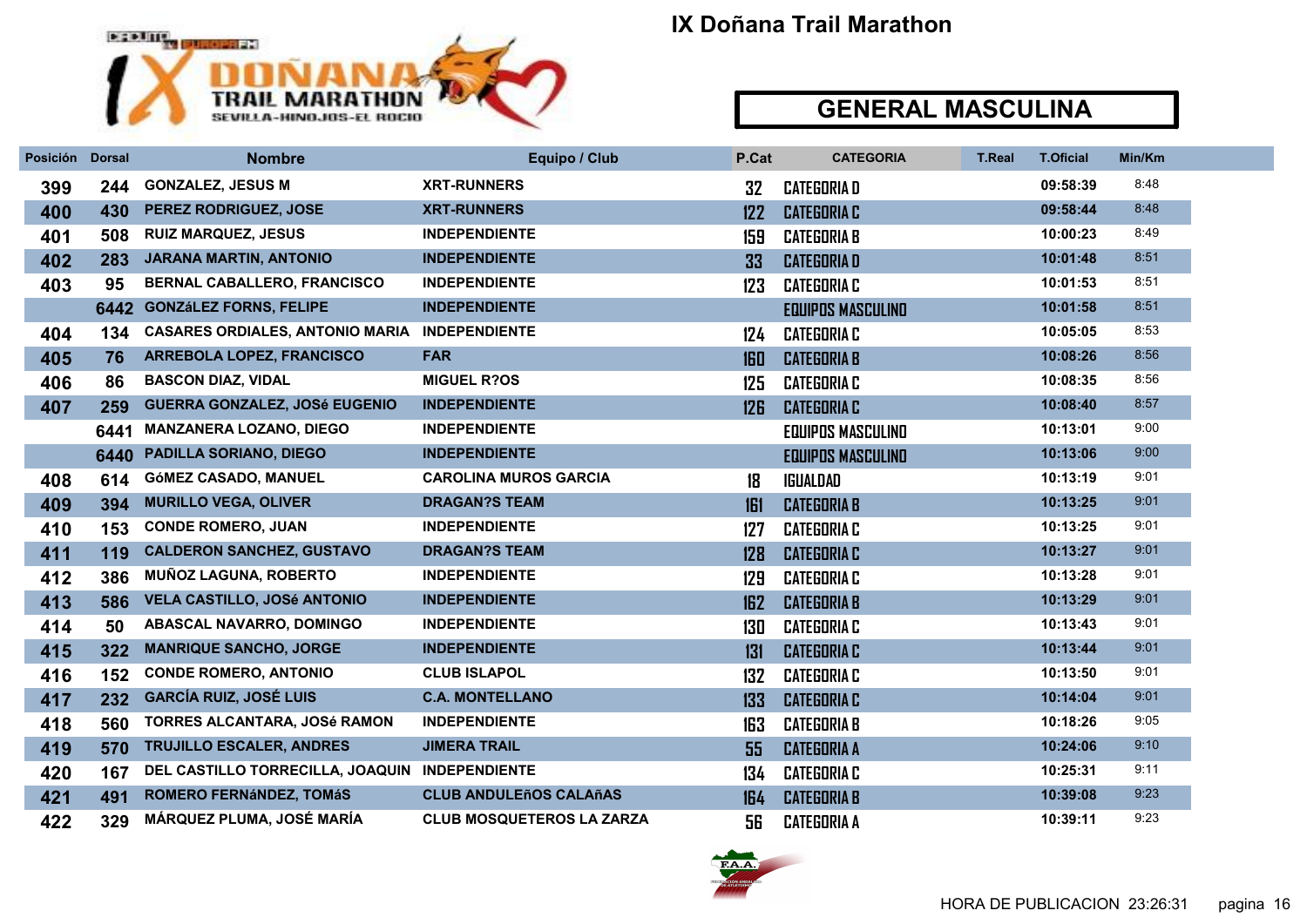

| Posición | <b>Dorsal</b> | <b>Nombre</b>                                       | Equipo / Club                         | P.Cat | <b>CATEGORIA</b>         | <b>T.Real</b> | <b>T.Oficial</b> | Min/Km |
|----------|---------------|-----------------------------------------------------|---------------------------------------|-------|--------------------------|---------------|------------------|--------|
| 423      | 602           | <b>ORELLANA DELGADO, MANUEL</b><br><b>ANITONIIO</b> | <b>VICTORIA ÁLVAREZ MATEOS</b>        | 19    | IGUALDAD                 |               | 10:40:19         | 9:24   |
| 424      | 292           | <b>LEAL GRANADOS, CASILDO JOSE</b>                  | <b>INDEPENDIENTE</b>                  | 135   | <b>CATEGORIA C</b>       |               | 10:59:19         | 9:41   |
| 425      | 374           | <b>MORENO BELLIDO, DAVID</b>                        | <b>INDEPENDIENTE</b>                  | 165   | <b>CATEGORIA B</b>       |               | 10:59:20         | 9:41   |
| 426      | 6060          | GóMEZ LóPEZ, JOSé CARLOS                            | <b>ALMUDENA LEAL GRANADOS</b>         | 22    | <b>IGUALDAD</b>          |               | 10:59:20         | 9:41   |
| 427      | 6110          | <b>GARCIA RUIZ, JOSE ANTONIO</b>                    | <b>GEMA MARIA ORTIZ VAROMA</b>        | 25    | <b>IGUALDAD</b>          |               | 11:10:48         | 9:51   |
| 428      | 613           | <b>MARIN ORTIZ, ANTONIO</b>                         | <b>MARÍA JOSE CHANFREUT BASCON</b>    | 26    | <b>IGUALDAD</b>          |               | 11:10:50         | 9:51   |
| 429      | 257           | <b>GUALDA SEGURA, FRANCISCO</b>                     | <b>CLUB MUNTANYA ALCUDIA</b>          | 136   | <b>CATEGORIA C</b>       |               | 11:15:24         | 9:55   |
| 430      | 151           | <b>COELLO MELERO, JUAN</b>                          | <b>LOS BARDAOS</b>                    | 34    | <b>CATEGORIA D</b>       |               | 11:16:27         | 9:56   |
| 431      | 206           | <b>FUSTER VILLALONGA, PAU</b>                       | <b>HOTEL BAHIA DE ALCUDIA ENJOY B</b> | 35    | <b>CATEGORIA D</b>       |               | 11:16:31         | 9:56   |
| 432      | 254           | <b>GOZALBES ALONSO, PABLO</b>                       | <b>INDEPENDIENTE</b>                  | 166   | <b>CATEGORIA B</b>       |               | 11:18:41         | 9:58   |
| 433      | 6120          | <b>ZAMORANO CARMONA, JUAN</b>                       | <b>MARTA MUñOZ MARTINEZ</b>           | 28    | IGUALDAD                 |               | 11:20:48         | 10:00  |
|          | 6443          | <b>CARMONA RODRÍGUEZ, SANTIAGO</b>                  | <b>INDEPENDIENTE</b>                  |       | <b>EQUIPOS MASCULINO</b> |               | 11:21:13         | 10:01  |
| 434      | 217           | <b>GARCÍA ANARTE, LUIS ANGEL</b>                    | <b>INDEPENDIENTE</b>                  | 137   | <b>CATEGORIA C</b>       |               | 11:26:23         | 10:05  |

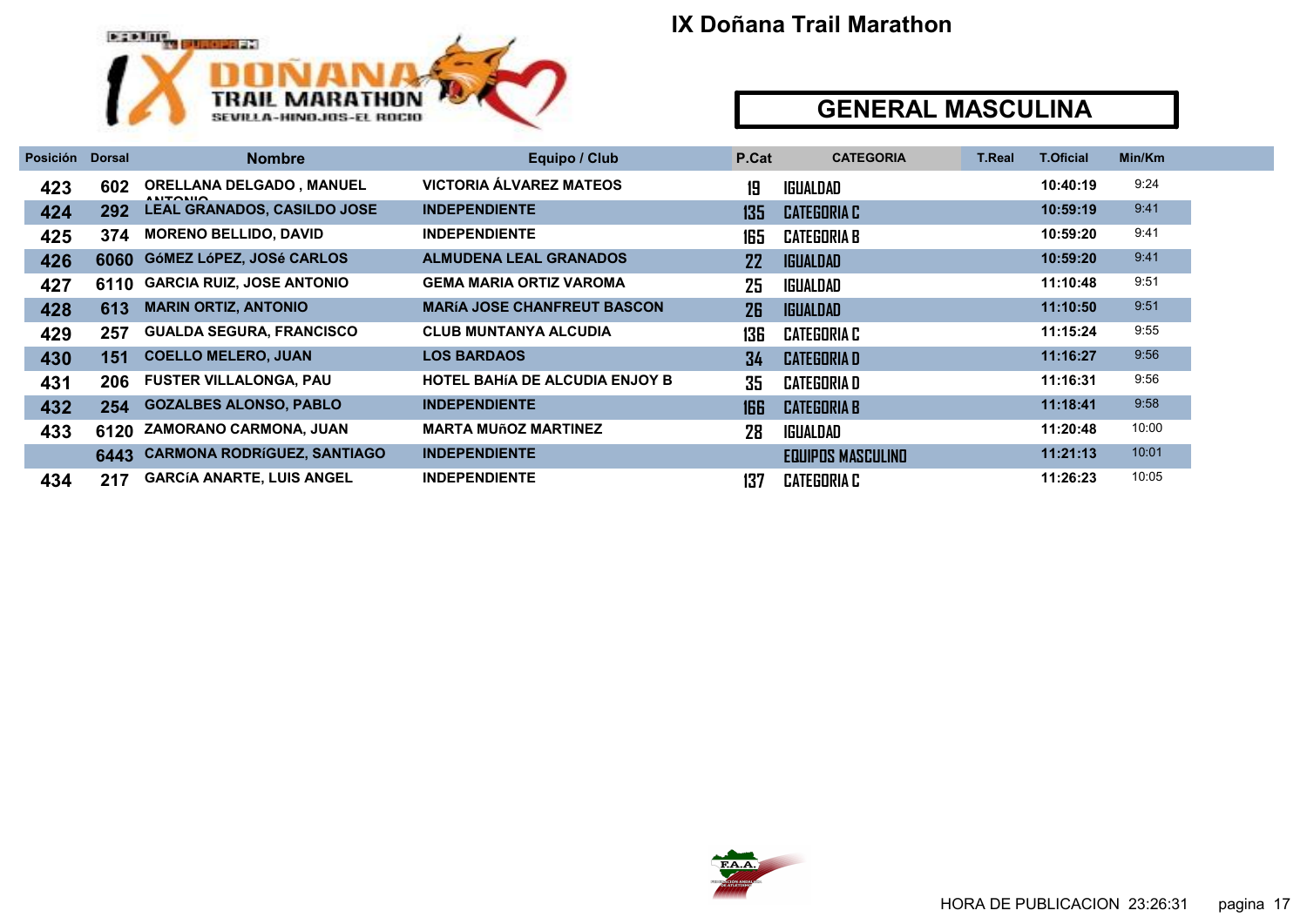

#### GENERAL FEMENINA

| Posición Dorsal |                | <b>Nombre</b>                                                  | Equipo / Club                         | P.Cat         | <b>CATEGORIA</b>         | <b>T.Real</b> | <b>T.Oficial</b> | Min/Km |  |
|-----------------|----------------|----------------------------------------------------------------|---------------------------------------|---------------|--------------------------|---------------|------------------|--------|--|
| 1               | 43             | <b>SANDOVAL MIGEL, ISABEL</b>                                  | <b>C.A.LAS TORRES DE COTILLAS</b>     |               | <b>CATEGORIA G</b>       |               | 05:48:12         | 5:07   |  |
| $\overline{2}$  | 615            | <b>NILSSON, JOHANNA</b>                                        | <b>ANDREAS NORDBLAD</b>               |               | <b>IGUALDAD</b>          |               | 06:11:20         | 5:27   |  |
| 3               | 23             | <b>MARÍN MOLIS, SANDRA</b>                                     | <b>CLUB ATLETISMO RUBELTOR</b>        |               | <b>CATEGORIA F</b>       |               | 06:32:12         | 5:46   |  |
| 4               | 29             | MOLINA ARAGUEZ, ALEJANDRA                                      | <b>RUBELTOR</b>                       |               | <b>CATEGORIA G</b>       |               | 06:33:47         | 5:47   |  |
| 5               | 15             | <b>GARCÍA TRUJILLO, ANA MARÍA</b>                              | <b>CLUB DE ATLETISMO DE OLVERA</b>    | 3             | <b>CATEGORIA G</b>       |               | 06:59:13         | 6:09   |  |
| 6               | 25             | <b>MARRUFO PRUAñO, MERCEDES</b>                                | <b>GYM RIZO</b>                       | 4             | <b>CATEGORIA G</b>       |               | 07:13:51         | 6:22   |  |
| 7               | 26             | <b>MARTIN ABOLAFIA, MARIA DEL MAR</b>                          | <b>EL CASAR</b>                       | 5             | <b>CATEGORIA G</b>       |               | 07:24:53         | 6:32   |  |
| 8               | $\overline{7}$ | <b>BUENAVENTURA RODRIGUEZ, ISABEL</b>                          | <b>PUNTITI SPORT TEAM</b>             |               | <b>CATEGORIA F</b>       |               | 07:25:07         | 6:32   |  |
| 9               | 617            | ARDILA GALLARDO, C.INMACULADA                                  | <b>FRANCISCO JAVIER LOPEZ GARCIA</b>  | 3             | <b>IGUALDAD</b>          |               | 07:32:29         | 6:39   |  |
| 10              | 616            | RODRÍGUEZ CID, ÁNGELA                                          | <b>SEBASTIÁN POZO GARCÍA</b>          | 5             | <b>IGUALDAD</b>          |               | 07:33:32         | 6:40   |  |
| 11              | 16             | <b>GONZALEZ NARANJO, ESTHER</b>                                | <b>FOROFOS DEL RUNNING</b>            | 6             | <b>CATEGORIA G</b>       |               | 07:43:41         | 6:49   |  |
| 12              | 11             | <b>DOMINGUEZ, SARA</b>                                         | <b>FOROFOS DEL RUNNING</b>            |               | <b>CATEGORIA G</b>       |               | 07:43:42         | 6:49   |  |
| 13              | 33             | OLIVA VILLANUEVA, ALBA                                         | <b>PITI-RUNNING</b>                   | 3             | <b>CATEGORIA F</b>       |               | 07:49:47         | 6:54   |  |
| 14              | 6100           | <b>MAQUEDA DERBECOURT, JACINTA</b>                             | <b>GABRIEL ESTEVEZ DOMINGUEZ</b>      | 8             | <b>IGUALDAD</b>          |               | 07:54:38         | 6:58   |  |
| 15              | 45             | <b>VAN STEK, SONJA</b>                                         | <b>SECCI? DE MUNTANYA CLUB POLLEN</b> | 8             | <b>CATEGORIA G</b>       |               | 07:57:50         | 7:01   |  |
| 16              | 604            | <b>QUERO LEIVA, ISA</b>                                        | <b>JOSé ANTONIO SEDEñO PEINADO</b>    | 9             | <b>IGUALDAD</b>          |               | 08:13:45         | 7:15   |  |
| 17              | 609            | <b>VAZQUEZ MAESTRE, ELISA</b>                                  | <b>FRANCISCO JOSE ROELA LOZANO</b>    | $\mathbf{11}$ | <b>IGUALDAD</b>          |               | 08:19:16         | 7:20   |  |
| 18              | 28             | MELLA GONZALEZ, MARIA MERCEDES CLU ATLETISMO TALAVERA LA REAL  |                                       | 9             | <b>CATEGORIA G</b>       |               | 08:19:42         | 7:20   |  |
|                 | 600            | DOMINGUEZ MARQUEZ, YOLANDA                                     | SALVADOR CARRASCO CARRASCO            |               | <b>IGUALDAD</b>          |               | 08:21:38         | 7:22   |  |
| 19              | 20             | <b>LENOIR, ÉLODIE</b>                                          | <b>C.D.ATLETISMO BOLLULLOS</b>        | 4             | <b>CATEGORIA F</b>       |               | 08:23:45         | 7:24   |  |
| 20              | 14             | GARCÍA SEPÚLVEDA, MARÍA DOLORES C.D. LOS PANCHOS MULTIAVENTURA |                                       | 10            | <b>CATEGORIA G</b>       |               | 08:29:12         | 7:29   |  |
| 21              | 38             | RODRIGUEZ SANTANA, ANA MARIA                                   | <b>ESPARTANOS MARATONIANOS</b>        | $\mathbf{11}$ | <b>CATEGORIA G</b>       |               | 08:29:20         | 7:29   |  |
| 22              | 44             | <b>UBEDA ZAFRA, MARIA DEL CARMEN</b>                           | <b>SMONKER TEAM</b>                   | 5             | <b>CATEGORIA F</b>       |               | 08:32:16         | 7:32   |  |
| 23              | 6471           | <b>GARCÍA FRANK, IRENE</b>                                     | <b>ATLETISMO BOLAÑOS</b>              | 21            | <b>EQUIPOS MASCULINO</b> |               | 08:35:42         | 7:35   |  |
| 24              |                | 6470 FERNÁNDEZ DONOSO, FELICIDAD                               | <b>ATLETISMO BOLAÑOS</b>              | 23            | <b>EQUIPOS MASCULINO</b> |               | 08:35:43         | 7:35   |  |
| 25              | 21             | <b>LLEONART VIVES, MARIA JOSE</b>                              | <b>BENICASSIM RUNNERS</b>             |               | <b>CATEGORIA H</b>       |               | 08:40:20         | 7:39   |  |

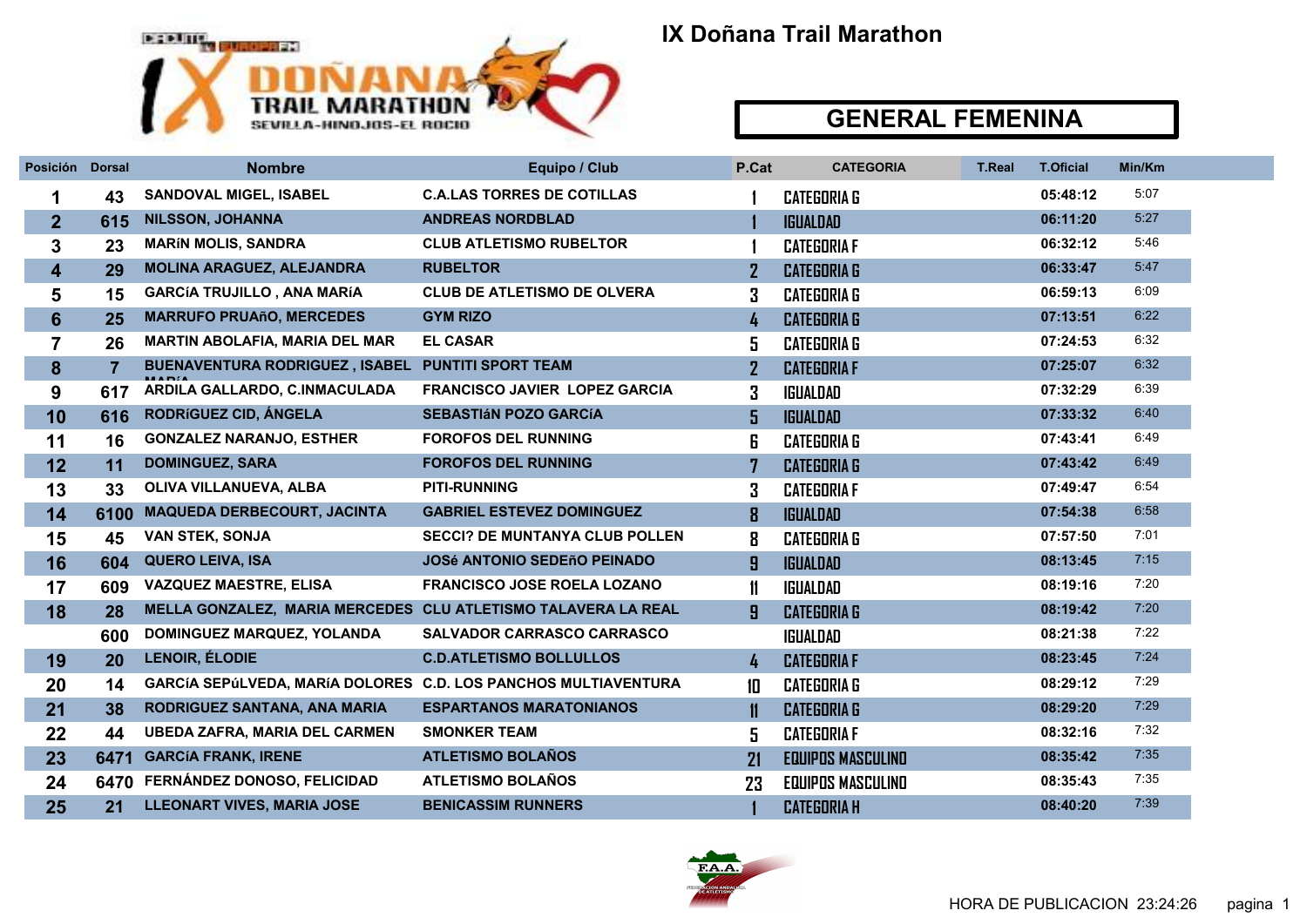

#### GENERAL FEMENINA

| Posición Dorsal |                         | <b>Nombre</b>                                             | <b>Equipo / Club</b>                  | P.Cat          | <b>CATEGORIA</b>        | <b>T.Real</b> | <b>T.Oficial</b> | Min/Km |
|-----------------|-------------------------|-----------------------------------------------------------|---------------------------------------|----------------|-------------------------|---------------|------------------|--------|
| 26              | 42                      | SÁNCHEZ VERGARA, RAQUEL                                   | <b>INDEPENDIENTE</b>                  |                | <b>CATEGORIA E</b>      |               | 08:45:24         | 7:43   |
| 27              | $\overline{\mathbf{4}}$ | <b>ALCALA ESCOIN, MARIA SONIA</b>                         | <b>BENICASSIM RUNNERS</b>             | 12             | <b>CATEGORIA G</b>      |               | 08:56:15         | 7:53   |
| 28              | 17                      | <b>GRUSHA BITKULOVA, ELINA</b>                            | <b>EXCURSIONISTES.CAT</b>             | $\overline{2}$ | <b>CATEGORIA H</b>      |               | 08:57:37         | 7:54   |
| 29              | 1                       | <b>AGUILERA GONZALEZ, VICENTA</b>                         | <b>CLUB ATLETISMO PORCUNA</b>         | 6              | <b>CATEGORIA F</b>      |               | 09:01:46         | 7:58   |
|                 | 601                     | <b>CARRASCO MARTIN, ROCIO</b>                             | PEDRO ESTEBAN FERRER ESPINOSA         |                | IGUALDAD                |               | 09:09:26         | 8:04   |
| 30              | 24                      | <b>MARQUEZQUINTERO, ILDEFONSA</b>                         | <b>LINCE BONARES</b>                  | 3              | <b>CATEGORIA H</b>      |               | 09:09:28         | 8:04   |
| 31              | 18                      | <b>GUERRERO FONTALBA, MERCEDES</b>                        | <b>ALMARGEN</b>                       | 13             | <b>CATEGORIA G</b>      |               | 09:20:26         | 8:14   |
| 32              | 22                      | <b>LOPEZ NIETO, MERCEDES</b>                              | <b>INDEPENDIENTE</b>                  | 4              | <b>CATEGORIA H</b>      |               | 09:27:36         | 8:20   |
| 33              | 19                      | <b>HUNTER, EMILY</b>                                      | <b>INDEPENDIENTE</b>                  | $\overline{2}$ | <b>CATEGORIA E</b>      |               | 09:28:49         | 8:21   |
| 34              | 5                       | <b>ALDON LAGOMAZZINI, CARMEN</b>                          | <b>CLUB ATLETISMO CHIPIONA</b>        | 14             | <b>CATEGORIA G</b>      |               | 09:31:32         | 8:24   |
| 35              |                         | 6420 MARTÍN MUñOZ, REYES                                  | <b>CA ASTIGI</b>                      |                | <b>EQUIPOS FEMENINO</b> |               | 09:33:47         | 8:26   |
| 36              | 6423                    | OTEROS LÓPEZ, MARÍA CATALINA                              | <b>CA ASTIGI</b>                      | $\mathbf{Z}$   | <b>EQUIPOS FEMENINO</b> |               | 09:33:48         | 8:26   |
| 37              | 6422                    | YéLAMO GARCíA, ANA                                        | <b>CA ASTIGI</b>                      | 3              | <b>EQUIPOS FEMENINO</b> |               | 09:33:49         | 8:26   |
| 38              | 6421                    | <b>CASTAñERA BUESO, MARÍA JOSé</b>                        | <b>CA ASTIGI</b>                      | 4              | <b>EQUIPOS FEMENINO</b> |               | 09:33:50         | 8:26   |
| 39              | 6070                    | <b>MUÑOZ SÁNCHEZ , ESTEFANÍA</b>                          | <b>ANDRÉS GARCÍA MARIANO</b>          | 14             | IGUALDAD                |               | 09:44:43         | 8:35   |
| 40              | $6\phantom{1}6$         | ÁLVAREZ MáRQUEZ, LUISA                                    | <b>INDEPENDIENTE</b>                  | 7              | <b>CATEGORIA F</b>      |               | 09:44:47         | 8:35   |
| 41              | 3                       | ALBERTO RODRÍGUEZ, M DEL MAR                              | <b>INDEPENDIENTE</b>                  | 15             | <b>CATEGORIA G</b>      |               | 09:53:15         | 8:43   |
| 42              | 41                      | <b>SANCHEZ VERGARA, ESTHER</b>                            | <b>RUNNINGWAY TRAIL</b>               | $\overline{3}$ | <b>CATEGORIA E</b>      |               | 09:56:59         | 8:46   |
| 43              | 608                     | <b>MAHILLO GONZÁLEZ, SILVIA</b>                           | <b>JORGE TAVERA SÁNCHEZ</b>           | 15             | <b>IGUALDAD</b>         |               | 09:57:49         | 8:47   |
| 44              | 6140                    | <b>MUROS GARCIA, CAROLINA</b>                             | <b>MANUEL GÓMEZ CASADO</b>            | $\mathbf{17}$  | <b>IGUALDAD</b>         |               | 10:13:19         | 9:01   |
| 45              | 12                      | <b>FIGUEROA GARCÍA, ROCÍO</b>                             | <b>C.A. MONTELLANO</b>                | 8              | <b>CATEGORIA F</b>      |               | 10:14:06         | 9:01   |
| 46              | 39                      | <b>ROMERO GUERRERO, ENCARNI</b>                           | <b>LOBOS DEL RUNNING</b>              | 9              | <b>CATEGORIA F</b>      |               | 10:16:10         | 9:03   |
| 47              | $\mathbf{2}$            | ALABARCE CALDERÓN, MONTSERRAT ATLETISMO VEGA DE SALOBREÑA |                                       | 16             | <b>CATEGORIA G</b>      |               | 10:25:20         | 9:11   |
| 48              | 6020                    | <b>ÁLVAREZ MATEOS, VICTORIA</b>                           | <b>MANUEL ANTONIO ORELLANA DELGAD</b> | 20             | <b>IGUALDAD</b>         |               | 10:40:19         | 9:24   |
| 49              | 606                     | <b>LEAL GRANADOS, ALMUDENA</b>                            | <b>JOSé CARLOS GÓMEZ LÓPEZ</b>        | 21             | IGUALDAD                |               | 10:59:18         | 9:41   |
| 50              | 6130                    | <b>CHANFREUT BASCON, MARÍA JOSE</b>                       | <b>ANTONIO MARIN ORTIZ</b>            | 23             | <b>IGUALDAD</b>         |               | 11:10:45         | 9:51   |
| 51              | 611                     | <b>ORTIZ VAROMA, GEMA MARIA</b>                           | <b>JOSE ANTONIO GARCIA RUIZ</b>       | 24             | <b>IGUALDAD</b>         |               | 11:10:47         | 9:51   |

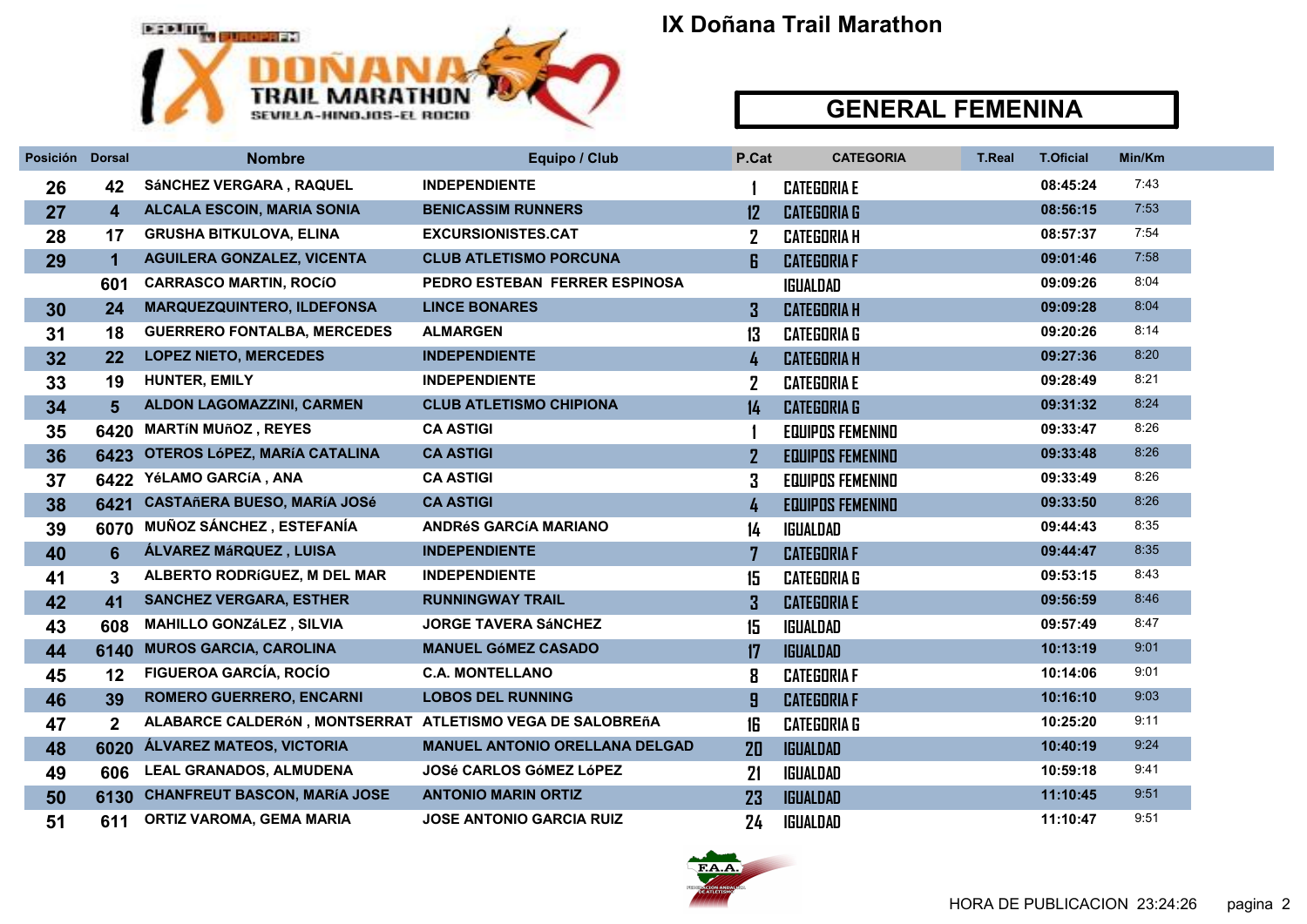

#### GENERAL FEMENINA

| <b>Posición</b> | <b>Dorsal</b> | Nombre                       | Equipo / Club         | P.Cat | <b>CATEGORIA</b>   | T.Real | T.Oficial | Min/Km |  |
|-----------------|---------------|------------------------------|-----------------------|-------|--------------------|--------|-----------|--------|--|
| E0.             | 48            | <b>WARREN, MOLLIE</b>        | <b>AXA</b>            |       | <b>CATEGORIA H</b> |        | 11:15:23  | 9:55   |  |
| 53              | 612           | <b>MUñOZ MARTINEZ, MARTA</b> | JUAN ZAMORANO CARMONA | 77    | <b>IGUALDAD</b>    |        | 11:20:42  | 10:00  |  |

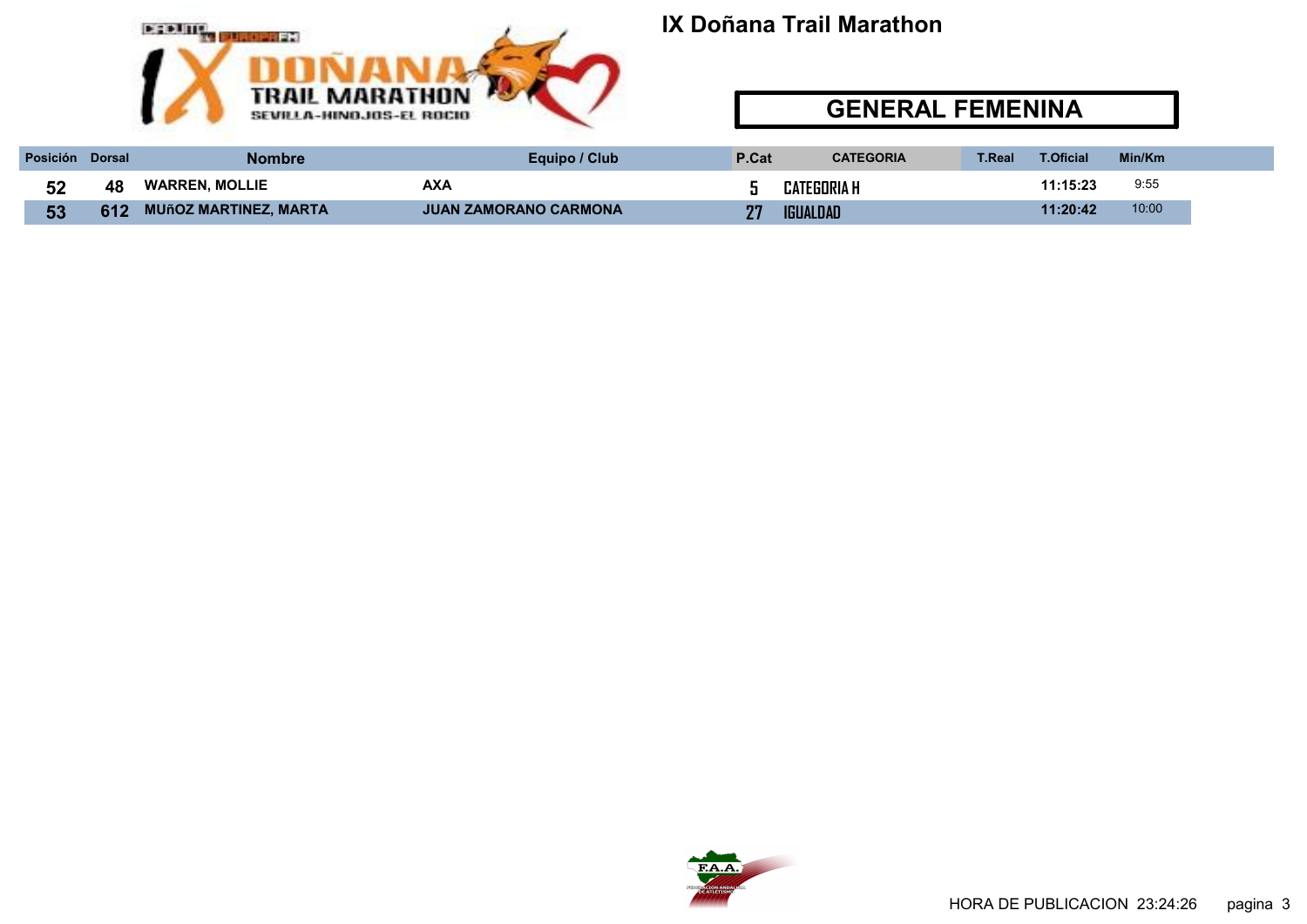

| Pos.Cat. P.Gen. |     | <b>Dorsal</b> | Tiempo   | M./Km | Nombre                                             | Equipo / Club                     | Local | C A |
|-----------------|-----|---------------|----------|-------|----------------------------------------------------|-----------------------------------|-------|-----|
| 1               | 8   | 595           | 05:07:33 |       | 4:31 VILLALOBOS MORENO, JOSé MARÍA                 | <b>INDEPENDIENTE</b>              |       |     |
| $\mathbf 2$     | 9   | 555           | 05:12:00 |       | 4:35 TECKCHANDANI ORTIZ, AKASH                     | C.D. SOHAIL-LA SENDA              |       |     |
| 3               | 12  | 425           | 05:30:19 |       | 4:51 PéREZ LOSADA, CARLOS                          | <b>CLÍNICA CARLOS LOSADA</b>      |       |     |
| 4               | 15  | 396           | 05:40:24 |       | 5:00 NAVARRO GUTIERREZ, ALEJANDRO                  | RUNNERS DE NERVA                  |       |     |
| 5               | 20  | 573           | 05:51:02 |       | 5:09 UTRERA DELGADO, NICOLAS                       | <b>INDEPENDIENTE</b>              |       |     |
| 6               | 31  | 461           | 06:02:48 |       | 5:20 RITE MERINO, IVAN                             | <b>CC.MANILVA</b>                 |       |     |
| $\overline{7}$  | 33  | 252           | 06:04:34 | 5:21  | GONZÁLEZ VELÁZQUEZ, LUIS MIGUEL                    | ATLETISMO BOLAñOS                 |       |     |
| 8               | 34  | 255           | 06:06:21 | 5:23  | GRAGERA MORÁN, SEBASTIÁN                           | <b>INDEPENDIENTE</b>              |       |     |
| 9               | 53  | 139           | 06:19:19 |       | 5:34 CASTILLA SANTOS, ISMAEL                       | <b>TEBA-RUNNING</b>               |       |     |
| 10              | 56  | 532           | 06:20:35 |       | 5:35 SÁNCHEZ PAEZ, JOSE ANGEL                      | <b>INDEPENDIENTE</b>              |       |     |
| 11              | 57  | 390           | 06:21:03 |       | 5:36 MUñOZ RIVERO, BORJA                           | <b>DEPORTEMANIA</b>               |       |     |
| 12              | 66  | 258           | 06:32:10 |       | 5:46 GUARNIZO JIMENEZ, HUMBERTO                    | <b>INDEPENDIENTE</b>              |       |     |
| 13              | 75  | 403           | 06:38:09 | 5:51  | NUÑEZ RODRIGUEZ, MANUEL JESUS                      | CORREPAONDEPUEDAS !!!             |       |     |
| 14              | 77  | 522           | 06:39:17 | 5:52  | SAMPALO ESTRADE, PABLO JESúS                       | <b>INDEPENDIENTE</b>              |       |     |
| 15              | 79  | 194           | 06:40:07 |       | 5:53 FERNÁNDEZ GARRIDO, RAÚL                       | <b>INDEPENDIENTE</b>              |       |     |
| 16              | 88  | 192           | 06:49:21 |       | 6:01 FALCON MURUBE, JOSE MARIA                     | <b>CLUB TRIATLON LOS PALACIOS</b> |       |     |
| 17              | 95  | 193           | 06:53:23 | 6:04  | FERNÁNDEZ BAREA, FRANCISCO<br><b>JAVIER</b>        | <b>INDEPENDIENTE</b>              |       |     |
| 18              | 96  | 350           | 06:53:23 | 6:04  | MATOS CABRERA, JOSE MANUEL                         | <b>INDEPENDIENTE</b>              |       |     |
| 19              | 104 | 483           | 07:01:26 |       | 6:11 ROJAS ACOSTA, SAMUEL                          | <b>RUNNERS BARREñOS</b>           |       |     |
| 20              | 108 | 246           | 07:02:42 |       | 6:12 GONZáLEZ CASTILLA, SERGIO                     | <b>INDEPENDIENTE</b>              |       |     |
| 21              | 109 | 449           | 07:03:07 |       | 6:13 RAMIREZ, PEDRO                                | <b>INDEPENDIENTE</b>              |       |     |
| 22              | 117 | 6503          | 07:05:55 |       | 6:15 LAMAS SÁNCHEZ, NOLAN                          | <b>GACA XI</b>                    |       |     |
| 23              | 132 | 237           | 07:12:41 |       | 6:21 GIL CALMAESTRA, ÁLVARO                        | <b>INDEPENDIENTE</b>              |       |     |
| 24              | 140 | 55            | 07:15:26 |       | 6:24 AGUILERA CANDON, FRANCISCO JOSE INDEPENDIENTE |                                   |       |     |
| 25              | 142 | 301           | 07:16:31 |       | 6:25 LOPEZ HUERTAS, JUAN                           | <b>INDEPENDIENTE</b>              |       |     |
| 26              | 154 | 444           | 07:24:14 |       | 6:31 PRIETO ANDRADE, MANUEL DAVID                  | PUNTITI SPORT TEAM                |       |     |
| 27              | 155 | 537           | 07:24:18 | 6:32  | SÁNCHEZ SOBRINO, JUAN MANUEL                       | <b>INDEPENDIENTE</b>              |       |     |
| 28              | 164 | 233           | 07:31:40 | 6:38  | <b>GARCÍA SANTIAGO, JAVIER</b>                     | <b>INDEPENDIENTE</b>              |       |     |
| 29              | 168 | 308           | 07:33:24 | 6:40  | LOSADA MARISCAL, FRANCISCO<br><b>JAVIER</b>        | <b>INDEPENDIENTE</b>              |       |     |
| 30              | 182 | 124           | 07:40:59 |       | 6:46 CANDIL VISIGA, JORGE LUIS                     | <b>VILLANUEVA TRAIL RUNNING</b>   |       |     |
| 31              | 184 | 103           | 07:41:00 | 6:46  | BORREGO DELGADO, JOSE ANTONIO                      | <b>VILLANUEVA TRAIL RUNNING</b>   |       |     |
| 32              | 188 | 60            | 07:42:57 |       | 6:48 ALFONSO GARCÍA, ELOY                          | C.D.A. CORRALES                   |       |     |
| 33              | 189 | 299           | 07:42:58 |       | 6:48 LOPA MARQUEZ, SEBASTIÁN                       | <b>INDEPENDIENTE</b>              |       |     |

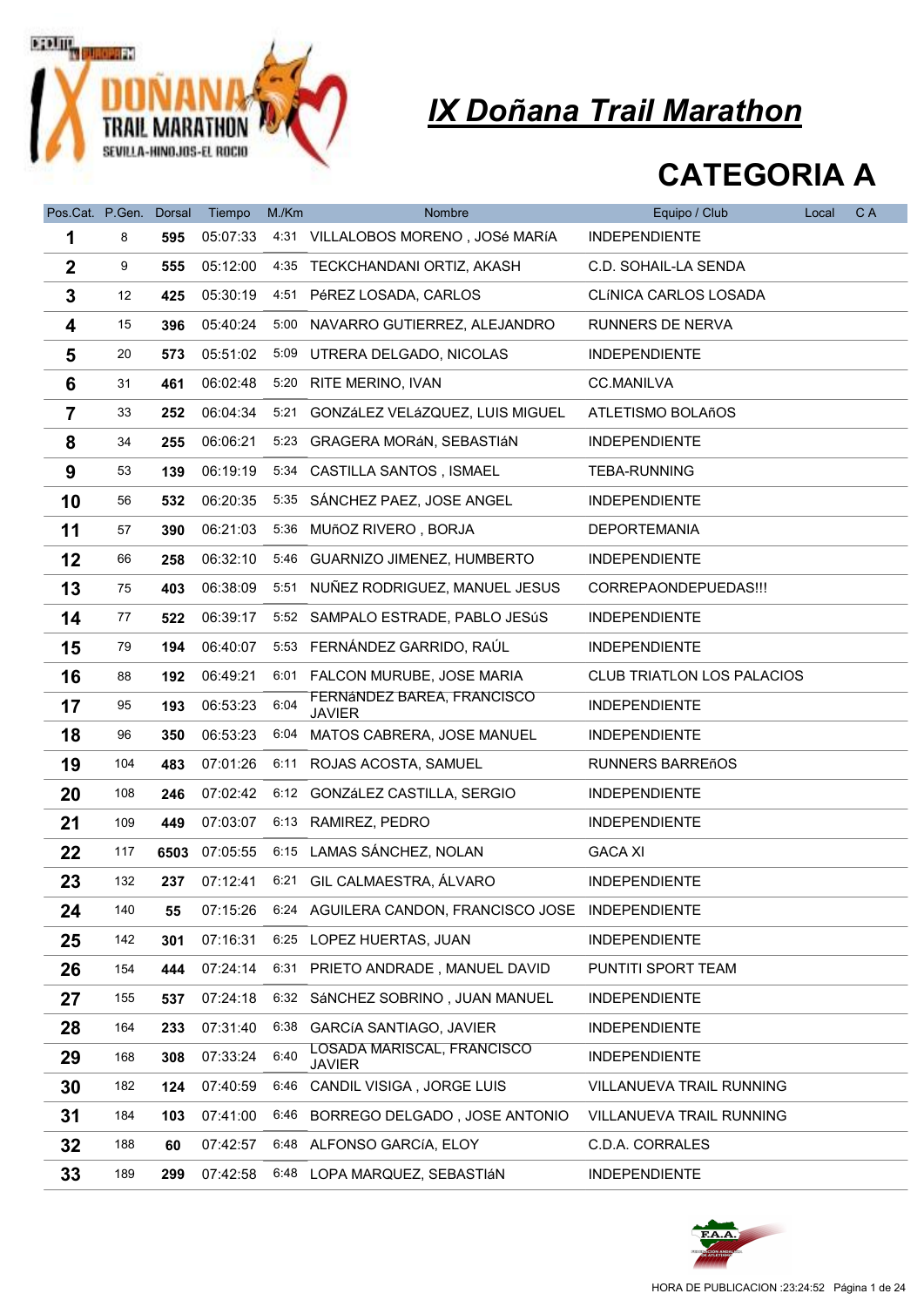

| Pos.Cat. P.Gen. |     | <b>Dorsal</b> | Tiempo   | M/Km | <b>Nombre</b>                              | Equipo / Club                              | Local | C A |
|-----------------|-----|---------------|----------|------|--------------------------------------------|--------------------------------------------|-------|-----|
| 34              | 196 | 592           | 07:45:19 |      | 6:50 VIDAL GALAN, CARLOS                   | <b>REVISA AUTOMOCION</b>                   |       |     |
| 35              | 197 | 464           | 07:45:20 |      | 6:50 RIVERO RODRIGUEZ, DAMIAN              | A.D GUADALQUIVIR                           |       |     |
| 36              | 202 | 297           | 07:46:25 |      | 6:51 LOBO, CRISTOBAL                       | TRI-SPORT                                  |       |     |
| 37              | 205 | 172           | 07:46:26 |      | 6:51 DIAZ GALERA, JUAN CARLOS              | <b>INDEPENDIENTE</b>                       |       |     |
| 38              | 222 | 203           | 07:52:11 |      | 6:56 FLORES GOMEZ, ROBERTO CARLOS          | A 8000 METROS                              |       |     |
| 39              | 232 | 98            | 07:59:35 |      | 7:03 BLANCO MARIN, JAIME                   | <b>INDEPENDIENTE</b>                       |       |     |
| 40              | 237 | 360           | 08:01:54 |      | 7:05 MOLINERO PéREZ, DAVID                 | <b>INDEPENDIENTE</b>                       |       |     |
| 41              | 243 | 325           | 08:06:08 | 7:08 | MARÍN DOMINGUEZ, ISRAEL                    | <b>TURDETANIA TEAM</b>                     |       |     |
| 42              | 270 | 462           | 08:17:54 |      | 7:19 RIVAS MARQUEZ, DAVID                  | AMIGOS DEL CANAL                           |       |     |
| 43              | 296 | 505           | 08:28:58 |      | 7:29 RUBIO MEDINA, ALBERTO                 | <b>INDEPENDIENTE</b>                       |       |     |
| 44              | 313 | 61            | 08:37:12 | 7:36 | ALGUACIL VALLADARES, JUAN<br><b>MANUEL</b> | <b>TURDETANIA TEAM</b>                     |       |     |
| 45              | 314 | 487           | 08:38:03 |      | 7:37 ROLDAN GONZALEZ, ANTONIO              | <b>BNK RUNERS</b>                          |       |     |
| 46              | 317 | 578           | 08:39:01 |      | 7:37 VAQUERO GALVEZ, LORENZO               | <b>INDEPENDIENTE</b>                       |       |     |
| 47              | 318 | 391           | 08:39:55 | 7:38 | MUÑOZ ROMERO, JUAN JESUS                   | TALAI                                      |       |     |
| 48              | 334 | 543           | 08:46:04 | 7:44 | SERENA, RUBéN                              | <b>INDEPENDIENTE</b>                       |       |     |
| 49              | 350 | 157           | 08:55:51 |      | 7:52 CRESPO GARCIA, DANIEL                 | LAS LIEBRES CARPE?AS                       |       |     |
| 50              | 387 | 66            | 09:19:18 |      | 8:13 AMADOR FERNÁNDEZ, ANTONIO             | <b>INDEPENDIENTE</b>                       |       |     |
| 51              | 404 | 285           | 09:32:34 |      | 8:25 JIMENEZ ROBLES, ANTONIO JESUS         | <b>INDEPENDIENTE</b>                       |       |     |
| 52              | 416 | 240           | 09:38:38 |      | 8:30 GóMEZ BARROSO, MIGUEL                 | ATLETISMO SAN PABLO                        |       |     |
| 53              | 431 | 411           | 09:51:47 |      | 8:42 ORTA LóPEZ, JOSé MANUEL               | м                                          |       |     |
| 54              | 435 | 355           | 09:53:36 |      | 8:43 MENDEZ FORNIES, RUBEN                 | <b>INDEPENDIENTE</b>                       |       |     |
| 55              | 465 | 570           | 10:24:06 |      | 9:10 TRUJILLO ESCALER, ANDRES              | <b>JIMERA TRAIL</b>                        |       |     |
| 56              | 469 | 329           | 10:39:11 |      | 9:23 MÁRQUEZ PLUMA, JOSÉ MARÍA             | <b>CLUB MOSQUETEROS LA</b><br><b>ZARZA</b> |       |     |

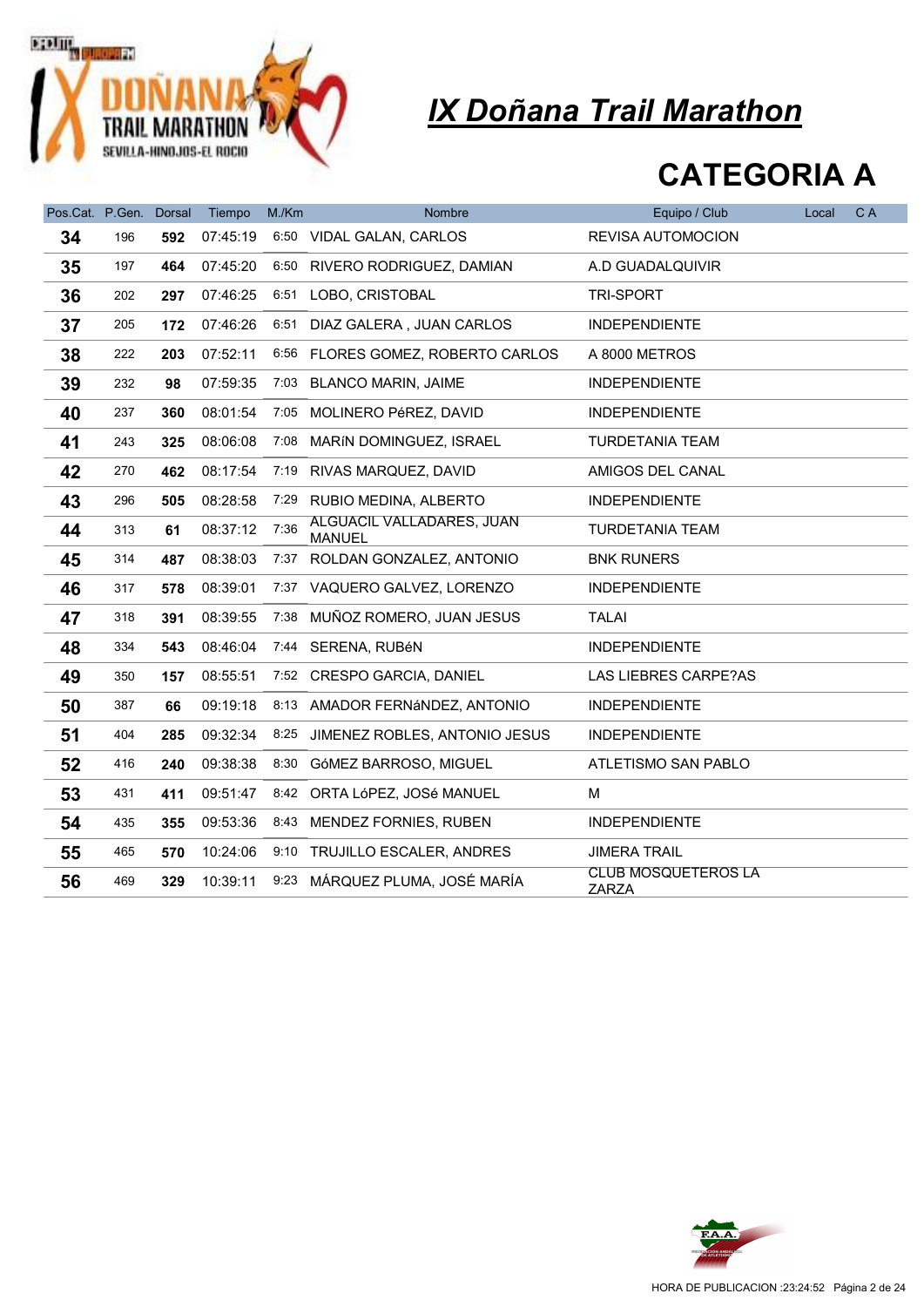

| Pos.Cat. P.Gen. Dorsal |                |     | Tiempo   | M/Km | <b>Nombre</b>                                       | Equipo / Club                            | Local | C A |
|------------------------|----------------|-----|----------|------|-----------------------------------------------------|------------------------------------------|-------|-----|
| 1                      | $\overline{2}$ | 437 | 04:53:25 |      | 4:18 PLAZAS GONZALEZ, ALBERTO                       | RUNTRITON CARTAGENA                      |       |     |
| $\boldsymbol{2}$       | 3              | 146 | 04:55:34 |      | 4:20 CEPERO GóMEZ, DAVID                            | <b>INDEPENDIENTE</b>                     |       |     |
| 3                      | 4              | 144 | 04:59:22 |      | 4:24 CAZORLA BOZA, ANTONIO                          | <b>CLUB ATLETISMO RUBELTOR</b>           |       |     |
| 4                      | 5              | 186 | 05:02:35 |      | 4:26 ESCOBAR CARMONA, MIGUEL                        | CORRE PA ONDE PUEDAS¡¡¡                  |       |     |
| 5                      | $\overline{7}$ | 507 | 05:05:39 |      | 4:29 RUIZ GALIANO, MIGUEL                           | <b>CEM COSTUR</b>                        |       |     |
| 6                      | 10             | 275 | 05:13:50 |      | 4:36 HIDALGO LLAMAS, JESUS                          | <b>INDEPENDIENTE</b>                     |       |     |
| $\overline{7}$         | 13             | 127 | 05:34:03 | 4:54 | CANO ROSADO, MANUEL JESÚS                           | CD ATLETISMO BOLLULLOS                   |       |     |
| 8                      | 14             | 163 | 05:38:39 |      | 4:58 DE LOS REYES MARTEL, DAVID                     | <b>INDEPENDIENTE</b>                     |       |     |
| 9                      | 16             | 77  | 05:41:11 |      | 5:01 ASENCIO GARRIDO, FRANCISCO                     | <b>INDEPENDIENTE</b>                     |       |     |
| 10                     | 21             | 495 | 05:52:13 |      | 5:10 ROMERO MARTINEZ, JORGE                         | A.M.PÉGATE AHÍ                           |       |     |
| 11                     | 23             | 443 | 05:54:57 |      | 5:13 POUSA RAMOS, FRANCISCO JOSé                    | <b>CLUB TRIATLÓN ISBILYA</b><br>SLOPPY J |       |     |
| 12                     | 25             | 67  | 05:56:36 |      | 5:14 AMENGUAL VALLS, ANTONI                         | S ESCAPADA HOTELS VIVA                   |       |     |
| 13                     | 28             | 545 | 05:59:03 |      | 5:16 SIERRA BARRAGAN, JUAN JOSE                     | <b>INDEPENDIENTE</b>                     |       |     |
| 14                     | 30             | 93  | 06:02:24 |      | 5:19 BERGILLOS JIMENEZ, RAFA                        | <b>INDEPENDIENTE</b>                     |       |     |
| 15                     | 32             | 528 | 06:03:20 |      | 5:20 SÁNCHEZ FALCÓN, MIGUEL ÁNGEL                   | <b>INDEPENDIENTE</b>                     |       |     |
| 16                     | 35             | 112 | 06:09:14 |      | 5:25 CABEZAS LOBATO, FRANCISCO                      | <b>INDEPENDIENTE</b>                     |       |     |
| 17                     | 38             | 525 | 06:12:36 |      | 5:28 SANCHEZ CORTABARRA, JOSE ANGEL RUNNING BENALUP |                                          |       |     |
| 18                     | 39             | 538 | 06:15:11 |      | 5:31 SANDÍA SOTO, JUAN DIEGO                        | <b>INDEPENDIENTE</b>                     |       |     |
| 19                     | 40             | 210 | 06:15:25 |      | 5:31 GALLEGO MARTOS, RAUL                           | <b>INDEPENDIENTE</b>                     |       |     |
| 20                     | 41             | 63  | 06:16:04 |      | 5:31 ALMANSA CHACÓN, JUAN DIEGO                     | <b>CD SIERRA CARBONERAS</b>              |       |     |
| 21                     | 42             | 287 | 06:16:46 | 5:32 | JOYA CARRASQUILLA, ANTONIO<br><b>MANUEL</b>         | <b>CLUB ATLETISMO GILENA</b>             |       |     |
| 22                     | 43             | 552 | 06:17:08 |      | 5:32 SUÁREZ PEñAFUERTE, ANGEL MARCO                 | <b>INDEPENDIENTE</b>                     |       |     |
| 23                     | 45             | 567 | 06:17:38 |      | 5:33 TRIGO ROSA, FRANCISCO                          | ATLETAS POPULARES DE<br><b>SALVATIER</b> |       |     |
| 24                     | 47             | 242 | 06:18:21 |      | 5:33 GÓMEZ GÓMEZ, ÁNGEL DAVID                       | <b>INDEPENDIENTE</b>                     |       |     |
| 25                     | 48             | 160 | 06:18:46 |      | 5:34 CUELLAR SANTIAGO, MIGUEL ANGEL                 | <b>INDEPENDIENTE</b>                     |       |     |
| 26                     | 54             | 418 | 06:19:49 |      | 5:35 PAZ PEREZ, JUAN ANTONIO                        | CAMINA, CORRE O REVIENTA                 |       |     |
| 27                     | 55             | 540 | 06:20:21 |      | 5:35 SANTOS CAAMAÑO, JESÚS Mª                       | <b>INDEPENDIENTE</b>                     |       |     |
| 28                     | 58             | 481 | 06:21:09 | 5:36 | RODRIGUEZ HERRERA, ANTONIO<br><b>JOSE</b>           | <b>CLUB ATLETISMO GAÏA - RETT</b><br>TRA |       |     |
| 29                     | 60             | 326 | 06:26:18 | 5:40 | MARÍN RAMÍREZ, JUAN JESÚS                           | PEñA CICLISTA & RUNNING<br><b>ALCALA</b> |       |     |
| 30                     | 62             | 376 | 06:29:50 |      | 5:43 MORENO DUEñAS, RAFAEL                          | <b>INDEPENDIENTE</b>                     |       |     |
| 31                     | 63             | 542 | 06:30:53 |      | 5:44 SEGURA RECHE, JUAN FRANCISCO                   | <b>INDEPENDIENTE</b>                     |       |     |
| 32                     | 64             | 512 | 06:31:05 |      | 5:45 RUIZ VAZQUEZ, FRAN                             | м                                        |       |     |
| 33                     | 65             | 359 | 06:31:40 |      | 5:45 MOLINA TRIGUERO, DIEGO                         | A.D.MARATON JEREZ                        |       |     |

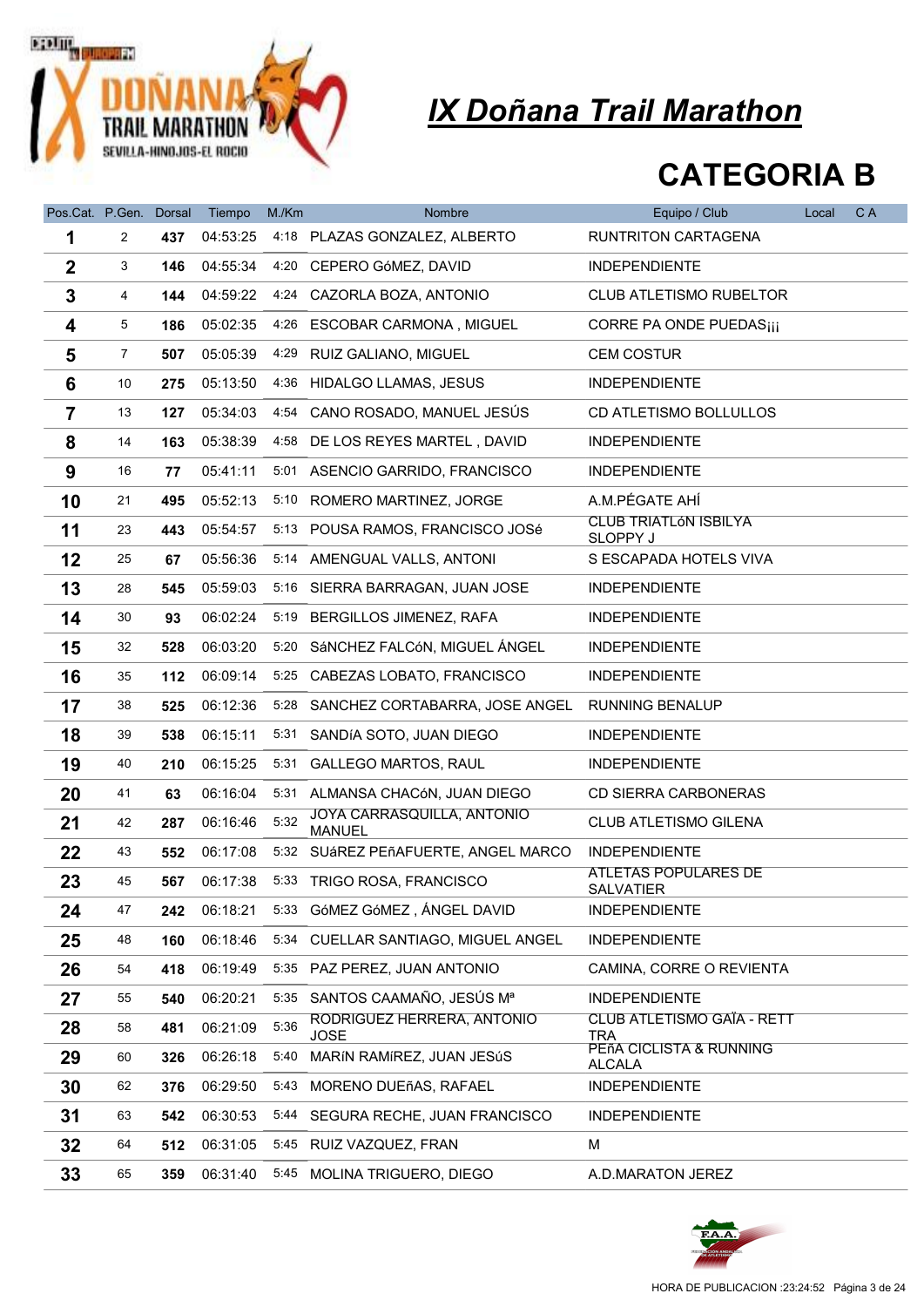

| Pos.Cat. P.Gen. |     | <b>Dorsal</b> | Tiempo   | M./Km | Nombre                                       | Equipo / Club                                   | Local | C A |
|-----------------|-----|---------------|----------|-------|----------------------------------------------|-------------------------------------------------|-------|-----|
| 34              | 68  | 184           | 06:33:26 |       | 5:47 DURÁN HIDALGO, PEDRO                    | <b>LEBRIRUNNING</b>                             |       |     |
| 35              | 70  | 235           | 06:37:12 |       | 5:50 GARCIA TIERNES, JOSé ÁNGEL              | A.D. GUADALQUIVIR                               |       |     |
| 36              | 74  | 451           | 06:37:42 | 5:50  | RAMIREZ DE LOS SANTOS, JUAN<br><b>MANUEL</b> | C.D DOGFACE                                     |       |     |
| 37              | 78  | 589           | 06:40:01 |       | 5:52 VELAZQUEZ LA ORDEN, DAVID               | DEPORTIVO CHARQUITO                             |       |     |
| 38              | 81  | 489           | 06:41:44 |       | 5:54 ROMAN CABRERA, JUAN PABLO               | <b>CLUB TRIATLON HOTEL MARIA</b><br>LUIS        |       |     |
| 39              | 82  | 577           | 06:42:03 |       | 5:54 VALLEJO PEREZ, JUAN                     | <b>INDEPENDIENTE</b>                            |       |     |
| 40              | 85  | 345           | 06:47:55 | 5:59  | MARTIN-LALIENA GUTIERREZ, DAVID              | <b>WERUN</b>                                    |       |     |
| 41              | 86  | 179           | 06:48:10 | 6:00  | DOBLADO ALVAREZ, DAVID                       | <b>CLUB ATLETISMO MARATÓN</b><br><b>MARCHEN</b> |       |     |
| 42              | 89  | 181           | 06:50:19 | 6:02  | DOMINGUEZ ESCOBAR, JOS?<br><b>ANTONIO</b>    | CORREPAONDEPUEDAS !!!                           |       |     |
| 43              | 93  | 102           | 06:51:33 |       | 6:03 BORDAS GUIJARRO, JAVIER                 | <b>INDEPENDIENTE</b>                            |       |     |
| 44              | 94  | 215           | 06:53:13 |       | 6:04 GANIVET MATEO, JOSé LUIS                | AGQ LABS TEAM                                   |       |     |
| 45              | 97  | 145           | 06:53:49 |       | 6:05 CEJUDO BAENA, JOAQUIN                   | <b>CLUB DEPORTEANDO POR</b><br><b>UTRERA</b>    |       |     |
| 46              | 99  | 454           | 06:56:50 |       | 6:07 RAMÍREZ SÁNCHEZ, JOSé LUIS              | <b>MARATÓN MARCHENA</b>                         |       |     |
| 47              | 101 | 457           | 06:57:30 |       | 6:08 RAYA CRESPO, ANDRéS                     | <b>INDEPENDIENTE</b>                            |       |     |
| 48              | 102 | 327           | 06:58:44 |       | 6:09 MARISCAL COLON, JUAN ANTONIO            | <b>INDEPENDIENTE</b>                            |       |     |
| 49              | 107 | 195           | 07:02:13 |       | 6:12 FERNANDEZ GONZALEZ, FRAN                | <b>INDEPENDIENTE</b>                            |       |     |
| 50              | 111 | 54            | 07:03:29 |       | 6:13 AFUERA GALLEGO, RAUL                    | <b>CARBULA SPORT</b>                            |       |     |
| 51              | 115 | 150           | 07:05:23 |       | 6:15 COBANO CASADO, FRANCISCO JESUS          | <b>INDEPENDIENTE</b>                            |       |     |
| 52              | 119 | 209           | 07:05:59 |       | 6:15 GALLARDO CASTILLO, RAFAEL               | CD POSEIDON                                     |       |     |
| 53              | 122 | 580           | 07:06:54 |       | 6:16 VáZQUEZ DOMíNGUEZ, DAVID                | <b>CLUB CARBULA SPORT</b>                       |       |     |
| 54              | 127 | 513           | 07:08:44 |       | 6:18 RUZ JIMENEZ, ALFONSO                    | E.P.A. MIGUEL RIOS                              |       |     |
| 55              | 128 | 175           | 07:09:30 |       | 6:18 DIAZ RIVERO, JOSE MIGUEL                | <b>CDA CORRALES</b>                             |       |     |
| 56              | 130 | 311           | 07:11:09 |       | 6:20 LUCAS LLEONART, RUBEN                   | GR 33                                           |       |     |
| 57              | 131 | 104           | 07:12:25 | 6:21  | BORRERO CÁCERES, JOSE ANTONIO                | <b>CDA CORRALES</b>                             |       |     |
| 58              | 138 | 57            | 07:14:14 |       | 6:23 ALBA MORENO, JOSE                       | <b>INDEPENDIENTE</b>                            |       |     |
| 59              | 139 | 116           | 07:14:47 | 6:23  | <b>CADIET, PIERRE</b>                        | <b>INDEPENDIENTE</b>                            |       |     |
| 60              | 141 | 474           | 07:16:23 | 6:25  | RODRÍGUEZ PéREZ, GONZALO                     | ULTRAFONDO LOS ALCORES                          |       |     |
| 61              | 144 | 108           | 07:17:35 | 6:26  | <b>BURGOS RODRIGUEZ, JAVIER</b>              | <b>INDEPENDIENTE</b>                            |       |     |
| 62              | 146 | 294           | 07:20:47 |       | 6:28 LINARES CASAS, ALEJANDRO                | <b>INDEPENDIENTE</b>                            |       |     |
| 63              | 152 | 389           | 07:23:44 |       | 6:31 MUñOZ RINCóN, LUIS MIGUEL               | <b>INDEPENDIENTE</b>                            |       |     |
| 64              | 153 | 276           | 07:24:11 | 6:31  | HIJANO LAPEIRA, JOSé                         | ATLETISMO RUBELTOR                              |       |     |
| 65              | 156 | 484           | 07:24:35 |       | 6:32 ROJAS PRIETO, JOSE MARIA                | PACO PRIETO                                     |       |     |
| 66              | 157 | 123           | 07:24:37 |       | 6:32 CAMPOS GARCIA, JOSé MANUEL              | CORIPE TRAIL C.D                                |       |     |

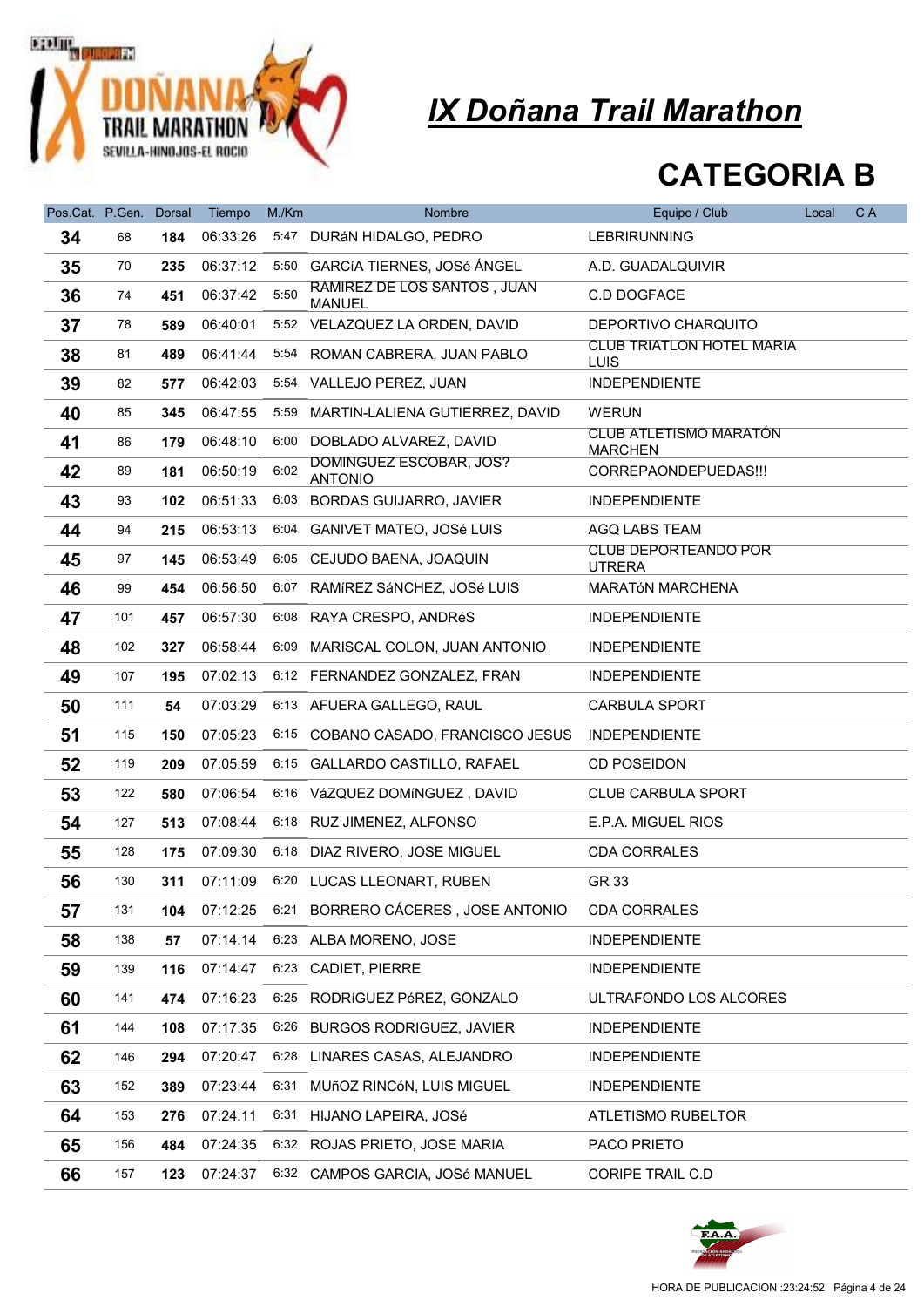

|                              |     |     |                    | M./Km |                                                          |                                                 |       | C A |
|------------------------------|-----|-----|--------------------|-------|----------------------------------------------------------|-------------------------------------------------|-------|-----|
| Pos.Cat. P.Gen. Dorsal<br>67 | 160 | 238 | Tiempo<br>07:27:04 |       | Nombre<br>6:34 GIORGI, ANDREA                            | Equipo / Club<br><b>INDEPENDIENTE</b>           | Local |     |
| 68                           | 162 | 500 | 07:29:37           |       | 6:36 ROSA RODRÍGUEZ, PABLO                               | <b>INDEPENDIENTE</b>                            |       |     |
| 69                           | 169 | 87  | 07:33:25           |       | 6:40 BECERRA GUERRERO, ISRAEL JESUS CD SIERRA CARBONERAS |                                                 |       |     |
| 70                           | 172 | 565 | 07:33:54           |       | 6.40 TRENADO AMO, DAVID                                  | <b>INDEPENDIENTE</b>                            |       |     |
| 71                           | 173 | 88  | 07:34:42           | 6:41  | BELLIDO BERNAL, JOSE DOMINGO                             | C.A. LEBRIJA                                    |       |     |
| 72                           | 174 | 510 | 07:34:52           |       | 6:41 RUIZ MéNDEZ, JORGE                                  | CD CORRIENDO CON MIGA                           |       |     |
| 73                           | 177 | 472 | 07:36:57           |       | 6:43 RODRIGUEZ GARCÍA, MIGUEL                            | AP PEñA DEL AGUILA                              |       |     |
| 74                           | 178 | 453 | 07:37:27           |       | 6:43 RAMIREZ OLLER, BERNARDO                             | <b>CAPA</b>                                     |       |     |
| 75                           | 179 | 158 | 07:37:34           |       | 6:43 CRESPO GOMEZ, DAVID                                 | CORRECAMINOS CARBAJOSA                          |       |     |
| 76                           | 180 | 180 | 07:38:44           | 6:44  | DOMÍNGUEZ DE LOS SANTOS,                                 | <b>INDEPENDIENTE</b>                            |       |     |
| 77                           | 185 | 324 | 07:41:11           |       | MANUEL ALEJANDRO<br>6:46 MARIN CHILLARON, JOSE LUIS      | CORRICOLLANO                                    |       |     |
| 78                           | 190 | 445 | 07:42:58           |       | 6:48 PRIETO GONZáLEZ, ALBERTO                            | C. D. CORRALES                                  |       |     |
| 79                           | 191 | 147 | 07:43:02           |       | 6:48 CEREZO CEREZO, ANGELO                               | C.D.A. CORRALES                                 |       |     |
| 80                           | 192 | 114 | 07:43:09           |       | 6:48 CACERES SANCHEZ, DAVID                              | CLUB ATLETISMO SANTA MARTA                      |       |     |
| 81                           | 198 | 559 | 07:46:13           |       | 6:51 TOME LOBATO, IVAN                                   | <b>INDEPENDIENTE</b>                            |       |     |
| 82                           | 201 | 485 | 07:46:24           |       | 6:51 ROLDAN BEAS, RICARDO                                | <b>INDEPENDIENTE</b>                            |       |     |
| 83                           | 206 | 455 | 07:47:09           |       | 6:52 RAMIREZ TORO, IVAN                                  | C.D. EL CUERVO                                  |       |     |
| 84                           | 211 | 202 | 07:48:06           |       | 6:53 FLORES DOMINGUEZ-RODIÑO, JAIME                      | <b>TRIATLON ISBILYA SLOOPY</b><br><b>JOES</b>   |       |     |
| 85                           | 215 | 343 | 07:49:49           |       | 6:54 MARTINEZ SANCHEZ, JULIAN                            | A.D.PITIRUNNING                                 |       |     |
| 86                           | 217 | 68  | 07:50:19           |       | 6:54 ANAYA, MANUEL                                       | <b>INDEPENDIENTE</b>                            |       |     |
| 87                           | 223 | 131 | 07:52:14           |       | 6:56 CARRIÓN DÁVILA, JOSé ANTONIO                        | <b>C.D. LOS INFORMALES DE</b><br><b>ALCONCH</b> |       |     |
| 88                           | 226 | 402 | 07:53:39           |       | 6:57 NIETO MIRA, ISRAEL                                  | CT ISBILYA SLOOPY JOES                          |       |     |
| 89                           | 229 | 395 | 07:55:08           |       | 6:59 NARANJO PÉREZ, JOSE MARIA                           | <b>RDF ECIJA TRAIL</b>                          |       |     |
| 90                           | 230 | 125 | 07:55:11           | 6:59  | CANO BENITEZ, JACOB                                      | <b>CA ASTIGI</b>                                |       |     |
| 91                           | 233 | 78  | 08:00:17           | 7:03  | ÁVILA ROMáN, JOSé MARÍA                                  | <b>INDEPENDIENTE</b>                            |       |     |
| 92                           | 240 | 572 | 08:03:50           | 7:06  | URBANO MELLADO, FRANCISCO<br><b>JAVIER</b>               | <b>INDEPENDIENTE</b>                            |       |     |
| 93                           | 242 | 212 | 08:06:02           | 7:08  | GáLVEZ, CRISTóBAL                                        | C.A. CUATRO CAMINOS                             |       |     |
| 94                           | 244 | 265 | 08:07:04           | 7:09  | GUILLAUME ORTIZ, ALFREDO                                 | <b>CLUB CARBULA SPORT</b>                       |       |     |
| 95                           | 248 | 509 | 08:09:16           | 7:11  | RUIZ MATEOS, JOSE MARIA                                  | HOMBRES DE PACO                                 |       |     |
| 96                           | 266 | 81  | 08:16:48           |       | 7:18 AZNAR CASTILLO, CARLOS                              | <b>INDEPENDIENTE</b>                            |       |     |
| 97                           | 267 | 223 | 08:16:55           | 7:18  | <b>GARCIA GARCIA, IGNACIO</b>                            | <b>INDEPENDIENTE</b>                            |       |     |
| 98                           | 268 | 173 | 08:17:22           | 7:18  | DIAZ JORGE SORIANO, JUAN ROMAN                           | <b>INDEPENDIENTE</b>                            |       |     |
| 99                           | 269 | 302 | 08:17:33           |       | 7:19 LOPEZ JIMENEZ, MANUEL JESUS                         | <b>C.D. TRI SPORTS MIRAFLORES</b>               |       |     |

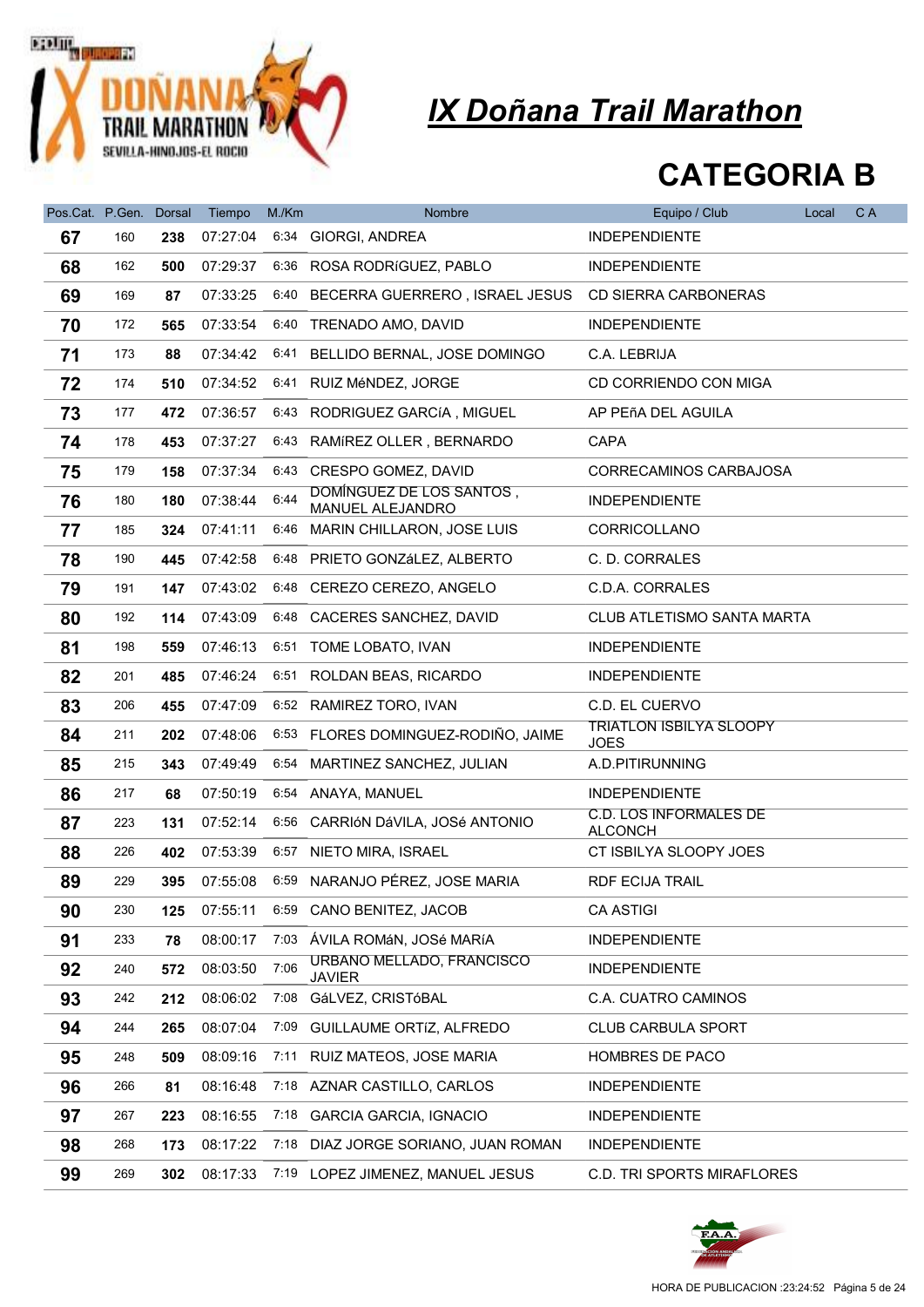

| Pos.Cat. P.Gen. |     | Dorsal | Tiempo   | M/Km | Nombre                                      | Equipo / Club                                 | Local | C A |
|-----------------|-----|--------|----------|------|---------------------------------------------|-----------------------------------------------|-------|-----|
| 100             | 272 | 372    | 08:18:20 |      | 7:19 MORALES SERRANO, JOSE LUIS             | <b>RETT TRAIL RUNN</b>                        |       |     |
| 101             | 277 | 313    | 08:20:04 |      | 7:21 LUQUE AMADOR, MANUEL                   | AMIGOS DEL CANAL                              |       |     |
| 102             | 279 | 584    | 08:20:21 |      | 7:21 VAZQUEZ RAMOS, JUAN ANTONIO            | м                                             |       |     |
| 103             | 286 | 409    | 08:21:37 |      | 7:22 ORIHUELA NARVAEZ, JOSé ANTONIO         | <b>LINCE BONARES</b>                          |       |     |
| 104             | 287 | 366    | 08:21:38 |      | 7:22 MORA FRANCO, SEBASTIÁN                 | <b>LINCE BONARES</b>                          |       |     |
| 105             | 289 | 502    | 08:23:46 |      | 7:24 ROUSSEAU, SAMUEL                       | <b>INDEPENDIENTE</b>                          |       |     |
| 106             | 290 | 563    | 08:24:17 |      | 7:24 TORRES LOZANO, ANTONIO                 | <b>INDEPENDIENTE</b>                          |       |     |
| 107             | 291 | 550    | 08:24:17 |      | 7:24 SUAREZ CANO, ANTONIO                   | <b>INDEPENDIENTE</b>                          |       |     |
| 108             | 292 | 305    | 08:24:18 |      | 7:24 LóPEZ RODRIGUEZ, JOSé FRANCISCO        | <b>INDEPENDIENTE</b>                          |       |     |
| 109             | 297 | 58     | 08:28:59 |      | 7:29 ALCAIDE MARQUEZ, RAFAEL                | <b>SETA TEAM</b>                              |       |     |
| 110             | 301 | 94     | 08:29:53 | 7:29 | BERMUDEZ, ANTONIO                           | <b>TRIATLON ISBILYA SLOOPY</b><br><b>JOES</b> |       |     |
| 111             | 304 | 171    | 08:31:05 |      | 7:30 DÍAZ CASTEJON, JUAN MARIA              | <b>RDF ECIJA TRAIL</b>                        |       |     |
| 112             | 306 | 132    | 08:32:29 |      | 7:32 CASADO GUTIERREZ, ALEJANDRO            | C.D. CHARQUITO                                |       |     |
| 113             | 308 | 92     | 08:33:35 | 7:33 | BENITO GONZALEZ, DIEGO                      | <b>VELUX SPAIN</b>                            |       |     |
| 114             | 316 | 490    | 08:39:01 |      | 7:37 ROMERO AMARILLO, MANUEL                | <b>INDEPENDIENTE</b>                          |       |     |
| 115             | 319 | 128    | 08:39:59 | 7:38 | CARMONA SANCHEZ, FRANCISCO<br><b>JAVIER</b> | <b>TALAI</b>                                  |       |     |
| 116             | 320 | 381    | 08:40:09 | 7:38 | MUñOZ CLAVERO, ANTONIO                      | CD SOHAIL LA SENDA                            |       |     |
| 117             | 321 | 97     | 08:40:10 |      | 7:38 BLANCO LOPEZ, JOSé ANTONIO             | CAMINA CORRE O REVIENTA                       |       |     |
| 118             | 325 | 79     | 08:40:57 |      | 7:39 AYALA JIMÉNEZ, JOSÉ ÁNGEL              | <b>INDEPENDIENTE</b>                          |       |     |
| 119             | 326 | 553    | 08:41:14 |      | 7:39 TALENS MORILLAS, ARTURO                | LPP SPORT                                     |       |     |
| 120             | 330 | 51     | 08:44:19 |      | 7:42 ACOSTA DEL RIO, SALVADOR               | <b>INDEPENDIENTE</b>                          |       |     |
| 121             | 331 | 75     | 08:44:25 |      | 7:42 ARRABAL HIGUERA, JUAN                  | <b>INDEPENDIENTE</b>                          |       |     |
| 122             | 336 | 295    | 08:46:08 |      | 7:44 LIñAN BAENA, ROBERTO                   | <b>CAMBIO DE MARCHA</b>                       |       |     |
| 123             | 342 | 136    | 08:47:34 |      | 7:45 CASTAñO ARRIBAS, DAVID                 | <b>INDEPENDIENTE</b>                          |       |     |
| 124             | 343 | 398    | 08:47:36 |      | 7:45 NAVARRO OLMEDO, JOSE MANUEL            | <b>INDEPENDIENTE</b>                          |       |     |
| 125             | 345 | 268    | 08:50:29 | 7:48 | GUTIéRREZ TALAVERA, JOSE LUIS               | <b>INDEPENDIENTE</b>                          |       |     |
| 126             | 346 | 138    | 08:51:48 | 7:49 | CASTELLANOS, BENITO                         | CAMBIO DE MARCHA                              |       |     |
| 127             | 348 | 476    | 08:52:24 | 7:49 | RODRIGUEZ JIMENEZ, JUAN ANTONIO             | <b>INDEPENDIENTE</b>                          |       |     |
| 128             | 349 | 239    | 08:53:08 | 7:50 | GIRÓN CRUZ, ALEJANDRO                       | DEPORTIVO CHARQUITO                           |       |     |
| 129             | 354 | 479    | 08:58:12 |      | 7:54 RODRÍGUEZ MORALES, RAFA                | <b>INDEPENDIENTE</b>                          |       |     |
| 130             | 356 | 346    | 08:59:14 | 7:55 | MASERO GAñAN, FRANCISCO JAVIER              | <b>INDEPENDIENTE</b>                          |       |     |
| 131             | 357 | 115    | 08:59:21 |      | 7:55 CADENA ROMERO, ANGEL                   | AD GUADALQUIVIR                               |       |     |
| 132             | 358 | 544    | 09:00:26 |      | 7:56 SERRANO BLAS, JUAN JOSé                | <b>INDEPENDIENTE</b>                          |       |     |

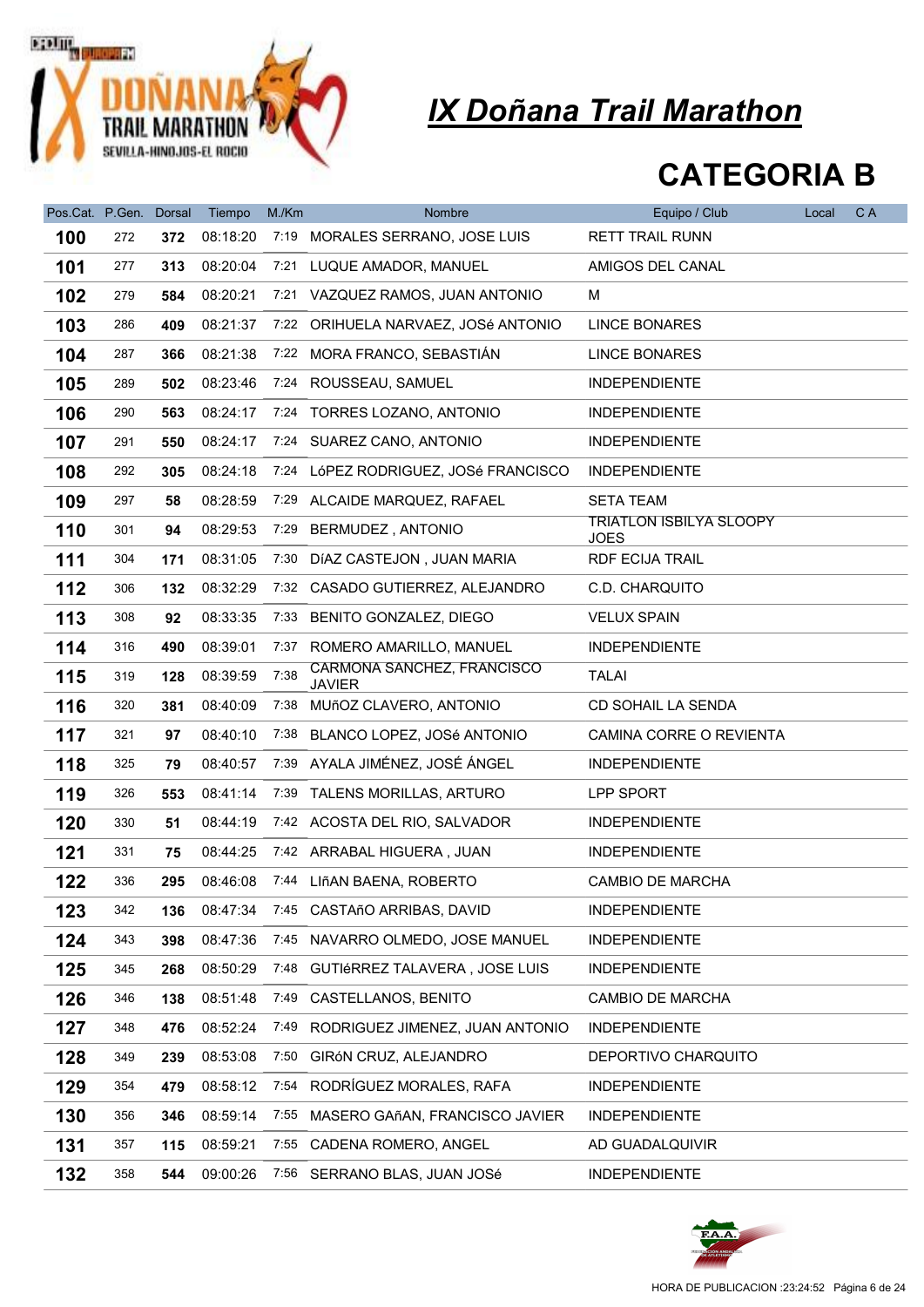

| Pos.Cat. P.Gen. |     | <b>Dorsal</b> | Tiempo   | M/Km | Nombre                                             | Equipo / Club                  | Local | C A |
|-----------------|-----|---------------|----------|------|----------------------------------------------------|--------------------------------|-------|-----|
| 133             | 360 | 310           | 09:01:52 | 7:58 | LOZANO POZUELO, JUAN ANTONIO                       | PUNTITI SPORT TEAM             |       |     |
| 134             | 361 | 367           | 09:01:53 | 7:58 | MORA HUELVA, JOSé ANTONIO                          | <b>CLUB PUNTITI SPORT TEAM</b> |       |     |
| 135             | 362 | 321           | 09:04:08 | 8:00 | MAIRENA GARCIA DE LA TORRE, JOSE<br><b>ANTONIO</b> | <b>INDEPENDIENTE</b>           |       |     |
| 136             | 363 | 74            | 09:04:35 |      | 8:00 ARJONA PRIETO, LUIS MANUEL                    | 8 PICOS TRAIL PUENTE GENIL     |       |     |
| 137             | 368 | 458           | 09:06:33 |      | 8:02 RENOVELL CAMACHO, JOSE                        | <b>INDEPENDIENTE</b>           |       |     |
| 138             | 370 | 73            | 09:06:48 |      | 8:02 ARENAS VIVERO, JOSE ABRAHAM                   | <b>RUNERS VIñEROS</b>          |       |     |
| 139             | 373 | 64            | 09:10:41 |      | 8:05 ALMIRÓN BAEZA, RAFAEL                         | <b>INDEPENDIENTE</b>           |       |     |
| 140             | 377 | 121           | 09:12:22 |      | 8:07 CáLIZ VALDERAS, JAVIER                        | C. D. BULEVAR                  |       |     |
| 141             | 379 | 333           | 09:13:07 |      | 8:08 MARTIN DOMINGUEZ, JUAN PEDRO                  | RUNNING TEAM ALGECIRAS         |       |     |
| 142             | 382 | 288           | 09:14:53 |      | 8:09 JURADO JAEN, PEDRO JESUS                      | <b>INDEPENDIENTE</b>           |       |     |
| 143             | 383 | 69            | 09:15:41 |      | 8:10 ANDRADE CABRERA, DIEGO JUAN                   | C.D. CREDUS                    |       |     |
| 144             | 384 | 494           | 09:18:46 |      | 8:13 ROMERO MáRQUEZ, MIGUEL ÁNGEL                  | <b>CARBULA SPORT</b>           |       |     |
| 145             | 385 | 211           | 09:18:49 |      | 8:13 GALLEGO REQUENA, RAFAEL                       | <b>CLUB CARBULA SPORT</b>      |       |     |
| 146             | 386 | 447           | 09:19:08 |      | 8:13 PUCH HINOJOSA, RAFAEL                         | <b>INDEPENDIENTE</b>           |       |     |
| 147             | 390 | 399           | 09:20:24 | 8:14 | NAVARRO SALGUERO, RAFAEL                           | ALMARGEN UD                    |       |     |
| 148             | 393 | 480           | 09:24:35 |      | 8:18 RODRÍGUEZ NÚÑEZ, JUAN                         | C.D.TUSSAM                     |       |     |
| 149             | 397 | 428           | 09:29:11 |      | 8:22 PEREZ PEREZ, MARCOS                           | м                              |       |     |
| 150             | 400 | 272           | 09:31:29 |      | 8:24 HERRERA SEMPERE, JOSE LUIS                    | <b>INDEPENDIENTE</b>           |       |     |
| 151             | 412 | 174           | 09:37:53 | 8:29 | DÍAZ RANDO, FRANCISCO JAVIER                       | ATLETISMO CARTAMA              |       |     |
| 152             | 414 | 226           | 09:38:29 |      | 8:30 GARCIA HIDALGO, JOSE ANDRES                   | <b>INDEPENDIENTE</b>           |       |     |
| 153             | 419 | 267           | 09:40:01 | 8:31 | GUTIERREZ POZO, JUANMA                             | <b>INDEPENDIENTE</b>           |       |     |
| 154             | 424 | 148           | 09:46:35 | 8:37 | <b>CERVANTES MARTIN, FRANCISCO</b><br><b>JESUS</b> | TORTUGAS TRAIL HUELVA          |       |     |
| 155             | 426 | 196           | 09:51:09 |      | 8:41 FERNANDEZ LUQUE, LUIS                         | <b>INDEPENDIENTE</b>           |       |     |
| 156             | 428 | 279           |          |      | 09:51:41 8:42 INIESTA COTO, JOSE                   | <b>PALACIEGO</b>               |       |     |
| 157             | 430 | 438           | 09:51:47 |      | 8:42 PONCE DÍAZ, ISRAEL                            | CD ATLETISMO CORRALES          |       |     |
| 158             | 437 | 120           | 09:54:49 |      | 8:44 CALERO LAGARES, JUAN LUIS                     | <b>INDEPENDIENTE</b>           |       |     |
| 159             | 444 | 508           | 10:00:23 |      | 8:49 RUIZ MARQUEZ, JESUS                           | <b>INDEPENDIENTE</b>           |       |     |
| 160             | 448 | 76            | 10:08:26 |      | 8:56 ARREBOLA LOPEZ, FRANCISCO                     | FAR                            |       |     |
| 161             | 453 | 394           | 10:13:25 | 9:01 | MURILLO VEGA, OLIVER                               | DRAGAN?S TEAM                  |       |     |
| 162             | 457 | 586           | 10:13:29 |      | 9:01 VELA CASTILLO, JOSé ANTONIO                   | <b>INDEPENDIENTE</b>           |       |     |
| 163             | 464 | 560           | 10:18:26 |      | 9:05 TORRES ALCANTARA, JOSé RAMON                  | <b>INDEPENDIENTE</b>           |       |     |
| 164             | 468 | 491           | 10:39:08 |      | 9:23 ROMERO FERNÁNDEZ, TOMÁS                       | <b>CLUB ANDULEñOS CALAñAS</b>  |       |     |
| 165             | 474 | 374           | 10:59:20 | 9:41 | MORENO BELLIDO, DAVID                              | <b>INDEPENDIENTE</b>           |       |     |

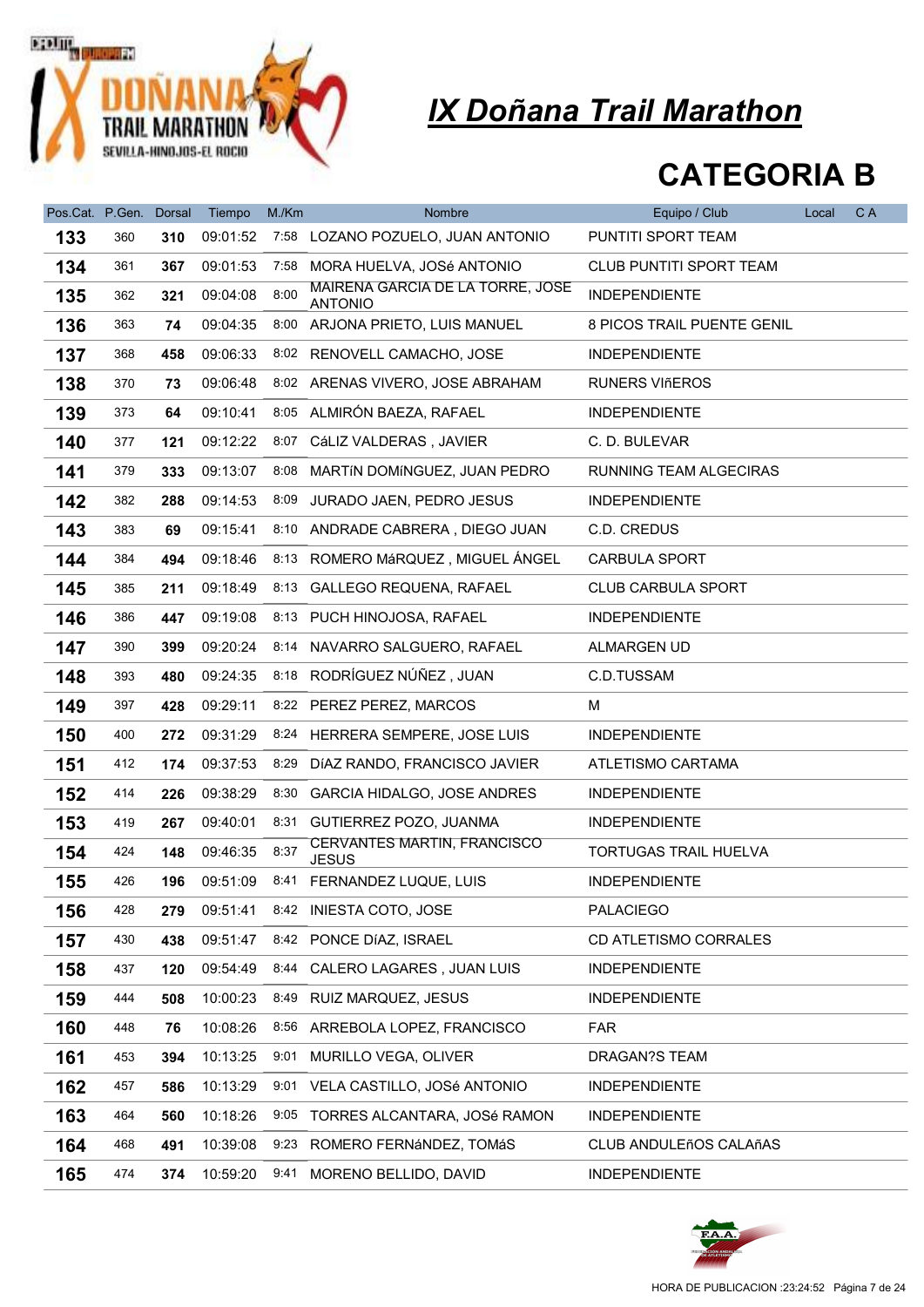

|     |     | Pos.Cat. P.Gen. Dorsal Tiempo M./Km | <b>Nombre</b>                                     | Equipo / Club        | Local CA |  |
|-----|-----|-------------------------------------|---------------------------------------------------|----------------------|----------|--|
| 166 | 484 |                                     | <b>254</b> 11:18:41  9:58  GOZALBES ALONSO. PABLO | <b>INDEPENDIENTE</b> |          |  |

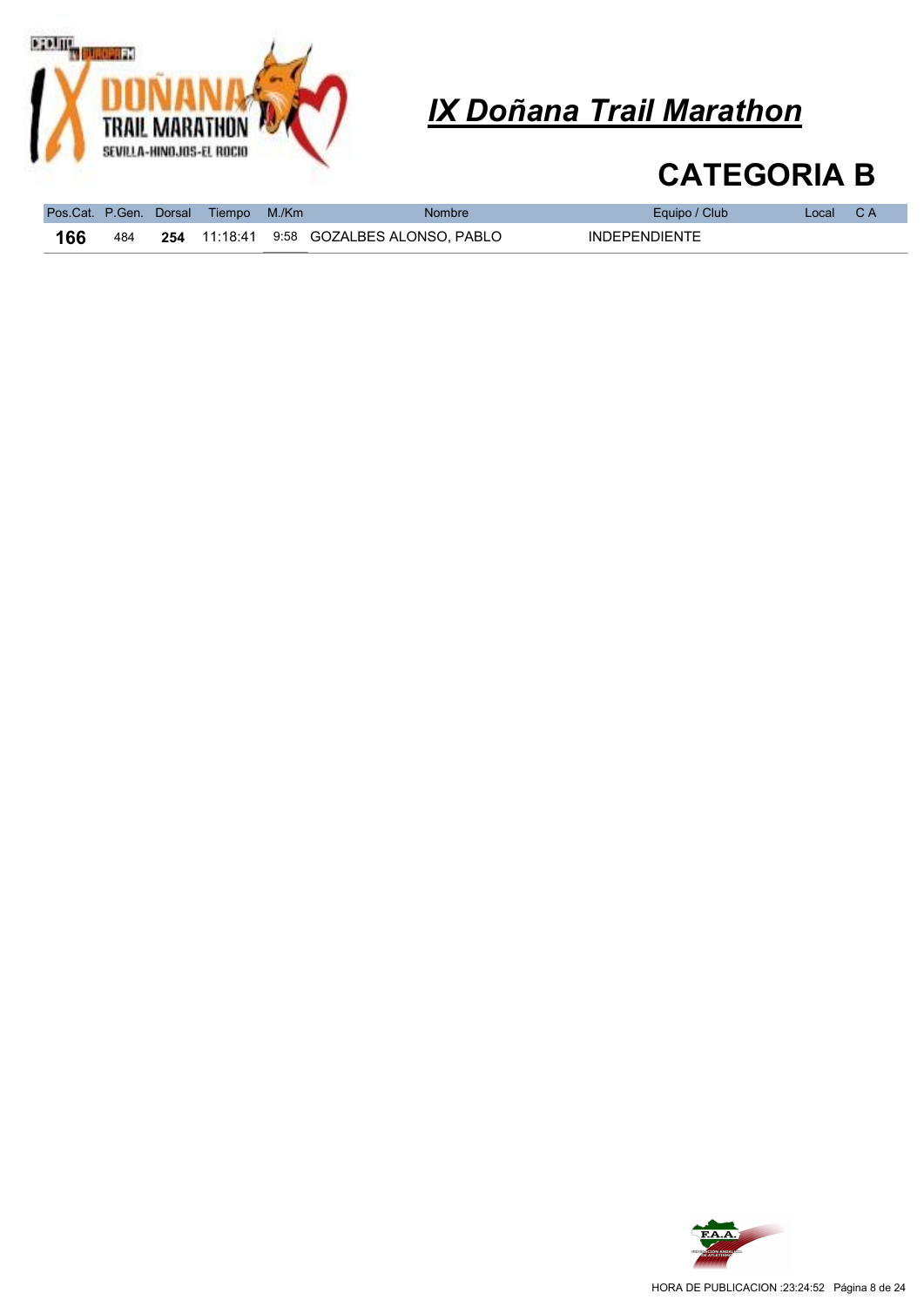

| Pos.Cat. P.Gen. Dorsal |     |      | Tiempo   | M./Km | Nombre                                        | Equipo / Club                                   | Local | C A |
|------------------------|-----|------|----------|-------|-----------------------------------------------|-------------------------------------------------|-------|-----|
| 1                      | 1   | 422  | 04:44:25 |       | 4:10 PÉREZ CUTIÑO, FRANCISCO                  | <b>DEPORTEMANÍA</b>                             |       |     |
| $\boldsymbol{2}$       | 6   | 62   | 05:05:05 |       | 4:29 ALMAGRO GARCIA, FRANCISCO                | <b>CARBULA SPORT</b>                            |       |     |
| 3                      | 11  | 169  | 05:17:17 | 4:39  | DELGADO HERRERO, RAUL                         | TRIATLON MIRANDA NOVA DIET                      |       |     |
| 4                      | 17  | 373  | 05:42:03 |       | 5:01 MORAN SÁNCHEZ, LUIS MANUEL               | PELUQUERIA ANA MORAN                            |       |     |
| 5                      | 19  | 243  | 05:48:57 |       | 5:07 GOMEZ MARTINEZ, PABLO                    | <b>CCR</b>                                      |       |     |
| 6                      | 22  | 433  | 05:54:29 |       | 5:12 PINA HERNÁNDEZ, MARIANO                  | <b>INDEPENDIENTE</b>                            |       |     |
| $\overline{7}$         | 24  | 84   | 05:55:08 | 5:13  | BARBOSA RODRIGUEZ, MANUEL                     | PUNTITI SPORTEEAM                               |       |     |
| 8                      | 27  | 213  | 05:57:40 |       | 5:15 GáLVEZ MILLAN, JUAN MARIA                | C. A. RUBELTOR                                  |       |     |
| 9                      | 29  | 178  | 06:01:20 | 5:18  | DIOSDADO MARTIN, PEDRO                        | <b>INDEPENDIENTE</b>                            |       |     |
| 10                     | 44  | 566  | 06:17:37 |       | 5:33 TRIGO ROSA, ANTONIO                      | <b>INDEPENDIENTE</b>                            |       |     |
| 11                     | 46  | 290  | 06:18:02 |       | 5:33 LADERAS MAROTO, ABEL                     | EXTENUACIÓN VALDEPEñAS                          |       |     |
| 12                     | 61  | 371  | 06:27:49 |       | 5:42 MORALES PAYER, OSCAR                     | <b>INDEPENDIENTE</b>                            |       |     |
| 13                     | 71  | 450  | 06:37:14 | 5:50  | RAMIREZ BAZAN, GABRIEL JESUS                  | <b>INDEPENDIENTE</b>                            |       |     |
| 14                     | 72  | 110  | 06:37:32 | 5:50  | CABEZAS ARANDA, ANTONIO JOAQUÍN               | <b>INDEPENDIENTE</b>                            |       |     |
| 15                     | 73  | 316  | 06:37:33 |       | 5:50 LUQUE RODRÍGUEZ, JOSé BERNARDO           | <b>INDEPENDIENTE</b>                            |       |     |
| 16                     | 76  | 558  | 06:38:35 |       | 5:51 TOLEDO ARANDA, DANIEL FAUSTINO           | <b>INDEPENDIENTE</b>                            |       |     |
| 17                     | 80  | 379  | 06:41:40 | 5:54  | MOSCOSO NIETO, FRANCISCO JAVIER               | A.D.MARATON JEREZ                               |       |     |
| 18                     | 83  | 141  | 06:43:40 |       | 5:56 CASTILLO CAMPON, JUAN                    | CD ATLETISMO BOLLULLOS                          |       |     |
| 19                     | 84  | 432  | 06:47:14 | 5:59  | PICON REGIDOR, CRISTOBAL JOSE                 | <b>TRAIL-RUN LUCENA DEL</b><br><b>PUERTO</b>    |       |     |
| 20                     | 87  | 234  | 06:48:11 | 6:00  | GARCIA SERRANO, JOSE LUIS                     | <b>CLUB ATLETISMO MARATÓN</b><br><b>MARCHEN</b> |       |     |
| 21                     | 92  | 262  | 06:50:43 |       | 6:02 GUERRA VIZUETE, JOSé MANUEL              | <b>CLUB CARBULA SPORT</b>                       |       |     |
| 22                     | 100 | 205  | 06:57:30 | 6:08  | FLORES TREJO, BENITO                          | ALMENDRALEJO                                    |       |     |
| 23                     | 106 | 501  | 07:01:55 |       | 6:12 ROSADO VáZQUEZ, EUGENIO                  | C.D.PAPARUNNERS                                 |       |     |
| 24                     | 110 | 70   | 07:03:15 |       | 6:13 ANDRADE MACHO, JUAN                      | <b>INDEPENDIENTE</b>                            |       |     |
| 25                     | 112 | 467  | 07:03:44 |       | 6:13 ROCA CERVIÑO, ARTURO                     | CD ATLETISMO BOLLULLOS                          |       |     |
| 26                     | 114 | 261  | 07:04:38 | 6:14  | GUERRA VILLANUA, VICENTE                      | C.A.RUBELTOR                                    |       |     |
| 27                     | 116 | 416  | 07:05:48 |       | 6:15 PARRADO ROMAN, JOSé MARIA                | AD GUADALQUIVIR                                 |       |     |
| 28                     | 118 | 6501 | 07:05:56 | 6:15  | LEÑADOR GOMEZ, FRANCISCO<br><b>MANUEL</b>     | <b>GACA XI</b>                                  |       |     |
| 29                     | 120 | 155  | 07:06:05 |       | 6:15 CORDERO BARRERA, DIEGO                   | <b>LINCE BONARES</b>                            |       |     |
| 30                     | 129 | 111  | 07:11:09 |       | 6:20 CABEZAS CARMONA, MIGUEL ANGEL            | AMIGOS DEL CANAL                                |       |     |
| 31                     | 143 | 549  | 07:16:33 | 6:25  | SUÁREZ BÁRCENA RAMÍRE?, JUAN<br><b>MANUEL</b> | <b>INDEPENDIENTE</b>                            |       |     |
| 32                     | 145 | 470  | 07:19:34 | 6:27  | RODRIGUEZ DIAZ, MARIANO                       | PUNTITI SPORT TEAM                              |       |     |
| 33                     | 148 | 269  | 07:21:15 |       | 6:29 HEREDIA HELICED, MANUEL JESUS            | <b>INDEPENDIENTE</b>                            |       |     |

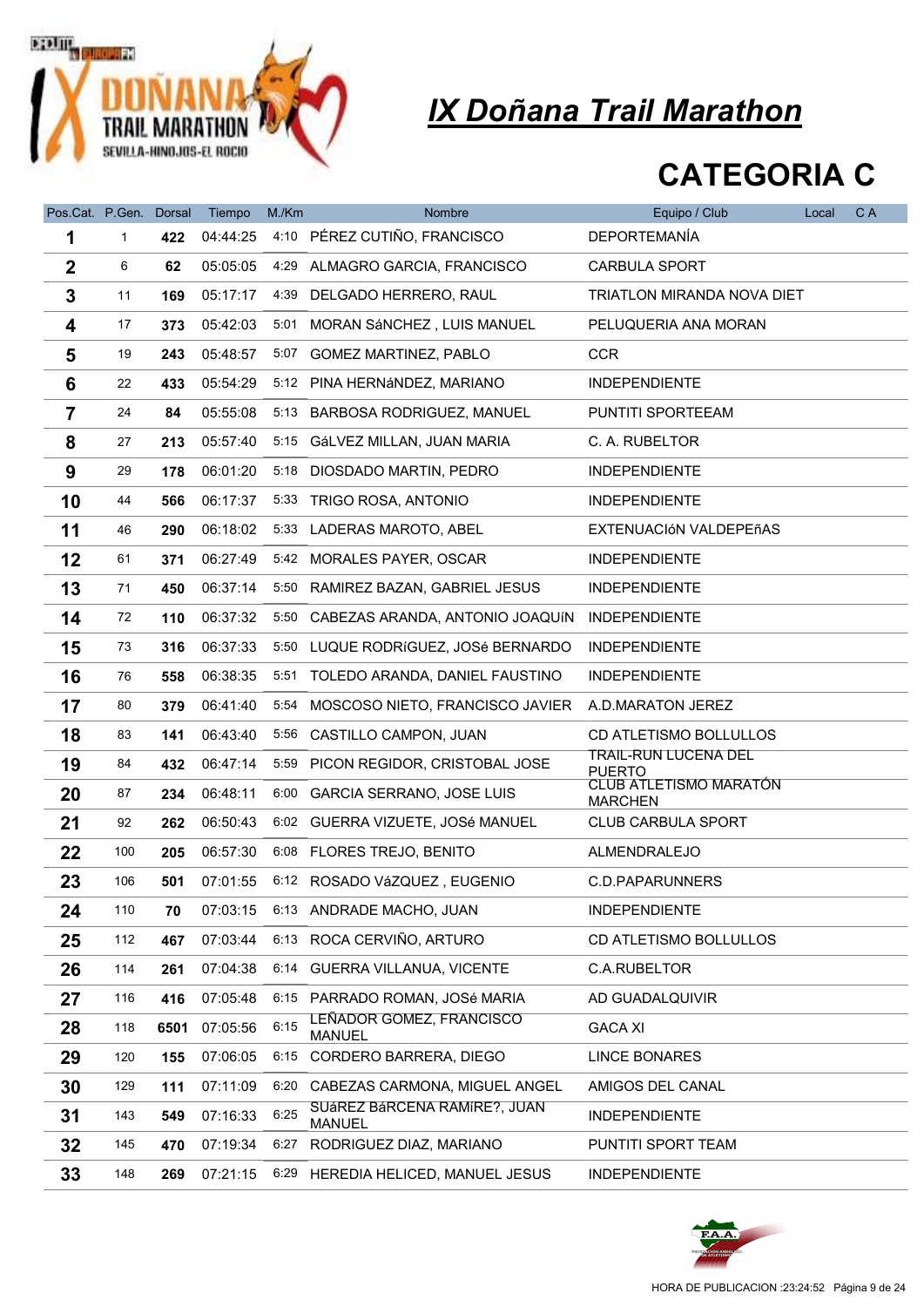

| Pos.Cat. P.Gen. |     | <b>Dorsal</b> | Tiempo        | M./Km | Nombre                                              | Equipo / Club                                   | Local | C A |
|-----------------|-----|---------------|---------------|-------|-----------------------------------------------------|-------------------------------------------------|-------|-----|
| 34              | 149 | 506           | 07:21:34      |       | 6:29 RUIZ AMIGO, CARLOS                             | <b>INDEPENDIENTE</b>                            |       |     |
| 35              | 150 | 154           | 07:21:45      |       | 6:29 CONTRERAS GONZALEZ, JOSE                       | <b>C.A.LINCES BONARES</b>                       |       |     |
| 36              | 151 | 477           | 07:23:12      |       | 6:31 RODRIGUEZ LAGUNA, PEDRO                        | DEPORTEANDO POR UTRERA                          |       |     |
| 37              | 161 | 166           | 07:27:48      |       | 6:35 DE VALDIVIA REDONDO, CARLOS                    | <b>INDEPENDIENTE</b>                            |       |     |
| 38              | 163 | 568           | 07:31:20      |       | 6:38 TRILLO ROGEL, JUAN ANTONIO                     | HOTEL BAHIA DE ALCUDIA<br><b>ENJOY B</b>        |       |     |
| 39              | 167 | 514           | 07:32:43      |       | 6:39 SÁEZ SÁNCHEZ, MANUEL MARÍA                     | <b>INDEPENDIENTE</b>                            |       |     |
| 40              | 175 | 569           | 07:35:51      |       | 6:42 TRINIDAD AVILA, ANTONIO MANUEL                 | <b>C.MARATON BARBATE</b>                        |       |     |
| 41              | 176 | 317           | 07:36:57      |       | 6:43 MACHADO GONZáLEZ, ENRIQUE                      | <b>INDEPENDIENTE</b>                            |       |     |
| 42              | 181 | 306           | 07:40:49      |       | 6:46 LOPEZ RUIZ, SERGIO ALBERTO                     | CD.HISPATRAIL.                                  |       |     |
| 43              | 183 | 122           | 07:41:00      |       | 6:46 CAMILO FUENTE, FRANCISCO                       | VILLANUEVA TRAIL RUNNING                        |       |     |
| 44              | 186 | 419           | 07:41:55      |       | 6:47 PEñA GONZáLEZ, FRANCISCO JOSé                  | <b>ESPARTINAS RUNNERS</b>                       |       |     |
| 45              | 187 | 562           | 07:42:00      |       | 6:47 TORRES LóPEZ, JESUS                            | CRUZCAMPO TEAM                                  |       |     |
| 46              | 195 | 482           | 07:44:59      |       | 6:50 RODRIGUEZ URBINA, MANUEL                       | <b>TEMPLARIOS</b>                               |       |     |
| 47              | 199 | 89            | 07:46:17      | 6:51  | BENITEZ LUCENA, MIGUEL ÁNGEL                        | C. D. SIERRA CARBONERA                          |       |     |
| 48              | 200 | 486           | 07:46:23      |       | 6:51 ROLDÁN BEAS, JAVIER                            | <b>INDEPENDIENTE</b>                            |       |     |
| 49              | 203 | 527           | 07:46:25      |       | 6:51 SANCHEZ EXPOSITO, JOSE TOMAS                   | <b>INDEPENDIENTE</b>                            |       |     |
| 50              | 204 | 183           | 07:46:25      |       | 6:51 DORANTES GIL, ISMAEL                           | <b>INDEPENDIENTE</b>                            |       |     |
| 51              | 212 | 442           | 07:48:19      |       | 6:53 POSTIGO CORTES, RAFAEL                         | RUN4GOD RD                                      |       |     |
| 52              | 216 | 410           | 07:50:15      |       | 6:54 OROZCO OROZCO, JUANMA                          | <b>INDEPENDIENTE</b>                            |       |     |
| 53              | 218 | 554           | 07:52:06      |       | 6:56 TAUDIN BUSTELO, FRANCISCO JAVIER INDEPENDIENTE |                                                 |       |     |
| 54              | 219 | 388           | 07:52:08      |       | 6:56 MUñOZ MUñOZ, ALEJANDRO                         | <b>INDEPENDIENTE</b>                            |       |     |
| 55              | 220 | 414           | 07:52:09      |       | 6:56 PAREJO GARCÍA, RAFAEL                          | <b>INDEPENDIENTE</b>                            |       |     |
| 56              | 221 | 182           | 07:52:09      |       | 6:56 DOMÍNGUEZ PEREIRA, FRANCISCO                   | ER TROTE KOCHINERO                              |       |     |
| 57              | 224 | 385           | 07:53:24      |       | 6:57 MUÑOZ GONZÁLEZ, DAVID                          | CDA. LOS 100 METROS                             |       |     |
| 58              | 225 | 523           | 07:53:34      |       | 6:57 SAMPALO TORRES, TOMÁS PABLO                    | <b>GRUPETA KOFRADE</b>                          |       |     |
| 59              | 234 | 364           | 08:01:13      | 7:04  | MONTERO CERVANTES, ENRIQUE<br><b>ISRAEL</b>         | <b>CLUB ATLETISMO SALTERAS</b>                  |       |     |
| 60              | 235 | 593           | 08:01:15      |       | 7:04 VIDAL TORMO, MARIO                             | <b>INDEPENDIENTE</b>                            |       |     |
| 61              | 236 | 590           | 08:01:15      | 7:04  | VÉLEZ POLONIO, RAMON                                | CLUB MONTAÑA TRALHILEROS                        |       |     |
| 62              | 238 | 530           | 08:03:15      | 7:06  | SANCHEZ FERNANDEZ, JOSE<br><b>DOMINGO</b>           | <b>TREPAMUNDO</b>                               |       |     |
| 63              | 239 | 459           | 08:03:36      | 7:06  | REULA GOMEZ, RAFAEL                                 | <b>CARMONA PAEZ</b>                             |       |     |
| 64              | 245 | 380           | 08:07:04      | 7:09  | MOYA CALVO, MANUEL JESUS                            | <b>CLUB ATLETISMO CIUDAD DE</b><br><b>ARCOS</b> |       |     |
| 65              | 246 | 529           | 08:07:05      | 7:09  | SANCHEZ FARIñA, PEDRO                               | <b>CARBULA SPORT</b>                            |       |     |
| 66              | 247 |               | 6050 08:07:06 | 7:09  | CAÑETE DIAZ, PEPE                                   | <b>JULIA CAñETE DÍAZ</b>                        |       |     |

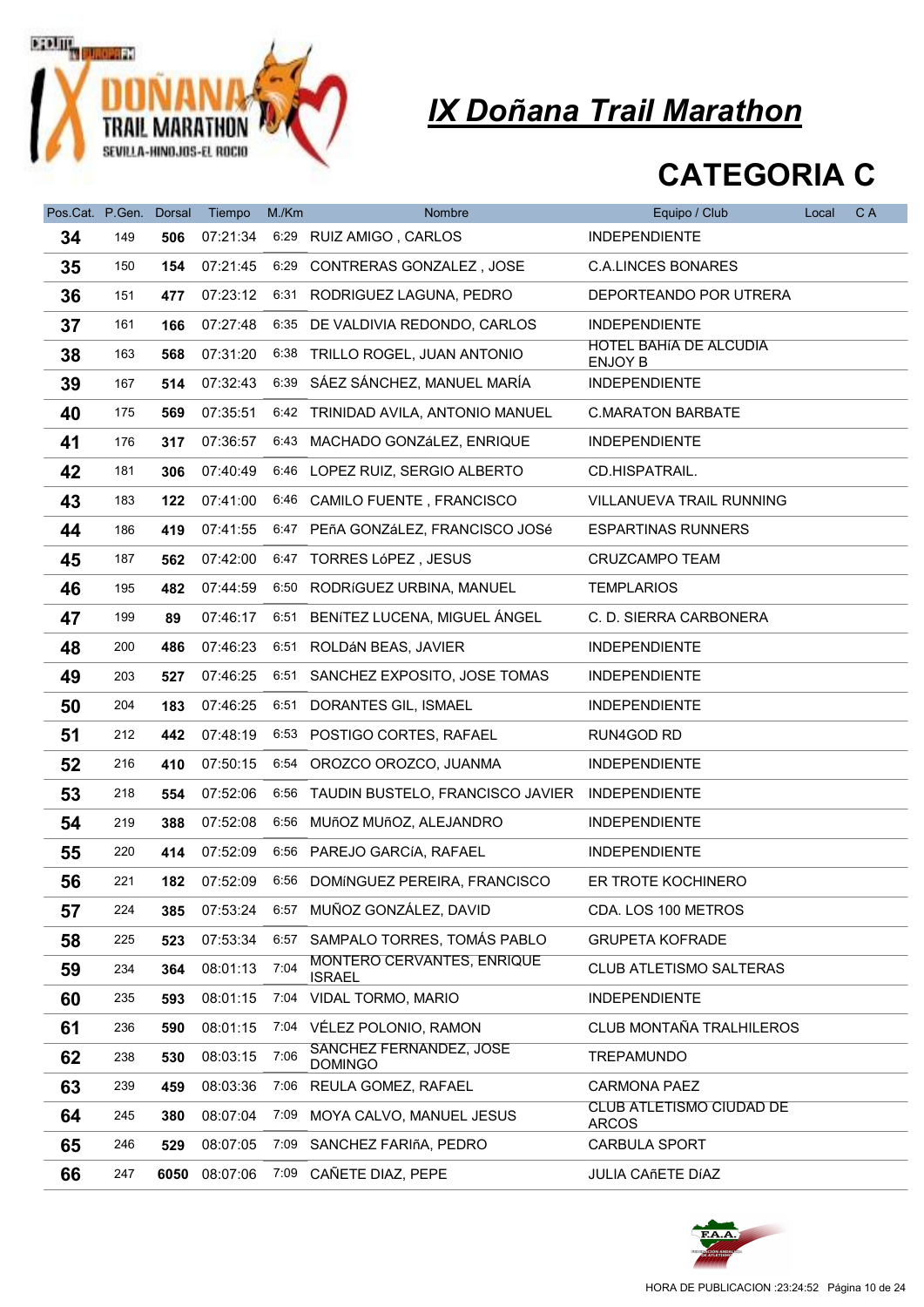

| Pos.Cat. P.Gen. |     | Dorsal | Tiempo   | M./Km | Nombre                              | Equipo / Club                           | Local | C A |
|-----------------|-----|--------|----------|-------|-------------------------------------|-----------------------------------------|-------|-----|
| 67              | 249 | 53     | 08:10:24 |       | 7:12 ACOSTA SUAREZ, ALBERTO         | <b>CDA CORRALES</b>                     |       |     |
| 68              | 250 | 224    | 08:10:35 |       | 7:12 GARCIA GONZALEZ, FRANCISCO     | <b>INDEPENDIENTE</b>                    |       |     |
| 69              | 251 | 273    | 08:10:39 |       | 7:12 HERVAS, JOSE MANUEL            | <b>CLUB LA PANDERA</b>                  |       |     |
| 70              | 253 | 200    | 08:11:11 |       | 7:13 FITO GARCÍA, DANIEL            | <b>C.D. TRI SPORTS MIRAFLORES</b>       |       |     |
| 71              | 254 | 362    | 08:12:02 |       | 7:14 MONGELOS DIEZ, MIGUEL          | <b>INDEPENDIENTE</b>                    |       |     |
| 72              | 255 | 564    | 08:12:35 |       | 7:14 TOVARUELA GARRIDO, JOSé LUIS   | <b>INDEPENDIENTE</b>                    |       |     |
| 73              | 260 | 191    | 08:13:29 |       | 7:15 FABRE RUIZ, DANIEL             | INDEPENDIENTE                           |       |     |
| 74              | 263 | 220    | 08:14:00 |       | 7:15 GARCIA FERNANDEZ, MIGUEL ANGEL | EVT GUARDIA CIVIL                       |       |     |
| 75              | 264 | 583    | 08:14:16 |       | 7:16 VáZQUEZ MARTÍN, JESúS          | PUNTITI SPORT TEAM                      |       |     |
| 76              | 265 | 405    | 08:16:44 |       | 7:18 OLIVENZA GUTIERREZ, JUAN       | <b>INDEPENDIENTE</b>                    |       |     |
| 77              | 271 | 351    | 08:18:15 |       | 7:19 MATUTE LORA, JOSE MANUEL       | CLUB AT. EL VISO DEL ALCOR-<br>RE       |       |     |
| 78              | 278 | 263    | 08:20:14 |       | 7:21 GUERRERO LOPEZ, MIGUEL ANGEL   | AMIGOS DEL CANAL                        |       |     |
| 79              | 281 | 185    | 08:21:29 |       | 7:22 EPALZA RUIZ DE ALDA, PABLO     | <b>INDEPENDIENTE</b>                    |       |     |
| 80              | 282 | 340    | 08:21:30 |       | 7:22 MARTINEZ ESCUDERO, JAVIER      | <b>INDEPENDIENTE</b>                    |       |     |
| 81              | 283 | 337    | 08:21:31 |       | 7:22 MARTINEZ APESTEGUIA, JORGE     | <b>INDEPENDIENTE</b>                    |       |     |
| 82              | 284 | 277    | 08:21:32 |       | 7:22 IERONCIG VARGAS, DANIEL        | <b>CD LOS JARTIBLES</b>                 |       |     |
| 83              | 285 | 358    | 08:21:34 |       | 7:22 MOLIA SANCHEZ, PEDRO ALEJANDRO | <b>TURDETANIA</b>                       |       |     |
| 84              | 294 | 413    | 08:27:42 |       | 7:27 PAREDES APARICIO, JAVIER       | JABALCUZ TRAIL JAEN                     |       |     |
| 85              | 295 | 377    | 08:28:55 | 7:29  | MORENO GARCÍA, JUAN MANUEL          | <b>INDEPENDIENTE</b>                    |       |     |
| 86              | 298 | 126    | 08:29:00 | 7:29  | <b>CANO MONTES, MANUEL</b>          | <b>INDEPENDIENTE</b>                    |       |     |
| 87              | 302 | 130    | 08:30:05 | 7:30  | CARRILLO MOLINA, JOSE ANTONIO       | C.D. MANDRIL XTREME                     |       |     |
| 88              | 303 | 229    | 08:30:59 |       | 7:30 GARCÍA OLIVA, RICARDO          | <b>INDEPENDIENTE</b>                    |       |     |
| 89              | 307 | 236    | 08:33:24 |       | 7:33 GARRIDO MATA, ALBERTO          | <b>INDEPENDIENTE</b>                    |       |     |
| 90              | 315 | 266    | 08:38:20 |       | 7:37 GUISADO PRADAS, JOSé MANUEL    | <b>INDEPENDIENTE</b>                    |       |     |
| 91              | 322 | 161    | 08:40:16 | 7:39  | DE LA CRUZ LOPEZ, RAFAEL            | <b>INDEPENDIENTE</b>                    |       |     |
| 92              | 323 | 315    | 08:40:17 |       | 7:39 LUQUE OSUNA, FRANCISCO         | <b>INDEPENDIENTE</b>                    |       |     |
| 93              | 327 | 547    | 08:41:20 |       | 7:40 SOLDADO GÓMEZ, DANIEL          | <b>INDEPENDIENTE</b>                    |       |     |
| 94              | 328 | 579    | 08:42:13 |       | 7:40 VAQUERO PACHECO, MIGUEL ÁNGEL  | <b>INDEPENDIENTE</b>                    |       |     |
| 95              | 333 | 436    | 08:45:24 |       | 7:43 PIÑA GANDUL, RAFAEL            | <b>LOS VENTURIS</b>                     |       |     |
| 96              | 335 | 466    | 08:46:05 |       | 7:44 ROÁS MARTÍN, PEDRO LUIS        | <b>INDEPENDIENTE</b>                    |       |     |
| 97              | 344 | 392    | 08:48:24 |       | 7:46 MUÑOZ TRAPERO, MIGUEL ANGEL    | KILOMETRO CERO ALMAGRO                  |       |     |
| 98              | 347 | 440    | 08:51:50 |       | 7:49 PORTERO SALINAS, RAFAEL        | <b>CD OMEYAS TRAIL</b>                  |       |     |
| 99              | 364 | 349    | 09:04:51 |       | 8:00 MATEO RODRÍGUEZ, JOSé MANUEL   | <b>CLUB ATLETISMO BELLAVISTA</b><br>CAB |       |     |

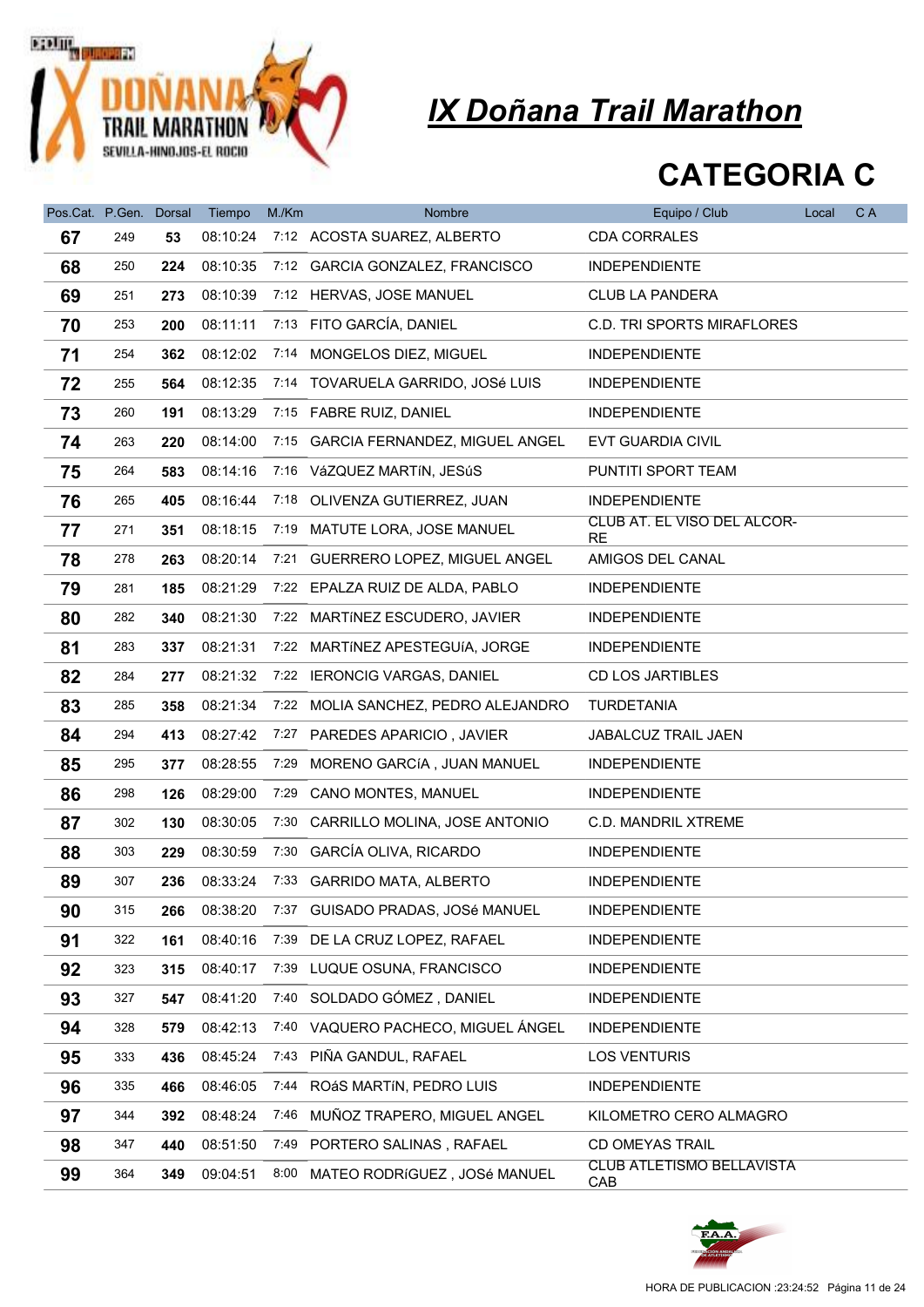

| Pos.Cat. P.Gen. Dorsal |     |      | Tiempo   | M/Km | Nombre                                    | Equipo / Club                            | Local | C A |
|------------------------|-----|------|----------|------|-------------------------------------------|------------------------------------------|-------|-----|
| 100                    | 365 | 382  | 09:04:53 |      | 8:00 MUñOZ DOMÍNGUEZ, JUAN MANUEL         | CLUB ATLETISMO BELLAVISTA                |       |     |
| 101                    | 366 | 468  | 09:04:54 |      | 8:00 RODAS LUQUE, JAIME                   | AMIGOS DEL CANAL                         |       |     |
| 102                    | 369 | 463  | 09:06:35 |      | 8:02 RIVAS RANGEL, ANTONIO                | <b>INDEPENDIENTE</b>                     |       |     |
| 103                    | 371 | 384  | 09:08:08 |      | 8:03 MUñOZ GARCIA, DIEGO                  | <b>BAYANA</b>                            |       |     |
| 104                    | 376 | 251  | 09:11:12 |      | 8:06 GONZáLEZ MORENO, DAVID               | <b>CALVOS KLEIN</b>                      |       |     |
| 105                    | 378 | 109  | 09:13:06 |      | 8:08 CABELLO MARTIN, JULIO                | RUNNING TEAM ALGECIRAS                   |       |     |
| 106                    | 380 | 208  | 09:14:31 | 8:09 | GALáN CáCERES, ÍñIGO                      | <b>GALGOS DE TOMARES</b>                 |       |     |
| 107                    | 381 | 469  | 09:14:32 | 8:09 | RODRIGUEZ DIAZ, JOSE MANUEL               | DC LUANCO                                |       |     |
| 108                    | 388 | 598  | 09:20:23 |      | 8:14 ZAMORA PEREZ, JUAN FERNANDO          | <b>ALMARGEN</b>                          |       |     |
| 109                    | 389 | 82   | 09:20:24 |      | 8:14 BACA LAIN, JUAN JOSE                 | CD ALMARGEN UD                           |       |     |
| 110                    | 396 | 6490 | 09:28:52 |      | 8:21 DIAZ, JOSE LUIS                      | <b>INDEPENDIENTE</b>                     |       |     |
| 111                    | 399 | 441  | 09:30:06 | 8:23 | SANTOS ROMERO, FRANCISCO<br><b>MANUEL</b> | <b>INDEPENDIENTE</b>                     |       |     |
| 112                    | 403 | 446  | 09:32:19 |      | 8:24 PRIORE MOLERO, CLAUDIO               | <b>INDEPENDIENTE</b>                     |       |     |
| 113                    | 406 | 517  | 09:32:51 |      | 8:25 SALAS CAMPOS, JUAN                   | C.D. PUNTITI SPORT TEAM                  |       |     |
| 114                    | 413 | 303  | 09:38:23 |      | 8:30 LOPEZ MATEOS, FRANCISCO              | YUNQUERA PINSAPO                         |       |     |
| 115                    | 415 | 249  | 09:38:33 |      | 8:30 GONZáLEZ GONZáLEZ, LUIS              | <b>INDEPENDIENTE</b>                     |       |     |
| 116                    | 417 | 434  | 09:39:14 |      | 8:31 PINO MUñOZ, ANGEL                    | <b>C.D. LOS PANCHOS</b><br>MULTIAVENTURA |       |     |
| 117                    | 418 | 334  | 09:39:25 |      | 8:31 MARTIN GARCIA, JESúS                 | <b>INDEPENDIENTE</b>                     |       |     |
| 118                    | 422 | 228  | 09:44:44 |      | 8:35 GARCÍA MARIANO, JOSE MANUEL          | <b>PUNTITISPORT</b>                      |       |     |
| 119                    | 425 | 264  | 09:51:07 |      | 8:41 GUERRERO MART?NEZ, JAVIER            | <b>INDEPENDIENTE</b>                     |       |     |
| 120                    | 427 | 519  | 09:51:16 |      | 8:41 SALCEDO SANCHEZ-BARBUDO, LUIS        | <b>INDEPENDIENTE</b>                     |       |     |
| 121                    | 429 | 117  | 09:51:42 |      | 8:42 CALANCHA HORMIGO, MANUEL             | <b>INDEPENDIENTE</b>                     |       |     |
| 122                    | 443 | 430  |          |      | 09:58:44 8:48 PEREZ RODRIGUEZ, JOSE       | <b>XRT-RUNNERS</b>                       |       |     |
| 123                    | 446 | 95   | 10:01:53 |      | 8:51 BERNAL CABALLERO, FRANCISCO          | <b>INDEPENDIENTE</b>                     |       |     |
| 124                    | 447 | 134  | 10:05:05 |      | 8:53 CASARES ORDIALES, ANTONIO MARIA      | <b>INDEPENDIENTE</b>                     |       |     |
| 125                    | 449 | 86   | 10:08:35 |      | 8:56 BASCON DIAZ, VIDAL                   | MIGUEL R?OS                              |       |     |
| 126                    | 450 | 259  | 10:08:40 |      | 8:57 GUERRA GONZALEZ, JOSé EUGENIO        | <b>INDEPENDIENTE</b>                     |       |     |
| 127                    | 454 | 153  | 10:13:25 | 9:01 | CONDE ROMERO, JUAN                        | <b>INDEPENDIENTE</b>                     |       |     |
| 128                    | 455 | 119  | 10:13:27 | 9:01 | CALDERON SANCHEZ, GUSTAVO                 | DRAGAN?S TEAM                            |       |     |
| 129                    | 456 | 386  | 10:13:28 |      | 9:01 MUÑOZ LAGUNA, ROBERTO                | <b>INDEPENDIENTE</b>                     |       |     |
| 130                    | 458 | 50   | 10:13:43 |      | 9:01 ABASCAL NAVARRO, DOMINGO             | <b>INDEPENDIENTE</b>                     |       |     |
| 131                    | 459 | 322  | 10:13:44 | 9:01 | MANRIQUE SANCHO, JORGE                    | <b>INDEPENDIENTE</b>                     |       |     |
| 132                    | 460 | 152  | 10:13:50 |      | 9:01 CONDE ROMERO, ANTONIO                | <b>CLUB ISLAPOL</b>                      |       |     |

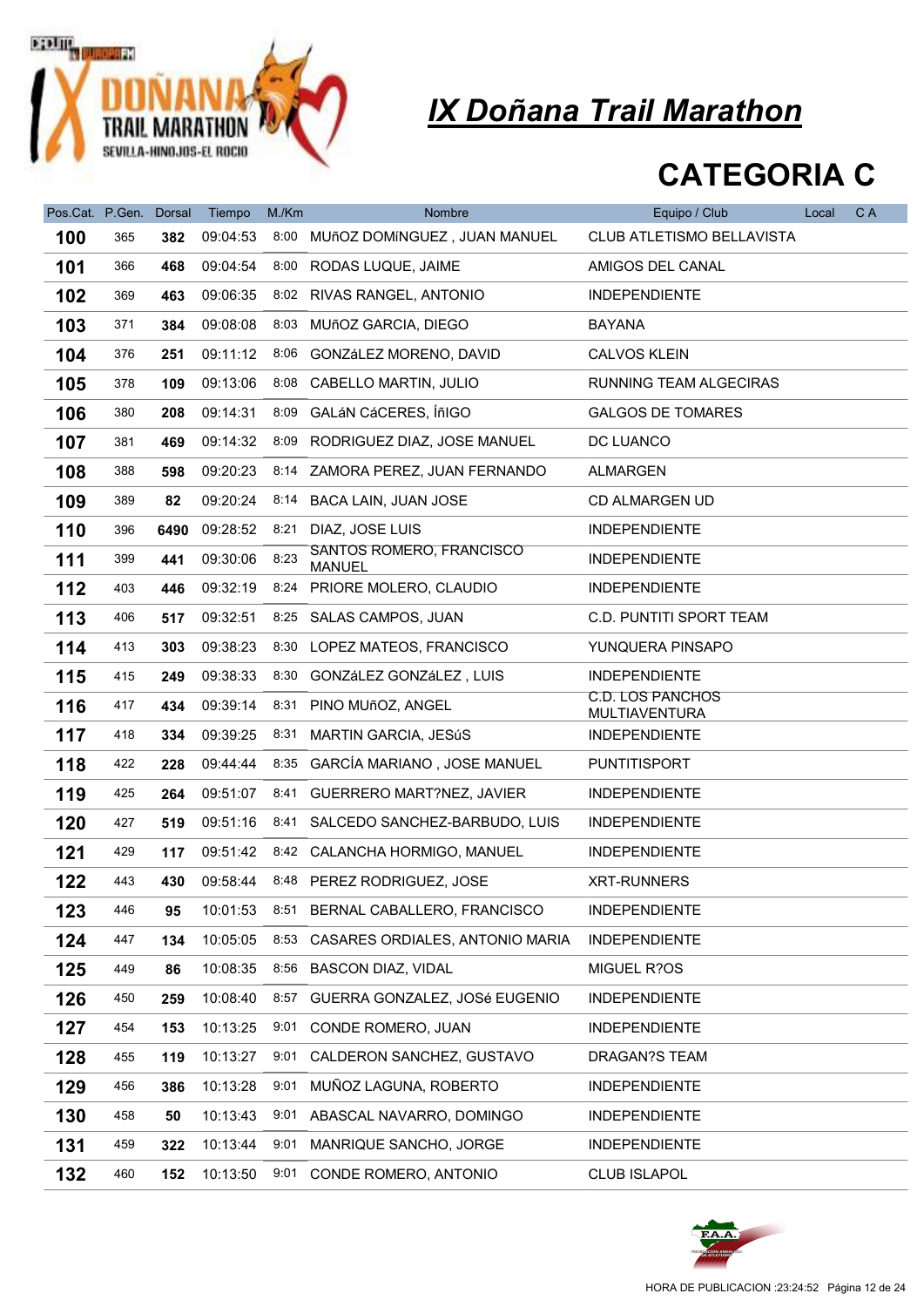

|     |     |     | Pos.Cat. P.Gen. Dorsal Tiempo | M./Km | <b>Nombre</b>                         | Equipo / Club         | Local | C A |
|-----|-----|-----|-------------------------------|-------|---------------------------------------|-----------------------|-------|-----|
| 133 | 461 | 232 | 10:14:04                      |       | 9:01 GARCÍA RUIZ, JOSÉ LUIS           | C.A. MONTELLANO       |       |     |
| 134 | 467 | 167 | 10:25:31                      |       | 9:11 DEL CASTILLO TORRECILLA, JOAQUIN | <b>INDEPENDIENTE</b>  |       |     |
| 135 | 473 | 292 | 10:59:19                      |       | 9:41 LEAL GRANADOS, CASILDO JOSE      | <b>INDEPENDIENTE</b>  |       |     |
| 136 | 481 | 257 | 11:15:24                      |       | 9:55 GUALDA SEGURA, FRANCISCO         | CLUB MUNTANYA ALCUDIA |       |     |
| 137 | 487 | 217 | 11:26:23                      |       | 10:05 GARCIA ANARTE, LUIS ANGEL       | <b>INDEPENDIENTE</b>  |       |     |

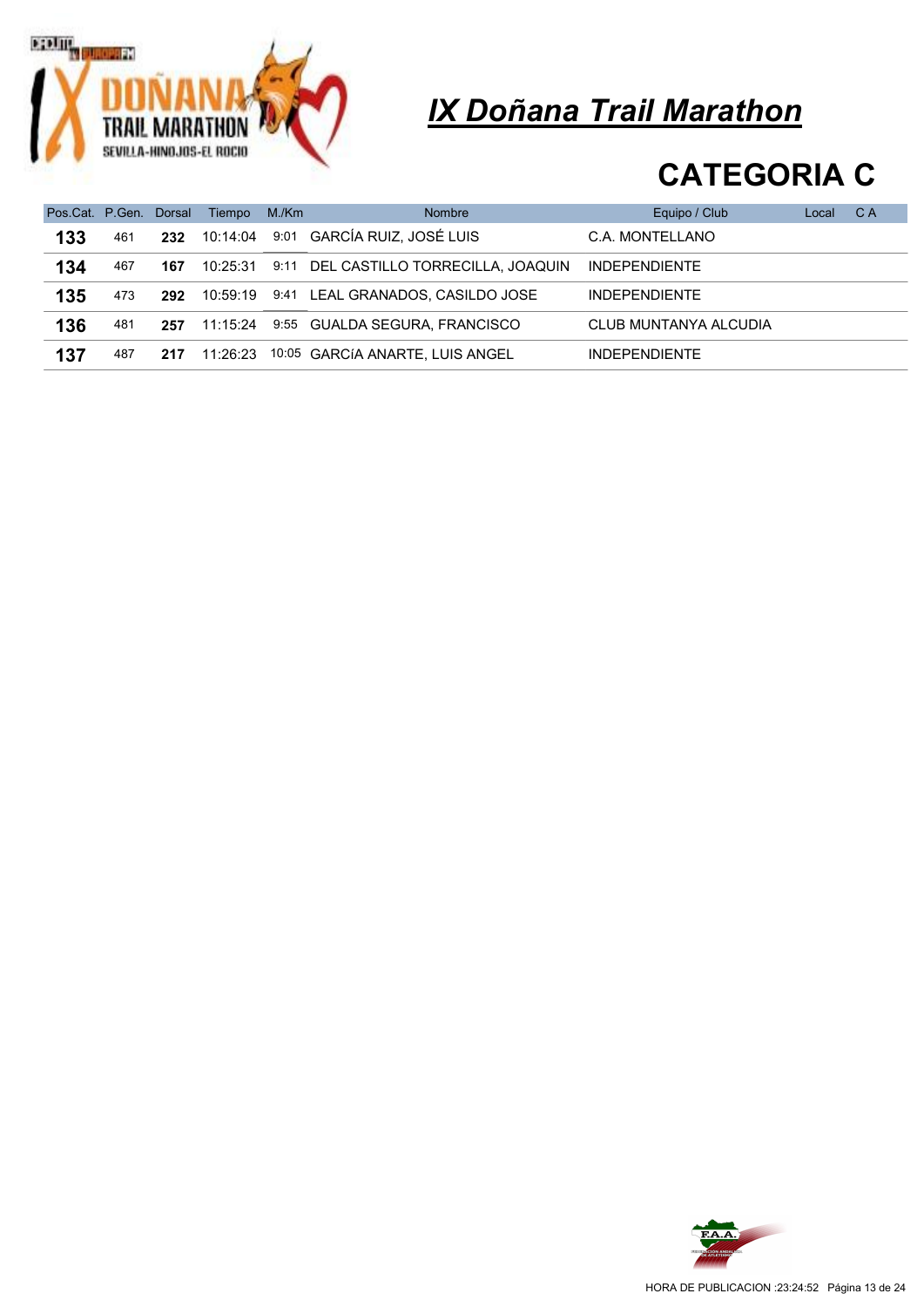

| Pos.Cat. P.Gen. Dorsal |     |     | Tiempo   | M/Km | Nombre                                      | Equipo / Club                            | Local | C A |
|------------------------|-----|-----|----------|------|---------------------------------------------|------------------------------------------|-------|-----|
| 1                      | 26  | 424 | 05:56:52 |      | 5:14 PEREZ GUERRERO, JOSE                   | <b>INDEPENDIENTE</b>                     |       |     |
| $\boldsymbol{2}$       | 59  | 361 | 06:26:11 |      | 5:40 MONCADA MORILLA, JUAN                  | PEñA CICLISTA & RUNNING<br><b>ALCALA</b> |       |     |
| 3                      | 90  | 488 | 06:50:38 |      | 6:02 ROLDÁN VIDAL, JOSé LUIS                | <b>INDEPENDIENTE</b>                     |       |     |
| 4                      | 91  | 91  | 06:50:39 |      | 6:02 BENITO FERRERAS, JOSE LUIS             | <b>INDEPENDIENTE</b>                     |       |     |
| 5                      | 98  | 274 | 06:56:49 |      | 6:07 HIDALGO GALISTEO, VICENTE              | <b>MARATHON MARCHENA</b>                 |       |     |
| 6                      | 105 | 536 | 07:01:53 |      | 6:12 SANCHEZ SANCHEZ, RUFINO                | ALHAMA COYM                              |       |     |
| $\overline{7}$         | 113 | 293 | 07:03:56 |      | 6:14 LEBRATO MARTINEZ, FRANCISCO            | <b>INDEPENDIENTE</b>                     |       |     |
| 8                      | 121 | 520 | 07:06:26 |      | 6:16 SALOM PIQUERES, JOSÉ MARIA             | <b>INDEPENDIENTE</b>                     |       |     |
| 9                      | 147 | 59  | 07:20:59 |      | 6:29 ALEDO MARTINEZ, HILARIO                | ALHAMA COYM                              |       |     |
| 10                     | 213 | 291 | 07:48:19 |      | 6:53 LARA GONZáLEZ, ANTONIO                 | <b>INDEPENDIENTE</b>                     |       |     |
| 11                     | 241 | 521 | 08:05:28 |      | 7:08 SALOM PIQUERES, JESUS                  | AACB                                     |       |     |
| 12                     | 252 | 320 | 08:10:57 |      | 7:13 MAESTRE CASTILLO, FRANCISCO            | <b>INDEPENDIENTE</b>                     |       |     |
| 13                     | 275 | 421 | 08:19:39 |      | 7:20 PéREZ AVILES, CARLOS                   | AMIGOS DEL CANAL                         |       |     |
| 14                     | 280 | 594 | 08:21:28 |      | 7:22 VIEDMA MOLINA, GABRIEL                 | <b>INDEPENDIENTE</b>                     |       |     |
| 15                     | 293 | 338 | 08:27:12 |      | 7:27 MARTINEZ ARACIL, JOSE                  | <b>INDEPENDIENTE</b>                     |       |     |
| 16                     | 329 | 492 | 08:42:32 |      | 7:41 ROMERO HARO, ANTONIO                   | <b>CARBULA SPORT</b>                     |       |     |
| 17                     | 341 | 420 | 08:47:02 |      | 7:45 PERETOKIN, SERGIY                      | <b>INDEPENDIENTE</b>                     |       |     |
| 18                     | 352 | 312 | 08:56:18 |      | 7:53 LUCAS PABLO, ALFREDO                   | <b>BENICASSIM RUNNERS</b>                |       |     |
| 19                     | 355 | 471 | 08:58:50 |      | 7:55 RODRIGUEZ GARCIA, MANUEL LUIS          | <b>INDEPENDIENTE</b>                     |       |     |
| 20                     | 367 | 533 | 09:04:59 |      | 8:00 SÁNCHEZ PEREZ, JULIAN                  | AMIGOS DEL CANAL                         |       |     |
| 21                     | 374 | 90  | 09:11:07 | 8:06 | BENITO DE LA PEñA, ANGEL                    | <b>CALVOS KLEIN</b>                      |       |     |
| 22                     | 375 | 216 | 09:11:09 |      | 8:06 GARCIA, GONçALO GARCIA                 | <b>INDEPENDIENTE</b>                     |       |     |
| 23                     | 392 | 427 |          |      | 09:22:44 8:16 PEREZ MATILLAS, GABRIEL       | EXCURSIONISTES-CAT                       |       |     |
| 24                     | 398 | 260 | 09:29:50 |      | 8:22 GUERRA PRADAS, JUAN CARLOS             | AMIGOS DEL CANAL                         |       |     |
| 25                     | 401 | 271 | 09:31:30 |      | 8:24 HERRERA FALERO, JOSE LUIS              | <b>INDEPENDIENTE</b>                     |       |     |
| 26                     | 405 | 323 | 09:32:45 |      | 8:25 MARCAL ROIG, MANEL                     | SENGLARS ESQUADRA                        |       |     |
| 27                     | 411 | 49  | 09:36:51 |      | 8:28 ABAD GIMENO, PEDRO                     | <b>INDEPENDIENTE</b>                     |       |     |
| 28                     | 432 | 511 | 09:53:08 |      | 8.43 RUIZ NOGAL, LUIS                       | <b>INDEPENDIENTE</b>                     |       |     |
| 29                     | 433 | 164 | 09:53:13 | 8:43 | DE MIGUEL PERALES, CARLOS                   | <b>GAZTAMBIDE</b>                        |       |     |
| 30                     | 436 | 286 | 09:53:40 | 8:43 | JIMENEZGOMEZ, JOSE                          | <b>BICHA TRAIL/MOUNTAING</b>             |       |     |
| 31                     | 439 | 429 | 09:57:01 | 8:46 | PEREZ RODRIGUEZ, FAUSTINO<br><b>VENTURA</b> | <b>LOS VENTURIS</b>                      |       |     |
| 32                     | 442 | 244 | 09:58:39 | 8:48 | GONZALEZ, JESUS M                           | <b>XRT-RUNNERS</b>                       |       |     |
| 33                     | 445 | 283 | 10:01:48 | 8:51 | JARANA MARTIN, ANTONIO                      | <b>INDEPENDIENTE</b>                     |       |     |

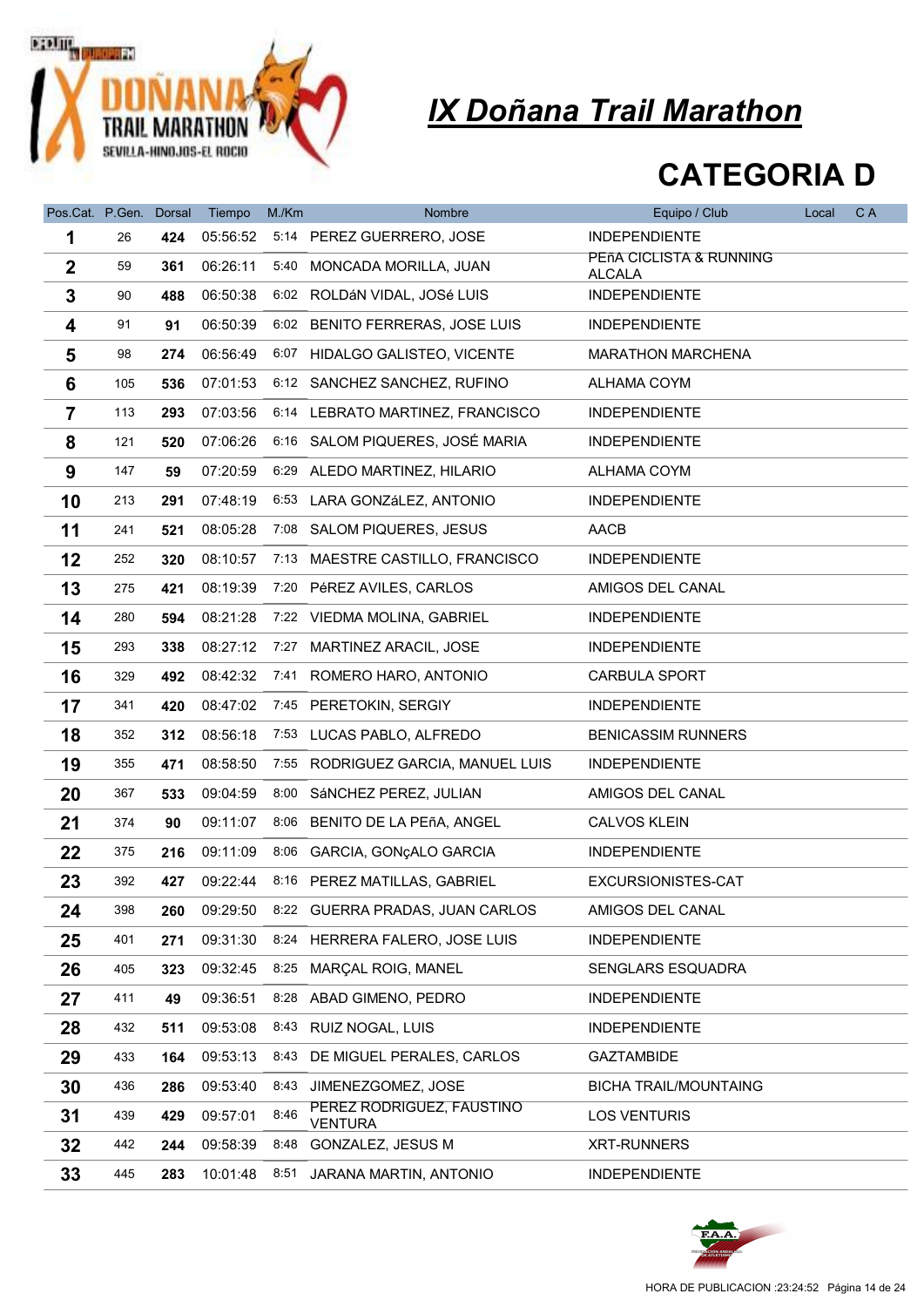

|    |     |     | Pos.Cat. P.Gen. Dorsal Tiempo | M./Km | <b>Nombre</b>                           | Equipo / Club                     | Local | C A |
|----|-----|-----|-------------------------------|-------|-----------------------------------------|-----------------------------------|-------|-----|
| 34 | 482 | 151 |                               |       | 11:16:27    9:56    COELLO MELERO. JUAN | LOS BARDAOS                       |       |     |
| 35 | 483 | 206 | 11:16:31                      |       | 9:56 FUSTER VILLALONGA, PAU             | HOTEL BAHIA DE ALCUDIA<br>ENJOY B |       |     |

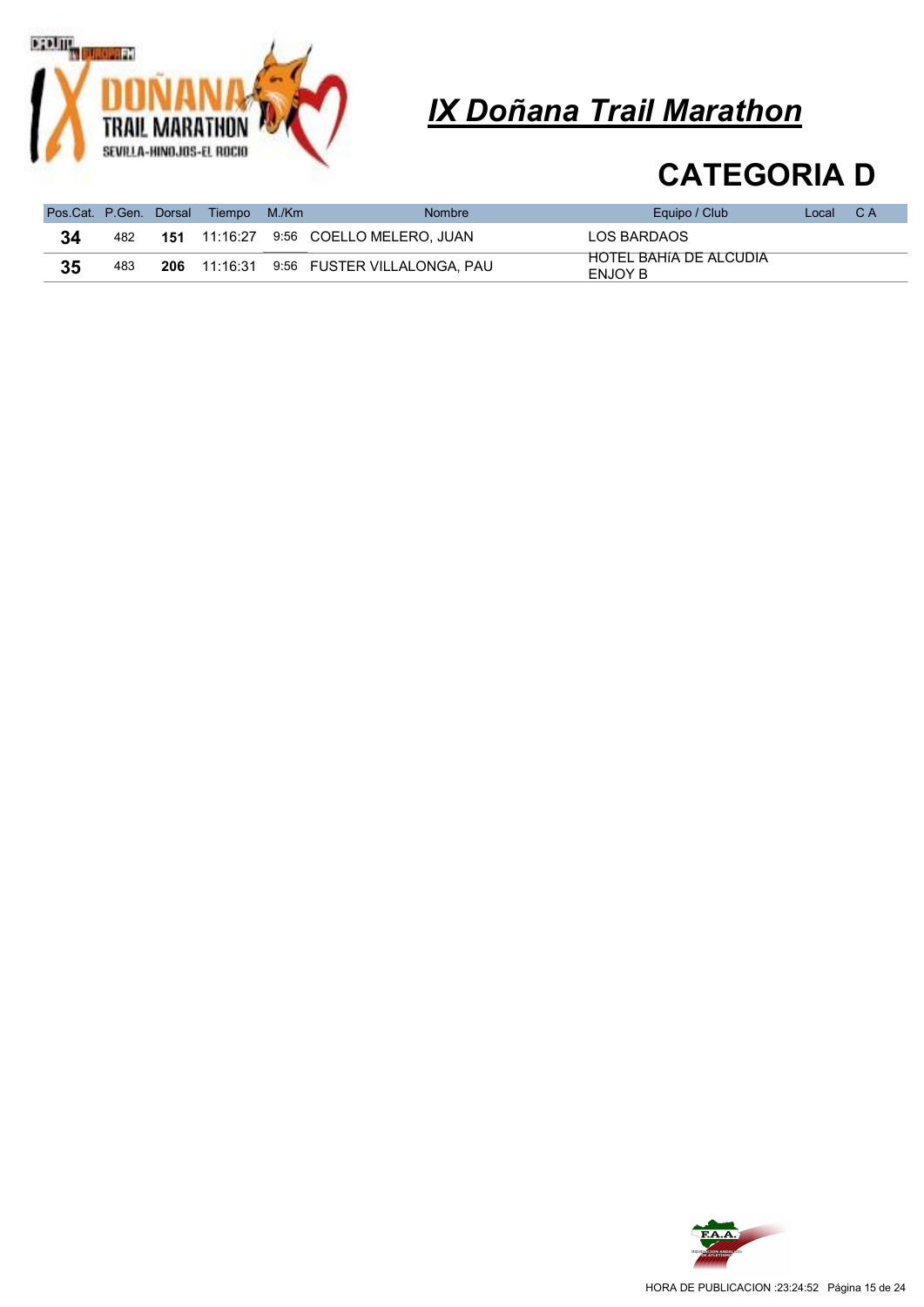

|     |    | Pos.Cat. P.Gen. Dorsal Tiempo | M./Km | <b>Nombre</b>                          | Equipo / Club        | Local | C A |
|-----|----|-------------------------------|-------|----------------------------------------|----------------------|-------|-----|
| 332 | 42 |                               |       | 08:45:24 7:43 SáNCHEZ VERGARA . RAQUEL | <b>INDEPENDIENTE</b> |       |     |
| 395 | 19 |                               |       | 09:28:49  8:21  HUNTER, EMILY          | <b>INDEPENDIENTE</b> |       |     |
| 438 | 41 |                               |       | 09:56:59 8:46 SANCHEZ VERGARA, ESTHER  | RUNNINGWAY TRAIL     |       |     |

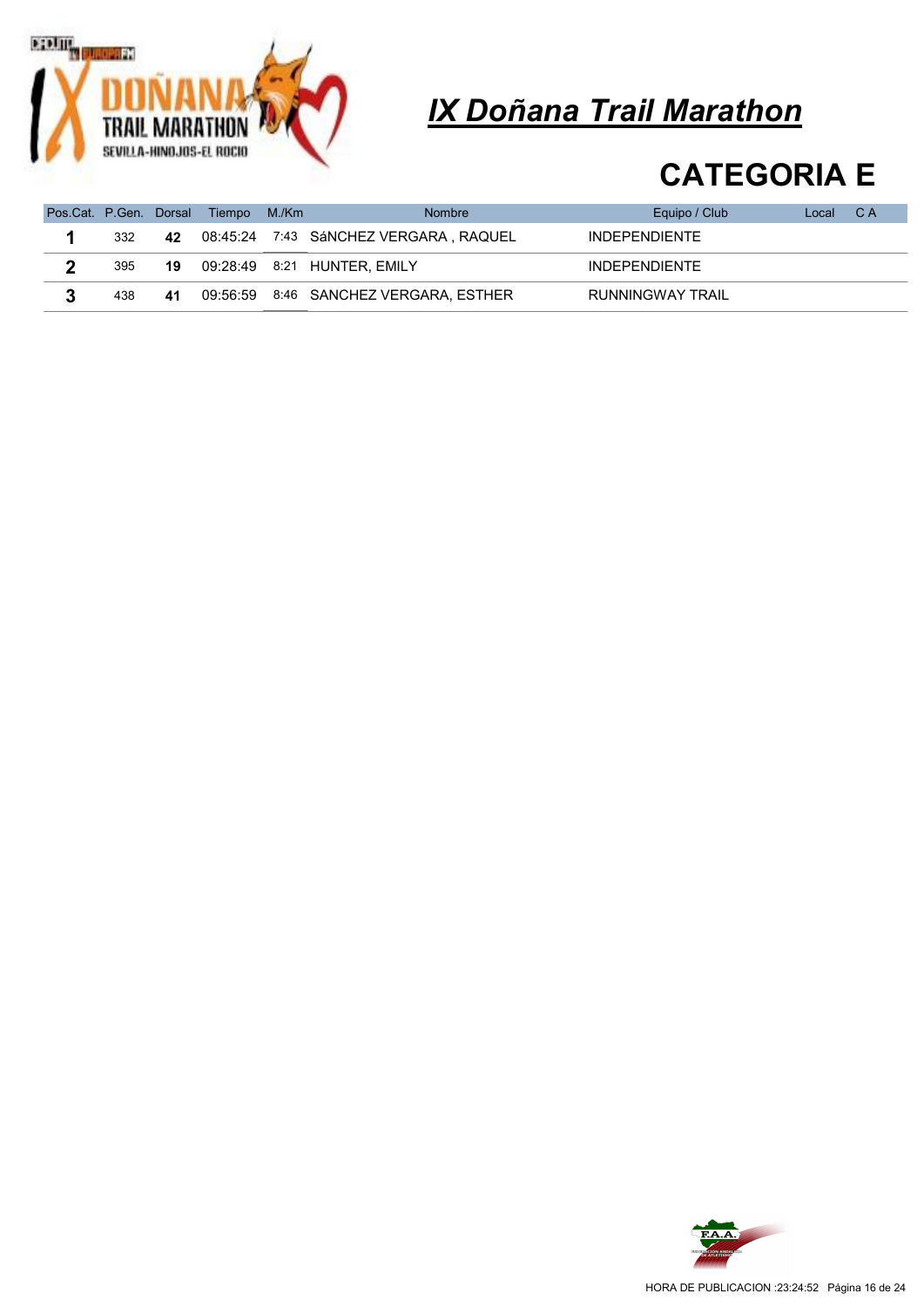

### EQUIPOS FEMENINO

|   |     | Pos.Cat. P.Gen. Dorsal Tiempo | M./Km | <b>Nombre</b>                                   | Equipo / Club | Local | - C A |
|---|-----|-------------------------------|-------|-------------------------------------------------|---------------|-------|-------|
|   | 407 |                               |       | 6420 09:33:47 8:26 MARTIN MUñOZ, REYES          | CA ASTIGI     |       |       |
| 2 | 408 |                               |       | 6423 09:33:48 8:26 OTEROS LóPEZ, MARÍA CATALINA | CA ASTIGI     |       |       |
|   | 409 |                               |       | 6422 09:33:49 8:26 YéLAMO GARCÍA, ANA           | CA ASTIGI     |       |       |
|   | 410 |                               |       | 6421 09:33:50 8:26 CASTAñERA BUESO, MARÍA JOSé  | CA ASTIGI     |       |       |

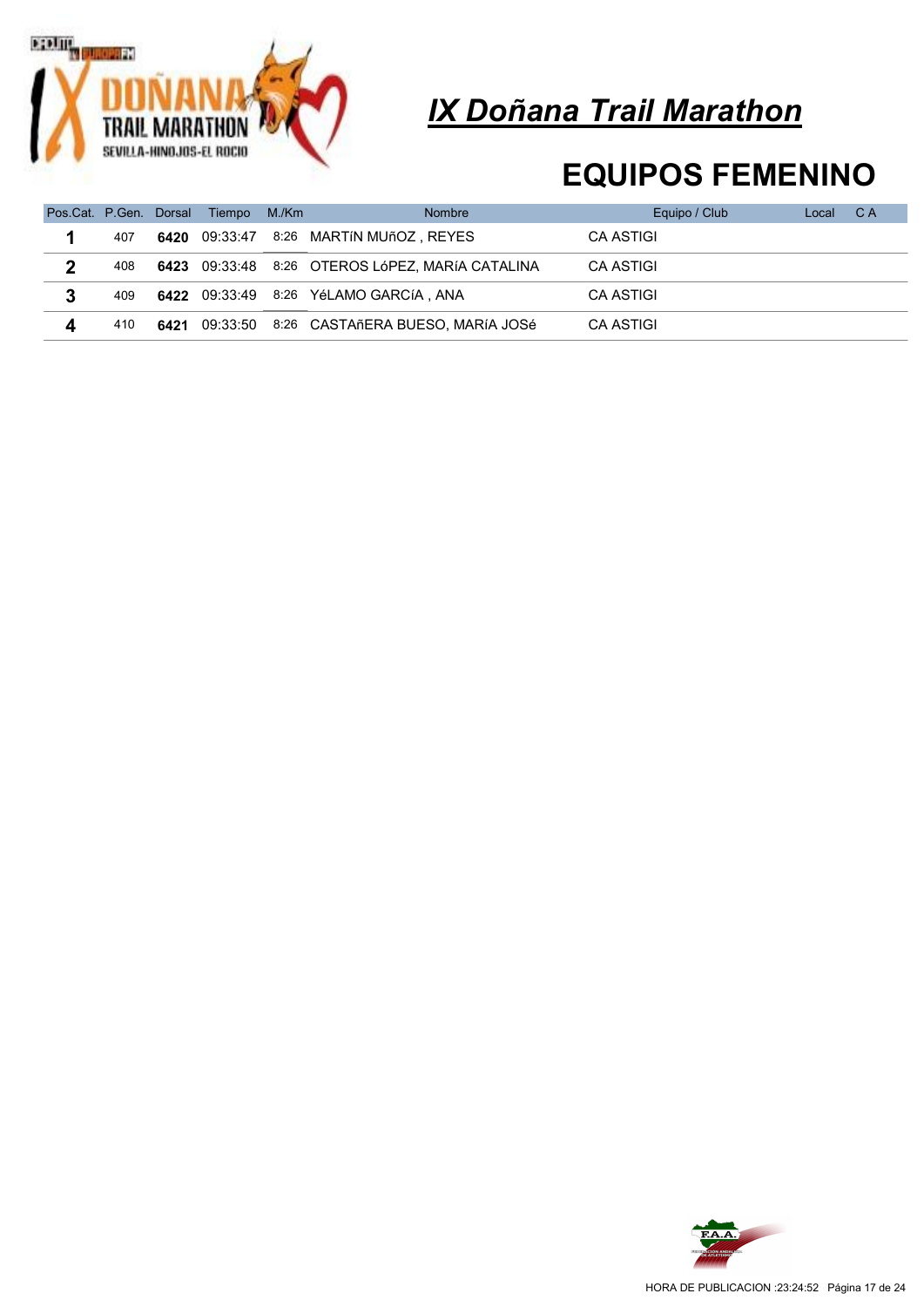

### EQUIPOS MASCULINO

| Pos.Cat. P.Gen. Dorsal |     |      | Tiempo        | M/Km | Nombre                                             | Equipo / Club                             | Local | C A |
|------------------------|-----|------|---------------|------|----------------------------------------------------|-------------------------------------------|-------|-----|
| 1                      | 49  | 6513 | 06:18:48      |      | 5:34 FUENTES BARRIENTOS, MANUEL                    | <b>CD SAN URBANO</b>                      |       |     |
| $\boldsymbol{2}$       | 50  | 6510 | 06:18:48      |      | 5:34 RODRIGUEZ RUIZ, MANUEL JESUS                  | <b>CD SAN URBANO</b>                      |       |     |
| 3                      | 51  |      | 6512 06:18:49 |      | 5:34 MOHAMED ABDERRAHAMAN, MUSTAFA CD SAN URBANO   |                                           |       |     |
| 4                      | 52  | 6511 | 06:18:49      |      | 5:34 RODRÍGUEZ ZAMORA, JORGE LUIS                  | <b>CD SAN URBANO</b>                      |       |     |
| 5                      | 123 | 6543 | 07:07:14      |      | 6:16 OLIVERO, JESUS                                | A.D.MARATON JEREZ                         |       |     |
| 6                      | 124 | 6540 | 07:07:16      |      | 6:17 GUERRERO, DAVID                               | A.D.MARATON JEREZ                         |       |     |
| $\overline{7}$         | 125 | 6541 | 07:07:16      |      | 6:17 SÁNCHEZ DE LA CRUZ, DAVID                     | A.D.MARATON JEREZ                         |       |     |
| 8                      | 126 |      | 6542 07:07:17 |      | 6:17 JURADO FEO, ROBERTO CARLOS                    | A.D.MARATON JEREZ                         |       |     |
| 9                      | 133 |      | 6462 07:13:17 |      | 6:22 GALAN, JAVIER                                 | C.D.A. CORRALES                           |       |     |
| 10                     | 134 |      | 6463 07:13:18 |      | 6:22 GARCIA LARA, ANDRES                           | C.D.A. CORRALES                           |       |     |
| 11                     | 135 | 6461 | 07:13:19      |      | 6:22 PéREZ BOGADO, ALEJANDRO                       | C.D.A. CORRALES                           |       |     |
| 12                     | 136 | 6460 | 07:13:20      |      | 6:22 CORDERO VILLA, SIMON                          | C.D.A. CORRALES                           |       |     |
| 13                     | 207 |      | 6410 07:47:51 |      | 6:52 VENEGAS RODRIGEZ, SATU                        | <b>SUPERSÓNICOS</b>                       |       |     |
| 14                     | 208 |      | 6411 07:47:54 |      | 6:52 SÁNCHEZ AUNION, JOSE ANTONIO                  | <b>SUPERSÓNICOS</b>                       |       |     |
| 15                     | 209 |      | 6413 07:47:54 |      | 6:52 SANCHEZ AUNIÓN, SERGIO                        | <b>SUPERSÓNICOS</b>                       |       |     |
| 16                     | 210 |      | 6412 07:47:55 |      | 6:52 FERREIRA GORDILLO, LUIS                       | <b>SUPERSÓNICOS</b>                       |       |     |
| 17                     | 256 |      | 6530 08:12:51 |      | 7:14 REY HERENCIA, JESÚS ALFONSO                   | SANLUSPORT                                |       |     |
| 18                     | 257 | 6531 | 08:12:52      |      | 7:14 AVILES GÓMEZ, RUBEN                           | SANLUSPORT                                |       |     |
| 19                     | 258 | 6532 | 08:12:53      | 7:14 | BERNAL GIL, ALBERTO                                | SANLUSPORT                                |       |     |
| 20                     | 259 | 6533 | 08:12:54      |      | 7:14 CORDERO GARRUCHO, RAFAEL                      | SANLUSPORT                                |       |     |
|                        |     | 6481 | 08:21:53      |      | 7:22 SANCHEZ MARCOS, JOSE MANUEL                   | <b>CAZAHITOS</b>                          |       |     |
|                        |     | 6482 | 08:21:59      |      | 7:22 BARBERO GARCIA, MANUEL ANGEL                  | <b>CAZAHITOS</b>                          |       |     |
| 21                     | 309 |      | 6471 08:35:42 |      | 7:35 GARCÍA FRANK, IRENE                           | ATLETISMO BOLAÑOS                         |       |     |
| 22                     | 310 | 6472 | 08:35:42      |      | 7:35 PECO CHACóN, ÁNGEL ALBERTO                    | ATLETISMO BOLAÑOS                         |       |     |
| 23                     | 311 | 6470 | 08:35:43      |      | 7:35 FERNÁNDEZ DONOSO, FELICIDAD                   | ATLETISMO BOLAÑOS                         |       |     |
| 24                     | 312 | 6473 | 08:35:43      | 7:35 | SOBRINO PORRERO, JOSE JAVIER                       | ATLETISMO BOLAÑOS                         |       |     |
| 25                     | 337 | 6450 | 08:46:16      | 7:44 | CASADO JIMéNEZ, MIGUEL                             | <b>TROTASIERRA</b><br><b>HORNACHUELOS</b> |       |     |
| 26                     | 338 |      | 6452 08:46:16 | 7.44 | CARRILLO GARCIA, LUIS MANUEL                       | TROTASIERRA<br><b>HORNACHUELOS</b>        |       |     |
| 27                     | 339 | 6453 | 08:46:16      | 7:44 | <b>BALLESTEROS SANCHEZ, ANTONIO</b><br><b>JOSE</b> | <b>TROTASIERRA</b><br><b>HORNACHUELOS</b> |       |     |
| 28                     | 340 | 6451 | 08:46:18      | 7:44 | SÁNCHEZ LUQUE, RAFAEL                              | <b>TROTASIERRA</b><br><b>HORNACHUELOS</b> |       |     |
|                        |     | 6430 | 08:49:18      | 7:47 | GONZALEZ HERNANDEZ, ANTONIO                        | <b>LA NEGRILLA</b>                        |       |     |
|                        |     | 6431 | 08:49:19      |      | 7:47 NAVARRO SANCHEZ, MANUEL                       | <b>LA NEGRILLA</b>                        |       |     |
|                        |     | 6432 | 08:49:20      |      | 7:47 PUNTA BENITEZ, JOSE MIGUEL                    | <b>LA NEGRILLA</b>                        |       |     |

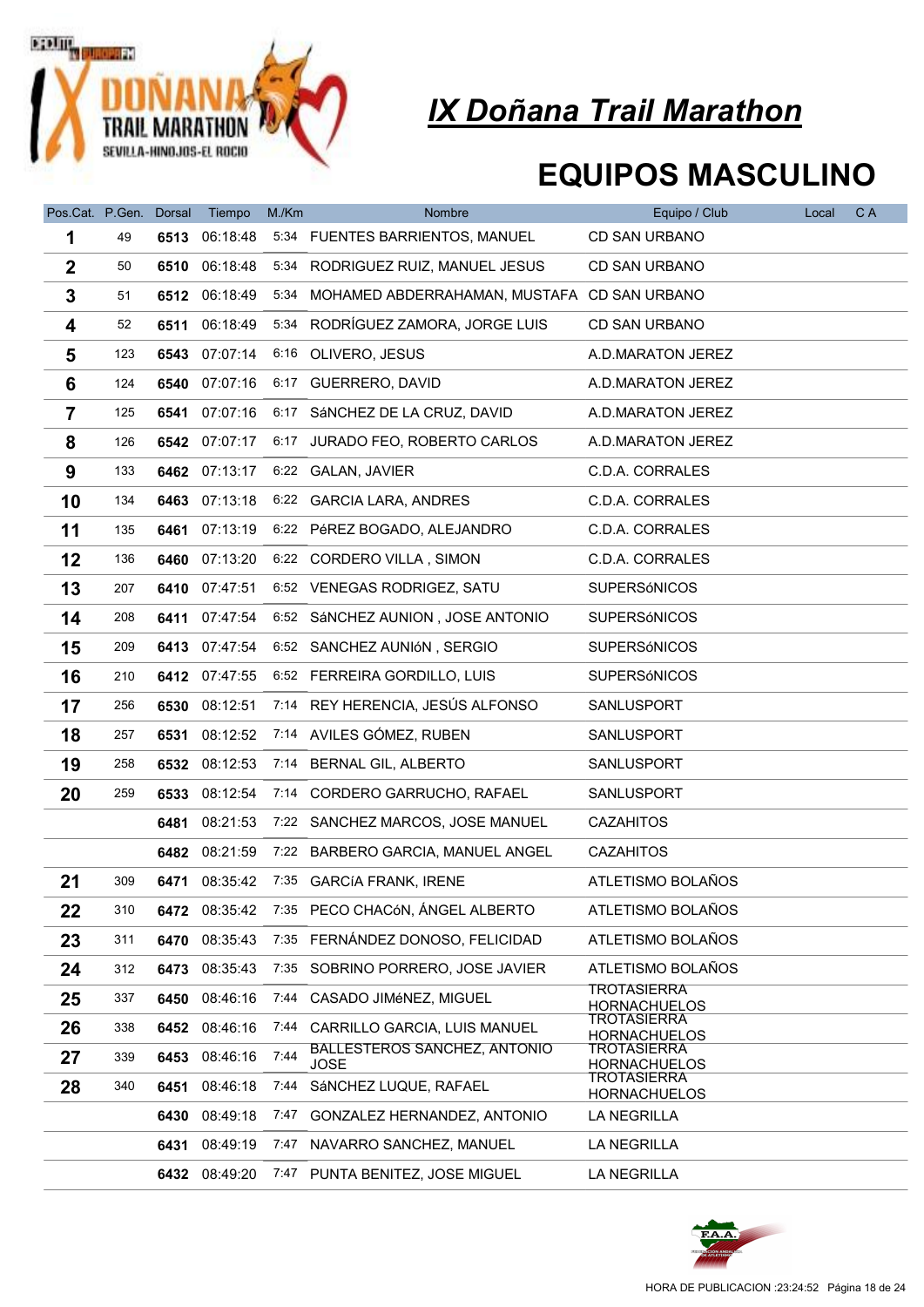

### EQUIPOS MASCULINO

|  |      | Pos.Cat. P.Gen. Dorsal Tiempo M./Km | <b>Nombre</b>                                   | Equipo / Club        | Local | C A |
|--|------|-------------------------------------|-------------------------------------------------|----------------------|-------|-----|
|  |      | <b>6480</b> 09:30:36                | 8:23 ROMAN RODRIGUEZ, JUAN                      | <b>CAZAHITOS</b>     |       |     |
|  | 6442 | 10:01:58                            | 8:51 GONZáLEZ FORNS, FELIPE                     | <b>INDEPENDIENTE</b> |       |     |
|  | 6441 | 10:13:01                            | 9:00 MANZANERA LOZANO, DIEGO                    | <b>INDEPENDIENTE</b> |       |     |
|  | 6440 | 10:13:06                            | 9:00 PADILLA SORIANO, DIEGO                     | <b>INDEPENDIENTE</b> |       |     |
|  |      |                                     | 6443 11:21:13 10:01 CARMONA RODRIGUEZ, SANTIAGO | <b>INDEPENDIENTE</b> |       |     |

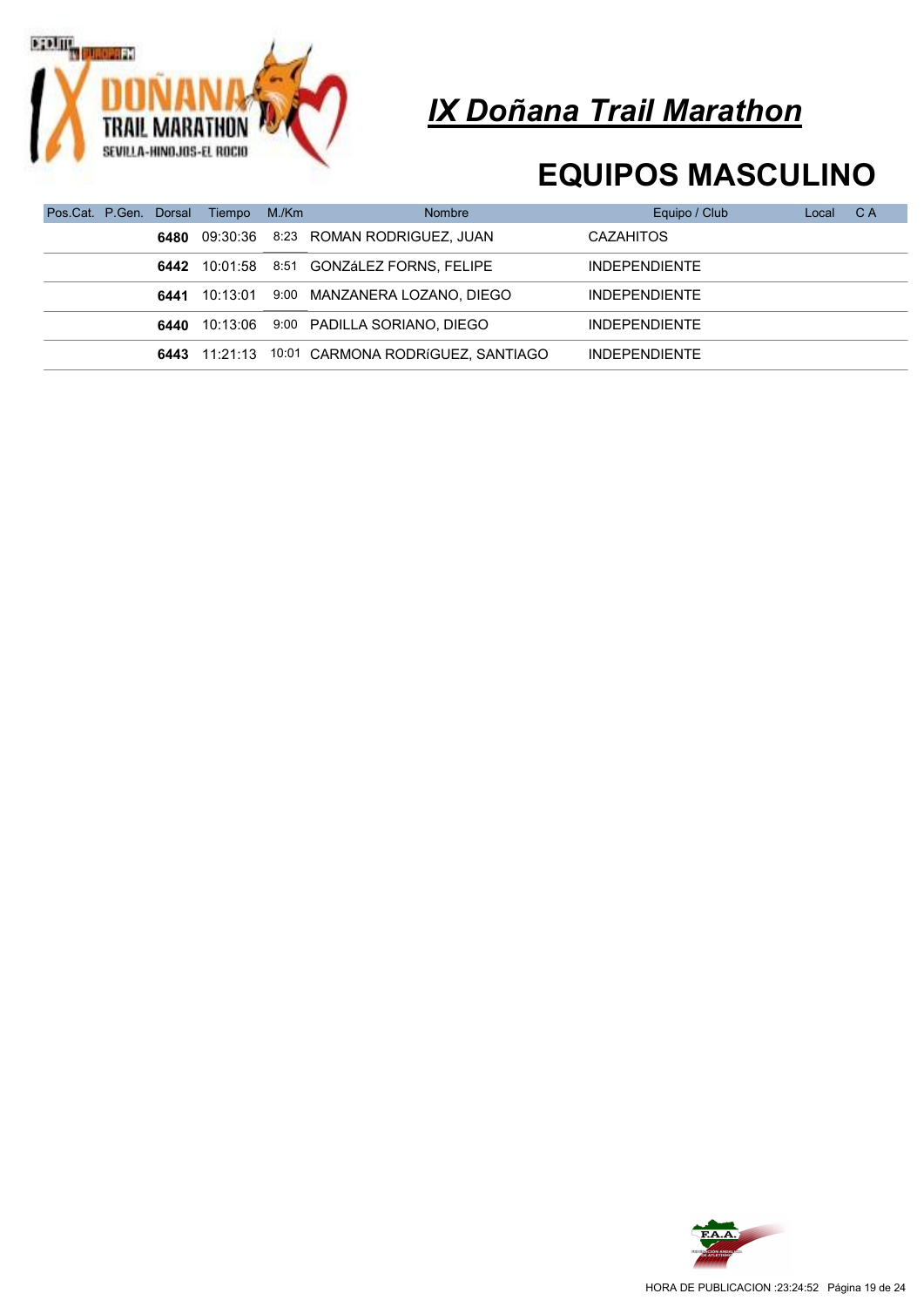

| Pos.Cat. P.Gen. Dorsal |     |    | Tiempo   | M/Km | <b>Nombre</b>                                  | Equipo / Club                  | Local | C A |
|------------------------|-----|----|----------|------|------------------------------------------------|--------------------------------|-------|-----|
| 1                      | 67  | 23 | 06:32:12 | 5:46 | MARÍN MOLIS, SANDRA                            | <b>CLUB ATLETISMO RUBELTOR</b> |       |     |
| $\mathbf{2}$           | 159 | 7  | 07:25:07 | 6:32 | BUENAVENTURA RODRIGUEZ, ISABEL<br><b>MARÍA</b> | PUNTITI SPORT TEAM             |       |     |
| 3                      | 214 | 33 | 07:49:47 |      | 6:54 OLIVA VILLANUEVA, ALBA                    | PITI-RUNNING                   |       |     |
| 4                      | 288 | 20 | 08:23:45 |      | 7:24 LENOIR, ÉLODIE                            | C.D.ATLETISMO BOLLULLOS        |       |     |
| 5                      | 305 | 44 | 08:32:16 |      | 7:32 UBEDA ZAFRA, MARIA DEL CARMEN             | SMONKER TEAM                   |       |     |
| 6                      | 359 | 1  | 09:01:46 |      | 7:58 AGUILERA GONZALEZ, VICENTA                | CLUB ATLETISMO PORCUNA         |       |     |
| 7                      | 423 | 6  | 09:44:47 |      | 8:35 ÁLVAREZ MáRQUEZ, LUISA                    | <b>INDEPENDIENTE</b>           |       |     |
| 8                      | 462 | 12 | 10:14:06 |      | 9:01 FIGUEROA GARCÍA, ROCÍO                    | C.A. MONTELLANO                |       |     |
| 9                      | 463 | 39 | 10:16:10 | 9:03 | ROMERO GUERRERO, ENCARNI                       | LOBOS DEL RUNNING              |       |     |

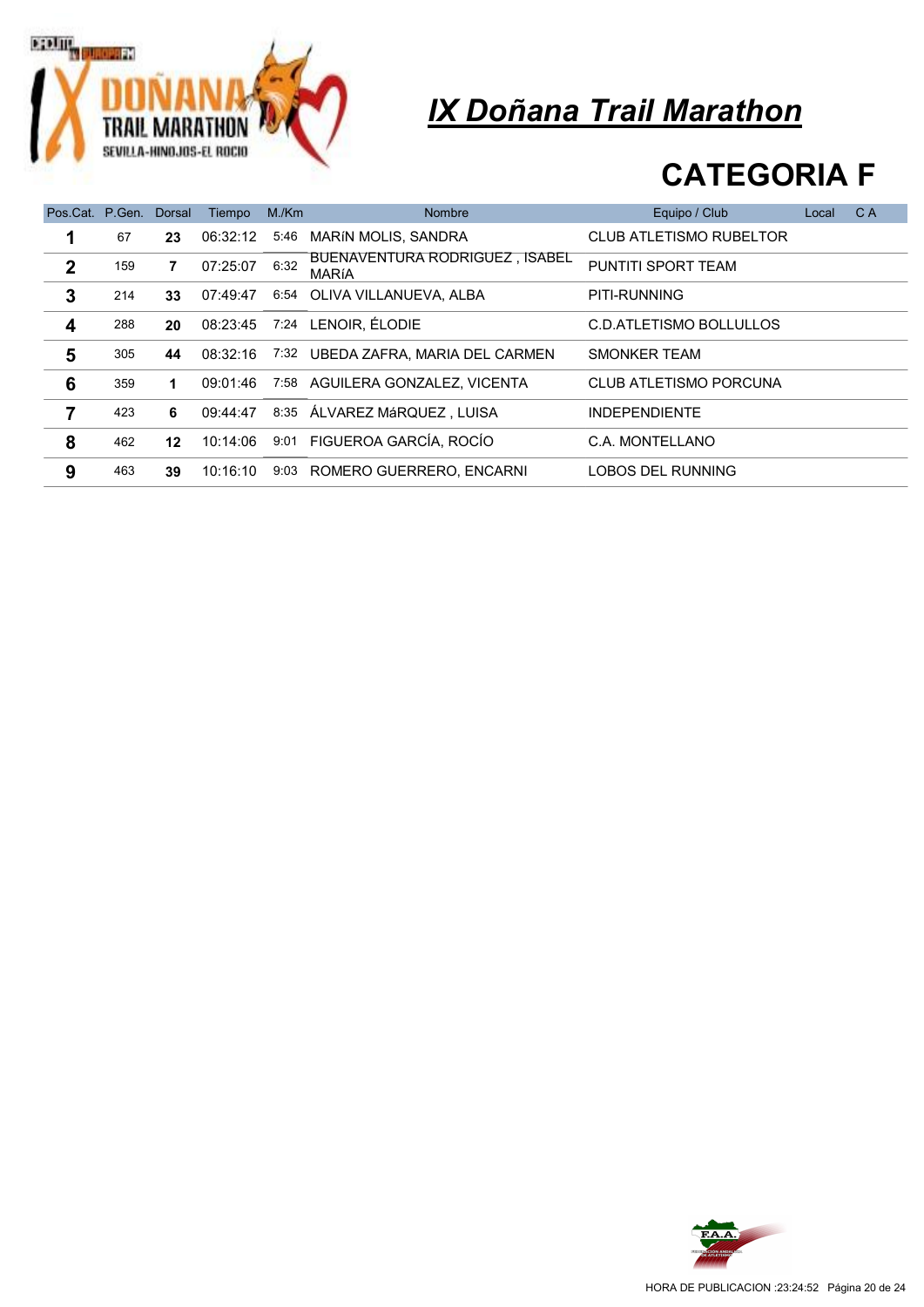

| Pos.Cat. P.Gen. |     | <b>Dorsal</b>  | Tiempo   | M/Km | <b>Nombre</b>                       | Equipo / Club                                   | Local | C A |
|-----------------|-----|----------------|----------|------|-------------------------------------|-------------------------------------------------|-------|-----|
| 1               | 18  | 43             | 05:48:12 | 5:07 | SANDOVAL MIGEL. ISABEL              | <b>C.A.LAS TORRES DE COTILLAS</b>               |       |     |
| $\mathbf{2}$    | 69  | 29             | 06:33:47 | 5:47 | MOLINA ARAGUEZ, ALEJANDRA           | <b>RUBELTOR</b>                                 |       |     |
| 3               | 103 | 15             | 06:59:13 | 6:09 | <b>GARCÍA TRUJILLO, ANA MARÍA</b>   | <b>CLUB DE ATLETISMO DE</b><br><b>OLVERA</b>    |       |     |
| 4               | 137 | 25             | 07:13:51 | 6:22 | MARRUFO PRUAñO, MERCEDES            | <b>GYM RIZO</b>                                 |       |     |
| 5               | 158 | 26             | 07:24:53 |      | 6:32 MARTIN ABOLAFIA, MARIA DEL MAR | <b>EL CASAR</b>                                 |       |     |
| 6               | 193 | 16             | 07:43:41 | 6:49 | <b>GONZALEZ NARANJO, ESTHER</b>     | <b>FOROFOS DEL RUNNING</b>                      |       |     |
| $\overline{7}$  | 194 | 11             | 07:43:42 | 6:49 | DOMINGUEZ, SARA                     | FOROFOS DEL RUNNING                             |       |     |
| 8               | 231 | 45             | 07:57:50 | 7:01 | VAN STEK, SONJA                     | <b>SECCI? DE MUNTANYA CLUB</b><br><b>POLLEN</b> |       |     |
| 9               | 276 | 28             | 08:19:42 | 7:20 | MELLA GONZALEZ, MARIA MERCEDES      | CLU ATLETISMO TALAVERA LA<br><b>REAL</b>        |       |     |
| 10              | 299 | 14             | 08:29:12 | 7:29 | GARCÍA SEPÚLVEDA, MARÍA DOLORES     | C.D. LOS PANCHOS<br><b>MULTIAVENTURA</b>        |       |     |
| 11              | 300 | 38             | 08:29:20 | 7:29 | RODRIGUEZ SANTANA, ANA MARIA        | <b>ESPARTANOS MARATONIANOS</b>                  |       |     |
| 12              | 351 | 4              | 08:56:15 |      | 7:53 ALCALA ESCOIN, MARIA SONIA     | <b>BENICASSIM RUNNERS</b>                       |       |     |
| 13              | 391 | 18             | 09:20:26 |      | 8:14 GUERRERO FONTALBA, MERCEDES    | ALMARGEN                                        |       |     |
| 14              | 402 | 5              | 09:31:32 |      | 8:24 ALDON LAGOMAZZINI, CARMEN      | <b>CLUB ATLETISMO CHIPIONA</b>                  |       |     |
| 15              | 434 | $\mathbf{3}$   | 09:53:15 |      | 8:43 ALBERTO RODRIGUEZ, M DEL MAR   | <b>INDEPENDIENTE</b>                            |       |     |
| 16              | 466 | $\overline{2}$ | 10:25:20 |      | 9:11 ALABARCE CALDERÓN, MONTSERRAT  | ATLETISMO VEGA DE<br><b>SALOBREñA</b>           |       |     |

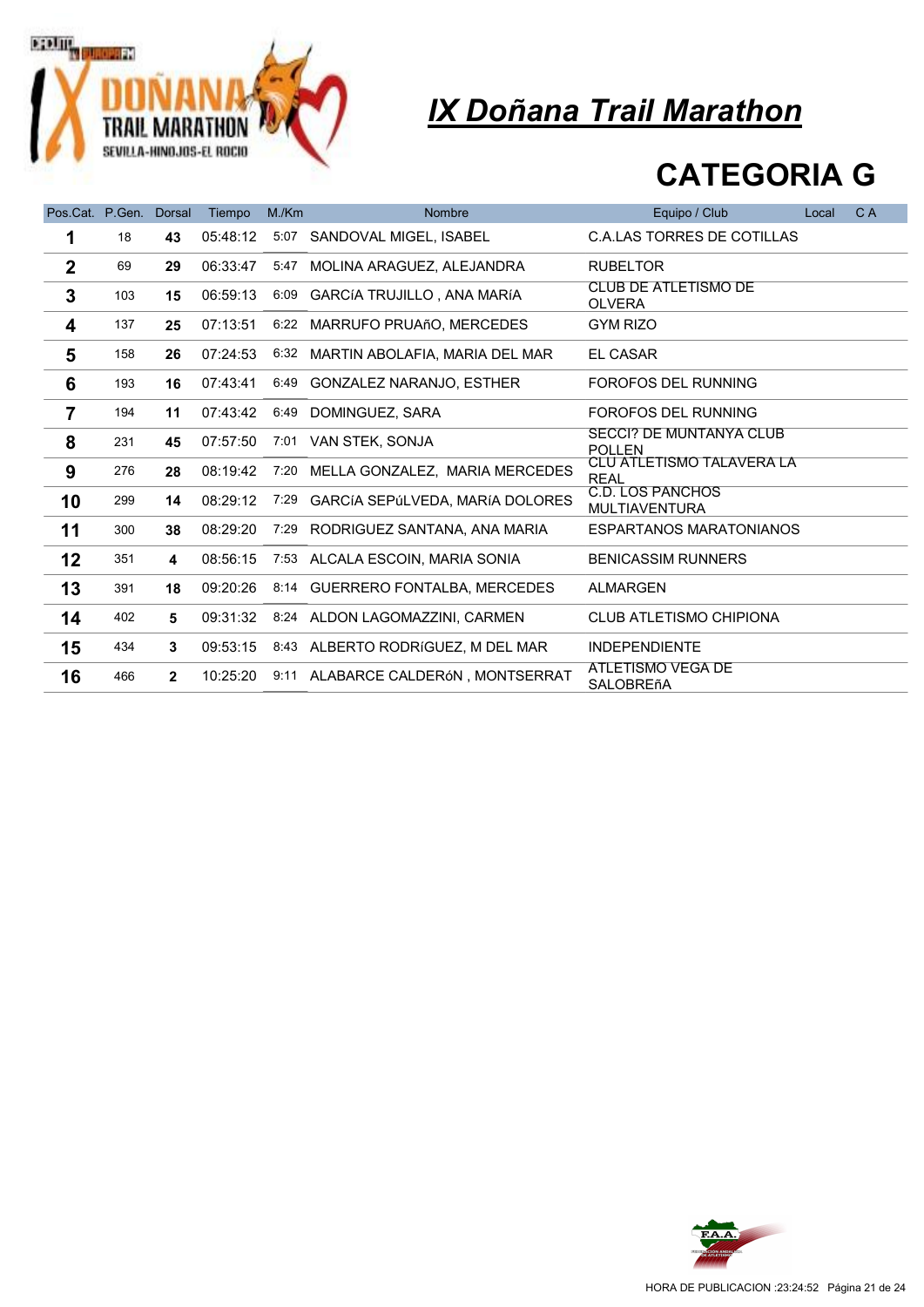

| Pos.Cat. P.Gen. |     | Dorsal            | Tiempo   | M./Km | <b>Nombre</b>                   | Equipo / Club             | Local | C A |
|-----------------|-----|-------------------|----------|-------|---------------------------------|---------------------------|-------|-----|
| 1               | 324 | 21                | 08:40:20 |       | 7:39 LLEONART VIVES, MARIA JOSE | <b>BENICASSIM RUNNERS</b> |       |     |
| 2               | 353 | 17                | 08:57:37 |       | 7:54 GRUSHA BITKULOVA, ELINA    | EXCURSIONISTES.CAT        |       |     |
| 3               | 372 | 24                | 09:09:28 |       | 8:04 MARQUEZQUINTERO, ILDEFONSA | LINCE BONARES             |       |     |
| 4               | 394 | $22 \overline{ }$ | 09:27:36 |       | 8:20 LOPEZ NIETO, MERCEDES      | <b>INDEPENDIENTE</b>      |       |     |
| 5               | 480 | 48                | 11:15:23 | 9:55  | WARREN, MOLLIE                  | AXA                       |       |     |